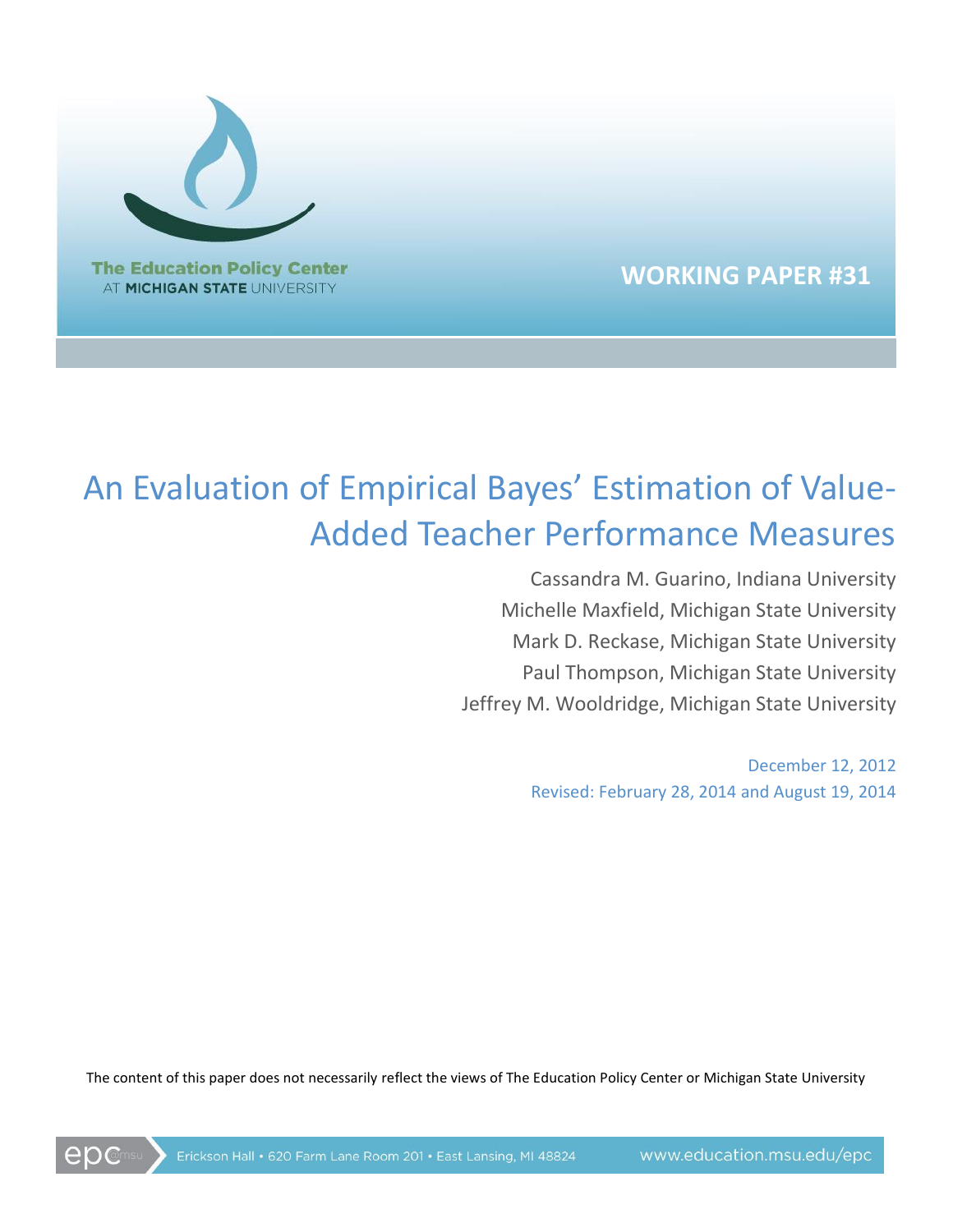## An Evaluation of Empirical Bayes' Estimation of Value-Added Teacher Performance Measures

#### Author Information

Cassandra M. Guarino, Indiana University

Michelle Maxfield, Michigan State University

@msu

Mark D. Reckase, Michigan State University

Paul Thompson, Michigan State University

Jeffrey M. Wooldridge, Michigan State University

The work here was supported by IES Statistical Research and Methodology grant #R305D10028 and in part by a Pre-Doctoral Training Grant from the IES, U.S. Department of Education (Award # R305B090011) to Michigan State University. The opinions expressed here are those of the authors and do not represent the views of the Institute or the U.S. Department of Education.

#### Abstract

Empirical Bayes' (EB) estimation is a widely used procedure to calculate teacher value-added. It is primarily viewed as a way to make imprecise estimates more reliable. In this paper we review the theory of EB estimation and use simulated data to study its ability to properly rank teachers. We compare the performance of EB estimators with that of other widely used value-added estimators under different teacher assignment scenarios. We find that, although EB estimators generally perform well under random assignment of teachers to classrooms, their performance generally suffers under non-random teacher assignment. Under nonrandom assignment, estimators that explicitly (if imperfectly) control for the teacher assignment mechanism perform the best out of all the estimators we examine. We also find that shrinking the estimates, as in EB estimation, does not itself substantially boost performance.

www.education.msu.edu/epc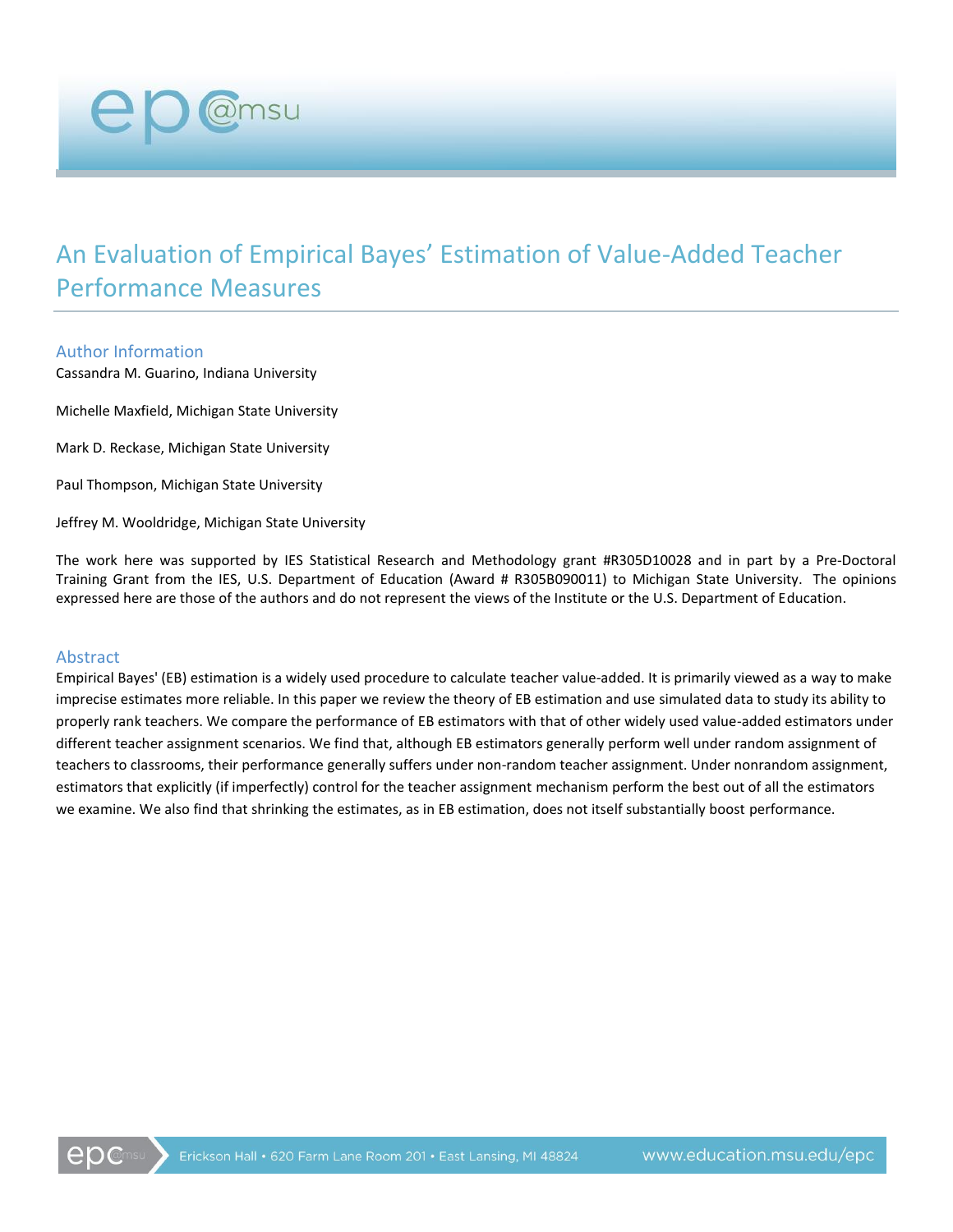## An Evaluation of Empirical Bayes' Estimation of Value-Added Teacher Performance Measures

### August 19, 2014

Abstract: Empirical Bayes' (EB) estimation has become a popular procedure used to calculate teacher value-added, often as a way to make imprecise estimates more reliable. In this paper we review the theory of EB estimation and use simulated and real student achievement data to study the ability of EB estimators to properly rank teachers. We compare the performance of EB estimators with that of other widely used value-added estimators under different teacher assignment scenarios. We find that, although EB estimators generally perform well under random assignment of teachers to classrooms, their performance suffers under nonrandom teacher assignment. Under nonrandom assignment, estimators that explicitly (if imperfectly) control for the teacher assignment mechanism perform the best out of all the estimators we examine. We also find that shrinking the estimates, as in EB estimation, does not itself substantially boost performance.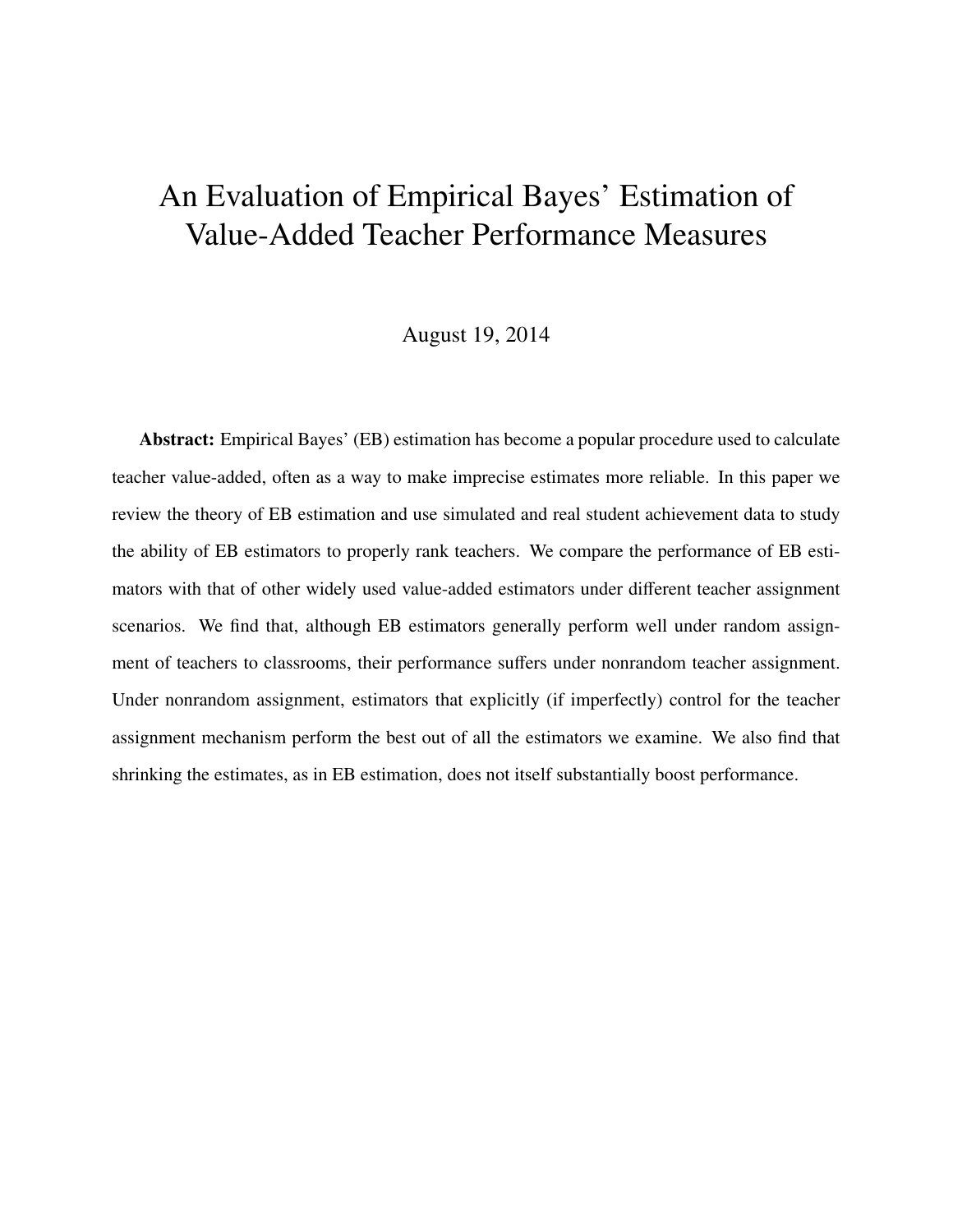### 1 Introduction

Empirical Bayes' (EB) estimation of teacher effects has gained recent popularity in the valueadded research community (see, for example, McCaffrey et al. 2004; Kane & Staiger 2008; Chetty, Friedman, & Rockoff forthcoming; Corcoran, Jennings, & Beveridge 2011; and Jacob & Lefgren 2005, 2008). Researchers motivate the use of EB estimation as a way to decrease classification error of teachers, especially when limited data are available to compute value-added estimates. Since teacher value-added estimates can be very noisy when there are only a small number of students per teacher, EB estimates of teacher value-added reduce the variability of the estimates by shrinking them toward the average estimated teacher effect in the sample. As the degree of shrinkage depends on class size, estimates for teachers with smaller class sizes are more affected, potentially helping with the misclassification of these teachers. EB, or "shrinkage, " estimation may also be less computationally demanding than methods that view the teacher effects as fixed parameters to estimate. Finally, EB estimation has been motivated as a way to estimate teacher value added when including controls for peer effects and other classroom-level covariates.

This paper analyzes the performance of EB estimation using both simulated and real student achievement data. We first provide a detailed theoretical derivation of the EB estimator, which has not previously been explicitly derived in the context of teacher value-added. This theoretical discussion provides the basis for our expectations about how EB and other value-added estimators will perform under the different simulation scenarios we examine. We test our theoretical predictions by comparing the performance of EB estimators to estimators that treat the teacher effect as fixed. We first use a simulation, where the true teacher effect is known, comparing performance under random teacher assignment and various nonrandom assignment scenarios. In addition to the random vs. fixed teacher effects comparison, we also examine whether shrinking the estimates improves performance. Finally, we apply these estimators to real student achievement data to see how the rankings of teachers vary across these estimators in a real-world setting.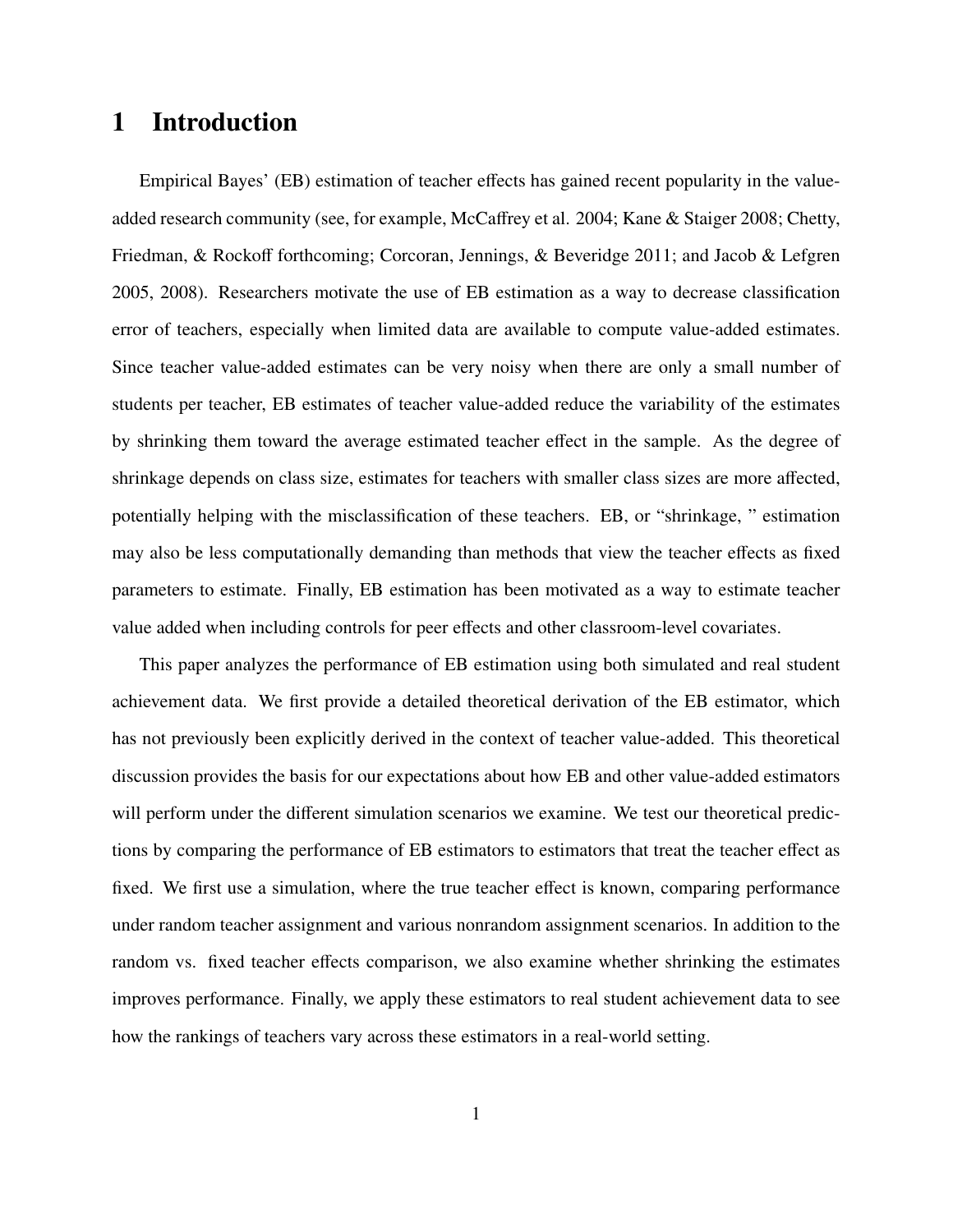Despite the potential benefits of EB estimation, we find that the estimated teacher effects can suffer from severe bias under nonrandom teacher assignment. By treating the teacher effects as random, EB estimation assumes that teacher assignment is uncorrelated with factors that predict student achievement – including observed factors such as past test scores. While the bias (technically, the inconsistency) disappears as the number of students per teacher increases – because the EB estimates converges to the so-called fixed effects estimates – the bias still can be important with the type of data used to estimate teacher VAMs. This is because the EB estimators of the coefficients on the covariates in the model are inconsistent for fixed class sizes as the number of classrooms grows. By contrast, estimators that include the teacher assignment indicators along with the covariates in a multiple regression analysis are consistent (as the number of classrooms grows) for the coefficients on the covariates. This generally leads to less bias in the estimated teacher VAMs under nonrandom assignment without many students per teacher.

The paper begins in Section 2 with a detailed theoretical derivation of the EB estimator. Section 3 follows with a description of the five estimators we examine. Section 4 describes our simulation design and the different student grouping and teacher assignment scenarios we examine, with Section 5 providing the results of this analysis. Section 6 provides an analysis of these estimators using real student achievement data, and Section 7 concludes.

### 2 Empirical Bayes' Estimation

There are several ways to derive Empirical Bayes' estimators of teacher value added. We adopt a so-called "mixed estimation" approach, as in Ballou, Sanders, and Wright (2004), because it is fairly straightforward and does not require delving into Bayesian estimation methods. Our focus is on estimating teacher effects grade by grade. Therefore, we assume either that we have a single cross section or multiple cohorts of students for each teacher. We do not include cohort effects; multiple cohorts are allowed by pooling students across cohorts for each teacher.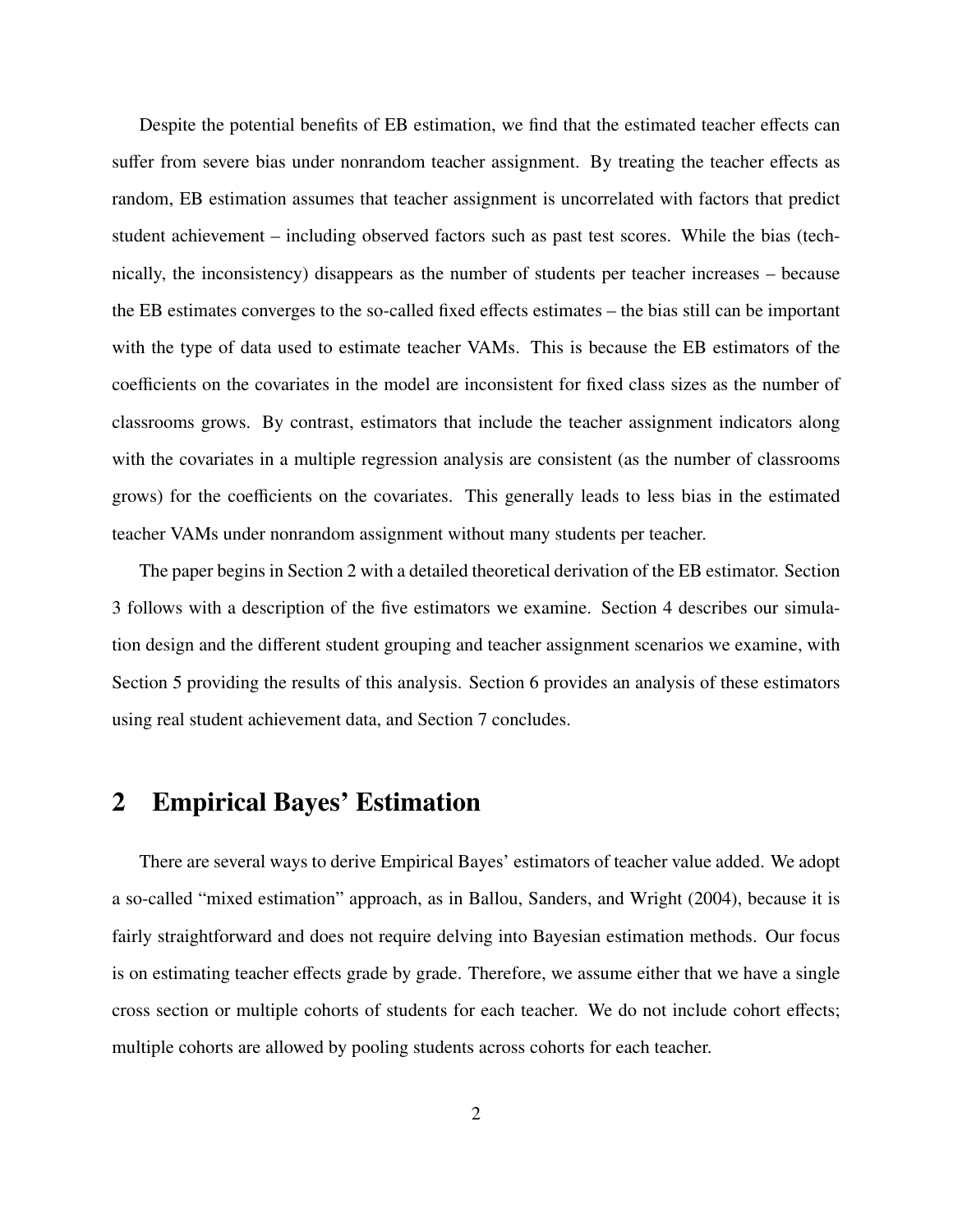Let  $y_i$  denote a measure of achievement for student *i* randomly drawn from the population. This measure could be a test score or a gain score (i.e., current minus lagged score). Suppose there are *G* teachers and the teacher effects are  $b_g$ ,  $g = 1, ..., G$ . In the mixed effects setting, the  $b_g$  are treated as random variables drawn from a population of teacher effects, as opposed to fixed population parameters. Viewing the  $b<sub>g</sub>$  as random variables independent of other observable factors affecting test scores has consequences for the properties of EB estimators.

Typically VAMs are estimated while controlling for other factors, which we denote by a row vector x*<sup>i</sup>* . These factors include prior test scores and, in some cases, student-level and/or classroomlevel covariates. We treat the coefficients on these covariates as fixed population parameters. We can write a mixed effects linear model as

$$
y_i = \mathbf{x}_i \gamma + \mathbf{z}_i \mathbf{b} + u_i,
$$
 (1)

where  $z_i$  is a  $1 \times G$  row vector of teacher assignment dummies, **b** is the  $G \times 1$  vector of teacher effects, and *u<sup>i</sup>* contains the unobserved student-specific effects. Because a student is assigned to one and only one teacher,  $z_{i1} + z_{i2} + \cdots + z_{iG} = 1$ . Equation (1) is an example of a "mixed model" because it includes the usual fixed population parameters  $\gamma$  and the random coefficients **b**. Even if there are no covariates,  $x_i$  typically includes an intercept. If  $x_i\gamma$  is only a constant, so  $x_i\gamma = \gamma$ , then γ is the average teacher effect and we can then assume  $E$ (**b**) = 0. This means that  $b_g$  is the effect of teacher g net of the overall mean teacher effect.

Equation (1) is written for a particular student *i* so that teacher assignment is determined by the vector  $z_i$ . A standard assumption is that, conditional on  $\mathbf{b}$  – so for a given set of teachers available for assignment  $- (1)$  represents a linear conditional mean:

$$
E(y_i|\mathbf{x}_i, \mathbf{z}_i, \mathbf{b}) = \mathbf{x}_i \gamma + \mathbf{z}_i \mathbf{b},
$$
 (2)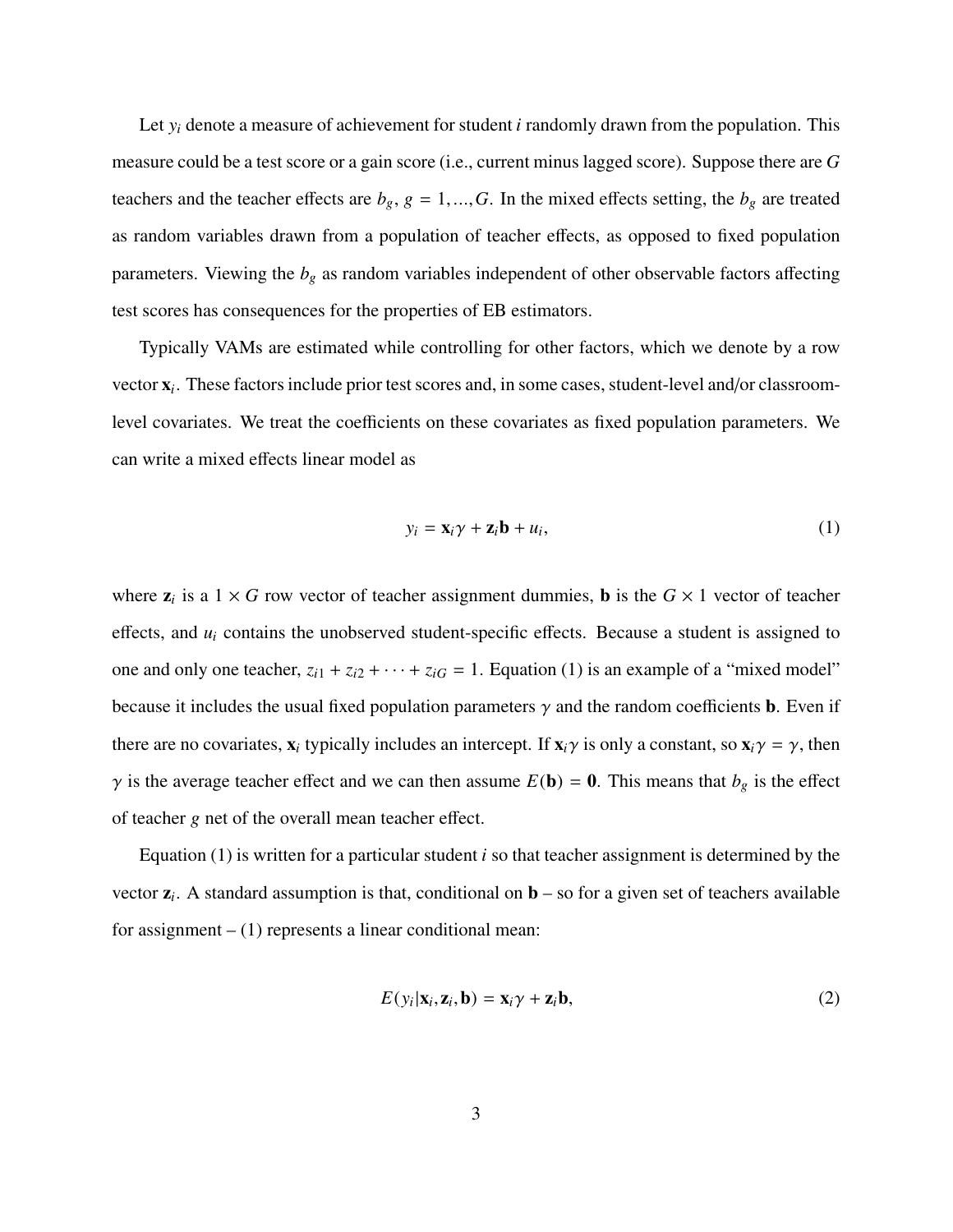which follows from equation (1) and

$$
E(u_i|\mathbf{x}_i, \mathbf{z}_i, \mathbf{b}) = 0. \tag{3}
$$

An important implication of (3) is that  $u_i$  is necessarily uncorrelated with  $z_i$ , so that teacher assignment is not systematically related to unobserved student characteristics once we have controlled for the observed factors in  $\mathbf{x}_i$ .

If we assume a sample of *N* students assigned to one of *G* teachers, we can write (1) in matrix notation as

$$
y = X\gamma + Zb + u,\tag{4}
$$

where y and **u** are  $N \times 1$ , X is  $N \times K$ , and Z is  $N \times G$ . In order to obtain the best linear unbiased estimator (BLUE) of  $\gamma$  and the best linear unbiased predictor (BLUP) of **b**, we assume that the covariates and teacher assignments satisfy a strict exogeneity assumption:

$$
E(u_i|\mathbf{X}, \mathbf{Z}, \mathbf{b}) = 0, i = 1, ..., N.
$$
 (5)

An implication of assumption (5) is that inputs and teacher assignment of *other* students do not affect the outcome of student *i*.

Given assumption  $(5)$  we can write the conditional expectation of y as

$$
E(\mathbf{y}|\mathbf{X}, \mathbf{Z}, \mathbf{b}) = \mathbf{X}\gamma + \mathbf{Z}\mathbf{b}
$$
 (6)

In the EB literature a standard assumption is

**b** is independent of 
$$
(X, Z)
$$
,  $(7)$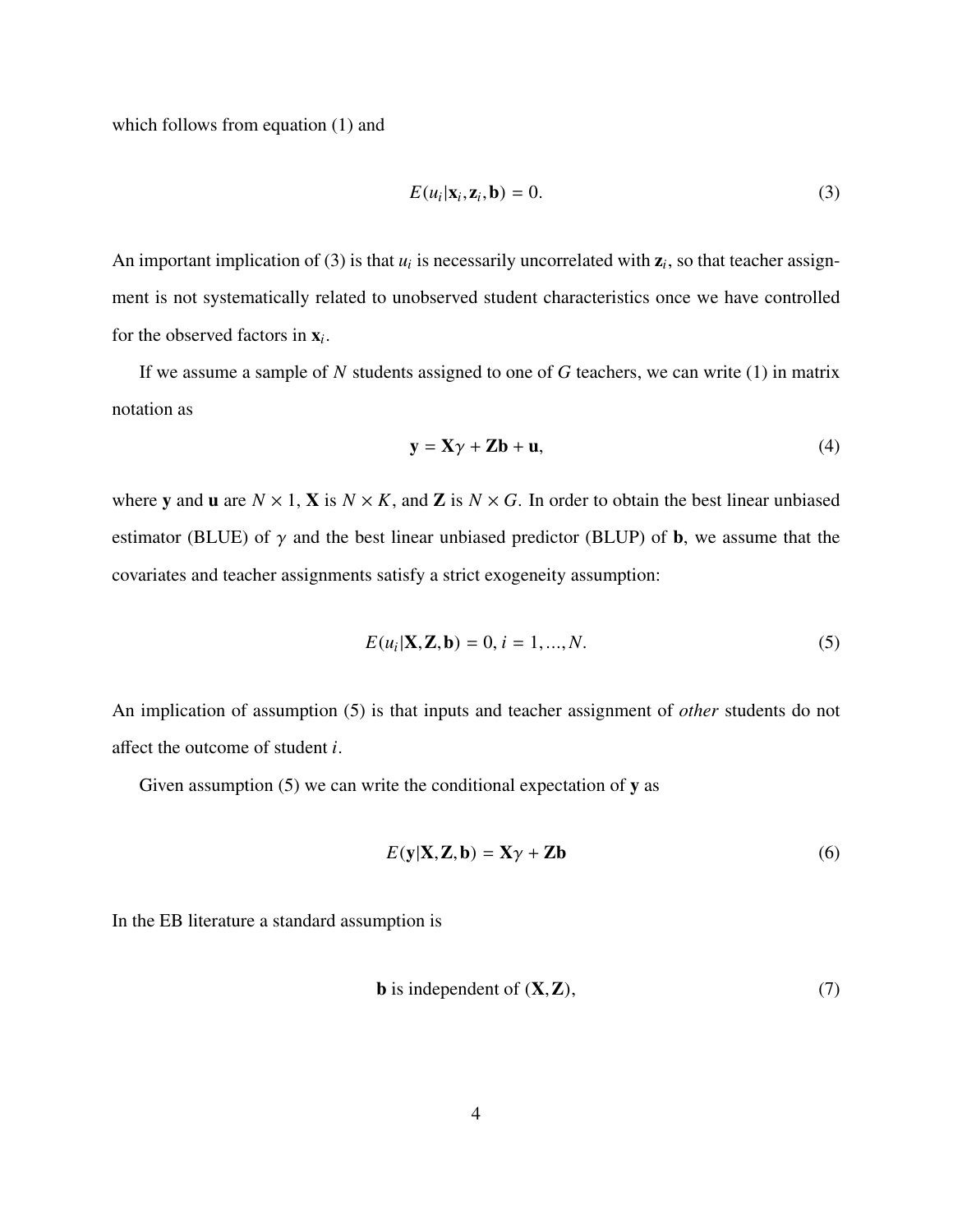in which case

$$
E(\mathbf{y}|\mathbf{X},\mathbf{Z}) = \mathbf{X}\gamma + \mathbf{Z}E(\mathbf{b}|\mathbf{X},\mathbf{Z}) = \mathbf{X}\gamma = E(\mathbf{y}|\mathbf{X})
$$
\n(8)

because  $E(b|X, Z) = E(b) = 0$ . Assumption (7) has the implication that teacher assignment for student *i* does not depend on the quality of the teacher (as measured by the  $b_g$ ).

From an econometric perspective, the statement that  $E(y|X) = X\gamma$  means that  $\gamma$  can be estimated in an unbiased way by an OLS regression of

$$
y_i \text{ on } \mathbf{x}_i, \ i = 1, \dots, N. \tag{9}
$$

Consequently, we can estimate the effects of the covariates  $x_i$  using a regression that completely ignores teacher assignment. As a practical matter, this has a very important implication when viewed from a classical, fixed parameters model – we are assuming that teacher assignment is uncorrelated with the covariates  $\mathbf{x}_i$ . Correlation between teacher assignment and covariates in  $\mathbf{x}_i$  is a potential source of bias in EB (and related) estimators of the teacher effects.

Under (5) and (7), the OLS estimator of  $\gamma$  is unbiased and consistent, but it is inefficient if we impose the standard classical linear model assumptions on u. In particular, if the error variance has the usual scalar structure,

$$
Var(\mathbf{u}|\mathbf{X}, \mathbf{Z}, \mathbf{b}) = Var(\mathbf{u}) = \sigma_u^2 \mathbf{I}_N,
$$
\n(10)

then

$$
Var(\mathbf{y}|\mathbf{X}, \mathbf{Z}) = E[(\mathbf{Z}\mathbf{b} + \mathbf{u})(\mathbf{Z}\mathbf{b} + \mathbf{u})'|\mathbf{X}, \mathbf{Z}]
$$
  
=  $\mathbf{Z}Var(\mathbf{b})\mathbf{Z}' + Var(\mathbf{u}) = \sigma_b^2 \mathbf{Z}\mathbf{Z}' + \sigma_u^2 \mathbf{I}_N,$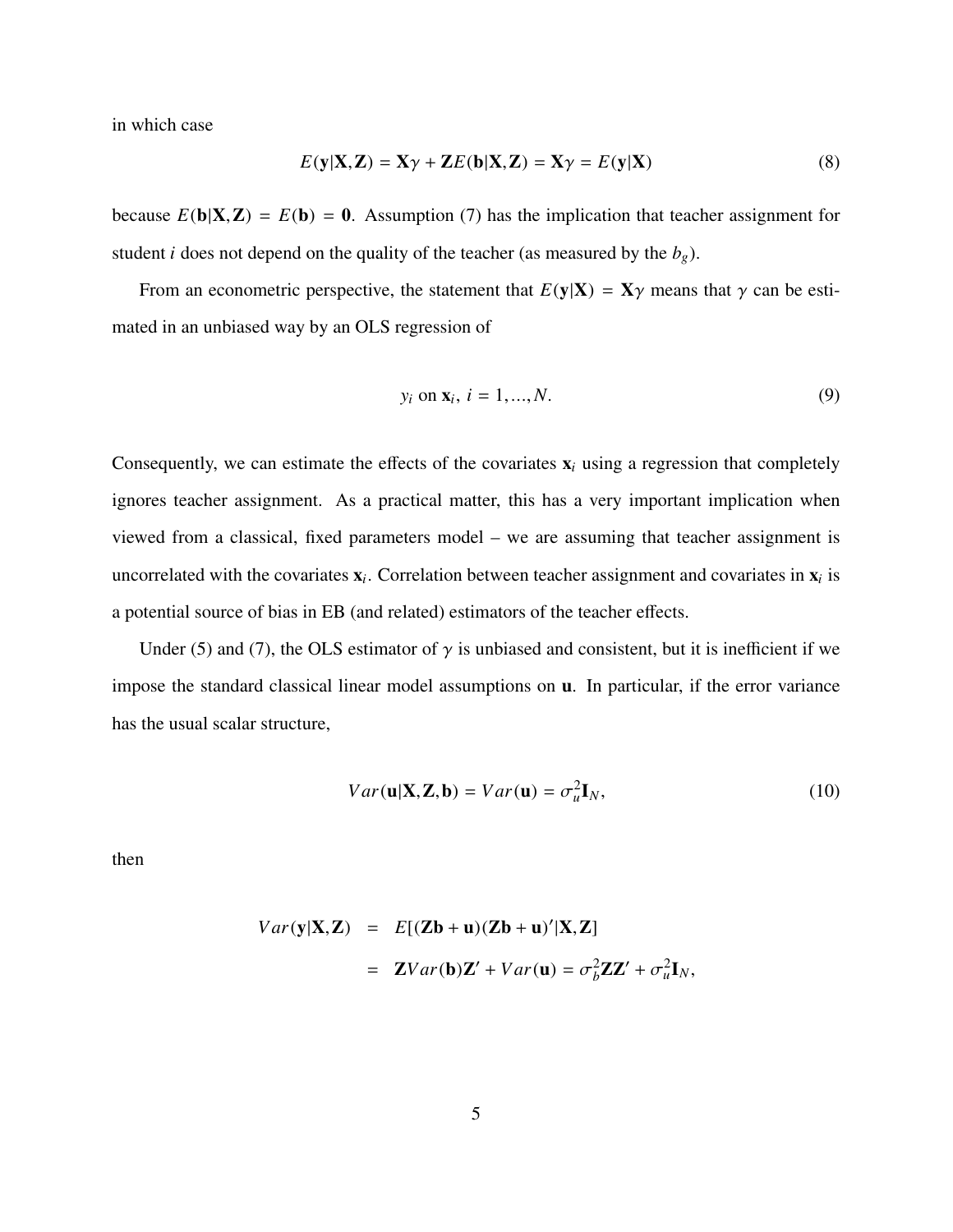where we also add the standard assumption that the elements of **b** are uncorrelated,

$$
Var(\mathbf{b}) = \sigma_b^2 \mathbf{I}_G,\tag{11}
$$

and  $\sigma_b^2$  $\frac{1}{b}$  is the variance of the teacher effects,  $b_g$ .

Under the assumption that  $\sigma_b^2$  $\frac{2}{b}$  and  $\sigma_u^2$  (or at least their ratio) are known, the BLUE of  $\gamma$  under the preceding assumptions is the generalized least squares (GLS) estimator,

$$
\gamma^* = [\mathbf{X}'(\sigma_b^2 \mathbf{Z} \mathbf{Z}' + \sigma_u^2 \mathbf{I}_N)^{-1} \mathbf{X}]^{-1} \mathbf{X}'(\sigma_b^2 \mathbf{Z} \mathbf{Z}' + \sigma_u^2 \mathbf{I}_N)^{-1} \mathbf{y}.
$$
 (12)

The *N* × *N* matrix **ZZ'** is a block diagonal matrix with *G* blocks, where block *g* is an  $N_g \times N_g$ matrix of ones and  $N_g$  is the number of students taught by teacher g. The GLS estimator  $\gamma^*$  is the well-known "random effects" (RE) estimator popular from panel data and cluster sample analysis. However, it is important to understand that the "random effects" in this case are teacher effects, not student-specific effects. Also, like the OLS estimator from equation (9), the GLS estimator  $\gamma^*$ does not partial out the teacher assignment.

Before we discuss  $\gamma^*$  further, it is helpful to write down the mixed effects model in perhaps a more common form. After students have been designated to classrooms, we can write  $y_{gi}$  as the outcome for student *i* in class g and similarly for  $\mathbf{x}_{gi}$  and  $u_{gi}$ . Then, for classroom g, we have

$$
y_{gi} = \mathbf{x}_{gi}\gamma + b_g + u_{gi} \equiv \mathbf{x}_{gi}\gamma + r_{gi}, i = 1, ..., N_g,
$$
 (13)

where  $r_{gi} \equiv b_g + u_{gi}$  is the composite error term. In other words, the variation in  $y_{gi}$  not explained by  $\mathbf{x}_{gi}$  is due to teacher and individual student effects, and both of these ( $b_g$  and  $u_{gi}$ ) are assumed to be independent of  $\mathbf{x}_{gi}$ . Equation (13) also makes it easy to see that the BLUE of  $\gamma$  is the random effects estimator. Further, the assumption  $E(u_{gi}|\mathbf{X}_g, b_g) = 0$  implies that covariates from student *h* do not affect the outcome of student *i*. We can also see that OLS pooled across *i* and g is unbiased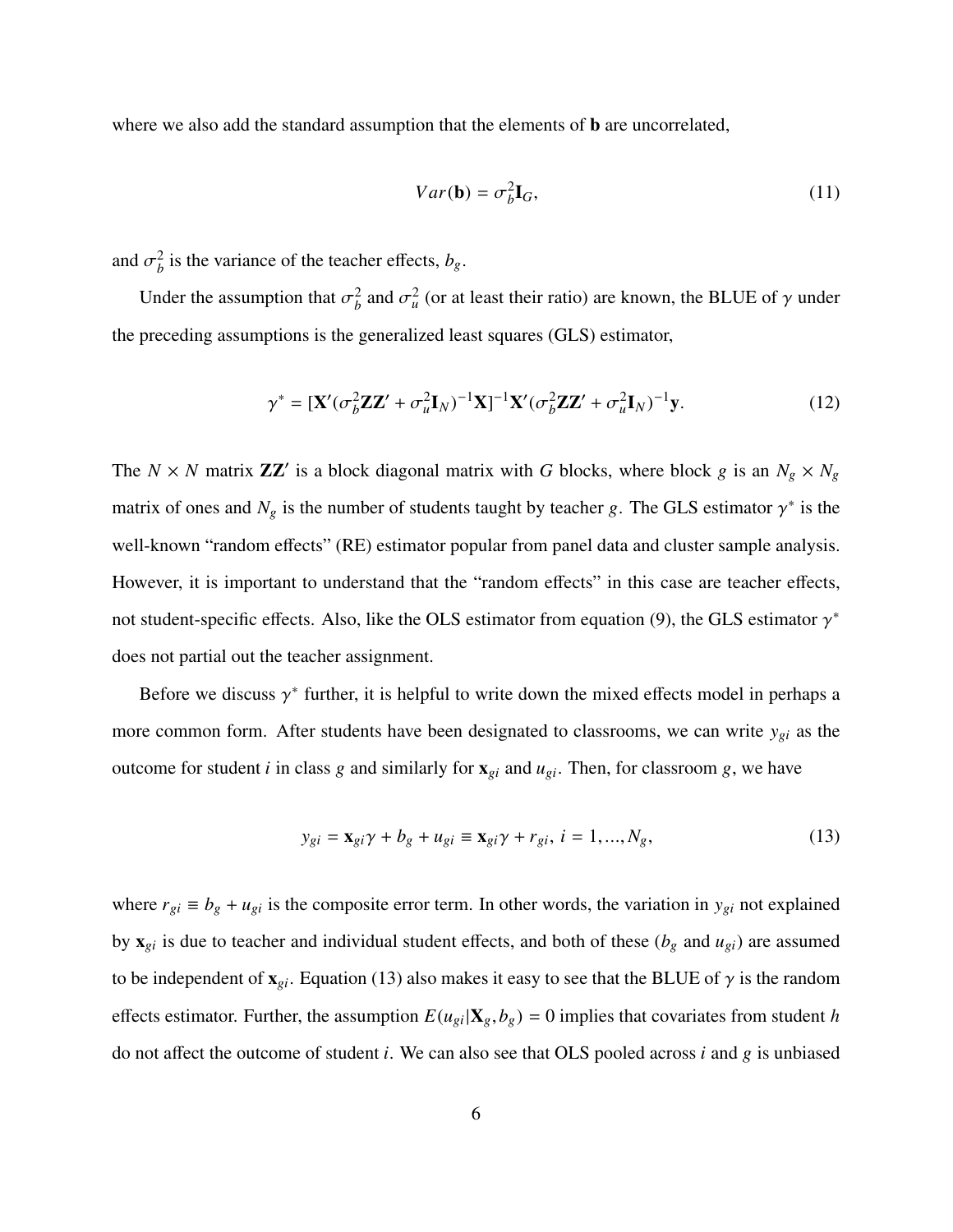for  $\gamma$  because we are assuming  $E(b_g | \mathbf{X}_g) = 0$ .

What about estimation of **b**, the teacher effects? As shown in, say, Ballou, Sanders, and Wright  $(2004)$ , the BLUP of **b** under assumptions  $(5)$ ,  $(7)$ , and  $(10)$  is

$$
\mathbf{b}^* = (\mathbf{Z}'\mathbf{Z} + \rho \mathbf{I}_G)^{-1} \mathbf{Z}' (\mathbf{y} - \mathbf{X} \gamma^*) \equiv (\mathbf{Z}'\mathbf{Z} + \rho \mathbf{I}_G)^{-1} \mathbf{Z}' \mathbf{r}^*,
$$
 (14)

where  $\rho = \sigma_u^2/\sigma_b^2$ , and  $\mathbf{r}^* = \mathbf{y} - \mathbf{X}\gamma^*$  is the vector of residuals. Straightforward matrix algebra shows each  $b_g^*$  can be expressed as

$$
b_g^* = (N_g + \rho)^{-1} \sum_{i=1}^{N_g} r_{gi}^* = \left(\frac{N_g}{N_g + \rho}\right) \bar{r}_g^*
$$
  
= 
$$
\left(\frac{\sigma_b^2}{\sigma_b^2 + (\sigma_u^2/N_g)}\right) \bar{r}_g^* = \left(\frac{\sigma_b^2}{\sigma_b^2 + (\sigma_u^2/N_g)}\right) (\bar{y}_g - \bar{\mathbf{x}}_g \gamma^*),
$$
(15)

where

$$
\bar{r}_g^* = N_g^{-1} \sum_{i=1}^{N_g} r_{gi}^* = \bar{y}_g - \bar{x}_g \gamma^*
$$
 (16)

is the average of the residuals  $r^*_{\sigma}$  $g_{gi}^* = y_{gi} - \mathbf{x}_{gi} \gamma^*$  within classroom *g*.

To operationalize  $\gamma^*$  and  $b_g^*$ , we must replace  $\sigma_b^2$  $\frac{2}{b}$  and  $\sigma_u^2$  with estimates. There are different ways to obtain estimates depending on whether one uses OLS residuals after an initial estimation or a joint estimation method. With the composite error defined as  $r_{gi} = b_g + u_{gi}$ , we can write  $\sigma_b^2 = \sigma_b^2$  $\sigma_b^2 + \sigma_u^2$ . An estimator of  $\sigma_r^2$  can be obtained from the usual sum of squared residuals from the OLS regression

$$
y_{gi} \text{ on } \mathbf{x}_{gi}, \ i = 1, ..., N_g, \ g = 1, ..., G. \tag{17}
$$

Call the residuals  $\tilde{r}_{gi}$ . Then a consistent estimator is

$$
\tilde{\sigma}_r^2 = \frac{1}{(N-K)} \sum_{g=1}^G \sum_{i=1}^{N_g} \tilde{r}_{gi}^2,
$$
\n(18)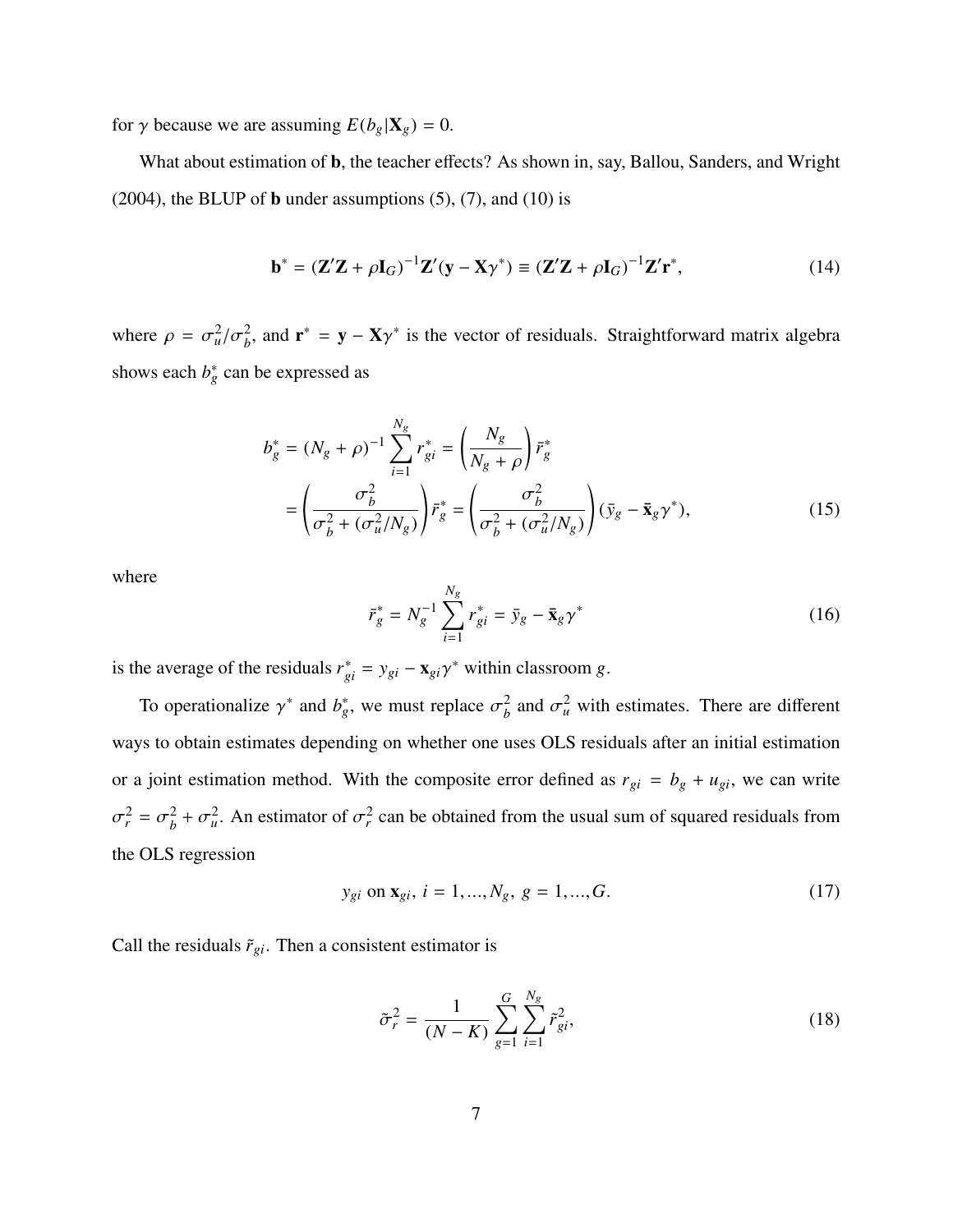which is just the usual degrees-of-freedom (df) adjusted error variance estimator from OLS.

To estimate  $\sigma_u^2$ , write  $r_{gi}-\bar{r}_g = u_{gi}-\bar{u}_g$ , where  $\bar{r}_g$  is the within-teacher average, and similarly for  $\bar{u}_g$ . A standard result on demeaning a set of uncorrelated random variables with the same variance gives  $Var(u_{gi} - \bar{u}_g) = \sigma_u^2(1 - N_g^{-1})$  and so, for each g, *E* f $\sum_{i=1}^{N_g} (r_{gi} - \bar{r}_g)^2$ l<br>L  $= \sigma_u^2(N_g - 1)$ . When we sum across teachers it follows that

$$
\frac{1}{(N-G)}\sum_{g=1}^{G}\sum_{i=1}^{N_g}(r_{gi}-\bar{r}_g)^2
$$
\n(19)

has expected value  $\sigma_u^2$ . To turn (19) into an estimator we can replace  $r_{gi}$  with the OLS residuals,  $\tilde{r}_{gi}$ , from the regression in (17). The estimator based on the OLS residuals is

$$
\tilde{\sigma}_u^2 = \frac{1}{(N-G)} \sum_{g=1}^G \sum_{i=1}^{N_g} (\tilde{r}_{gi} - \overline{\tilde{r}}_g)^2.
$$
 (20)

With fixed class sizes and *G* getting large, the estimator that uses *N* in place of  $N - G$  is not consistent. Therefore, we prefer the estimator in equation (20), as it should have less bias in applications where *<sup>G</sup>*/*<sup>N</sup>* is not small. With many students per teacher the difference should be minor. We could also use  $N - G - K$  as a further df adjustment, but subtracting off *K* does not affect the consistency.

Given  $\tilde{\sigma}_r^2$  and  $\tilde{\sigma}_u^2$ , we can estimate  $\sigma_b^2$  $\frac{2}{b}$  as

$$
\tilde{\sigma}_b^2 = \tilde{\sigma}_r^2 - \tilde{\sigma}_u^2. \tag{21}
$$

In any particular data set – especially if the data have been generated to violate the standard assumptions listed above – there is no guarantee that expression  $(21)$  is nonnegative. A simple solution to this problem (and one used in software packages, such as Stata) is to set  $\tilde{\sigma}_b^2$  $\lambda_b^2 = 0$  whenever  $\tilde{\sigma}_r^2 < \tilde{\sigma}_u^2$ . In order to ensure this happens infrequently with multiple cohorts, we compute  $\tilde{\sigma}_u^2$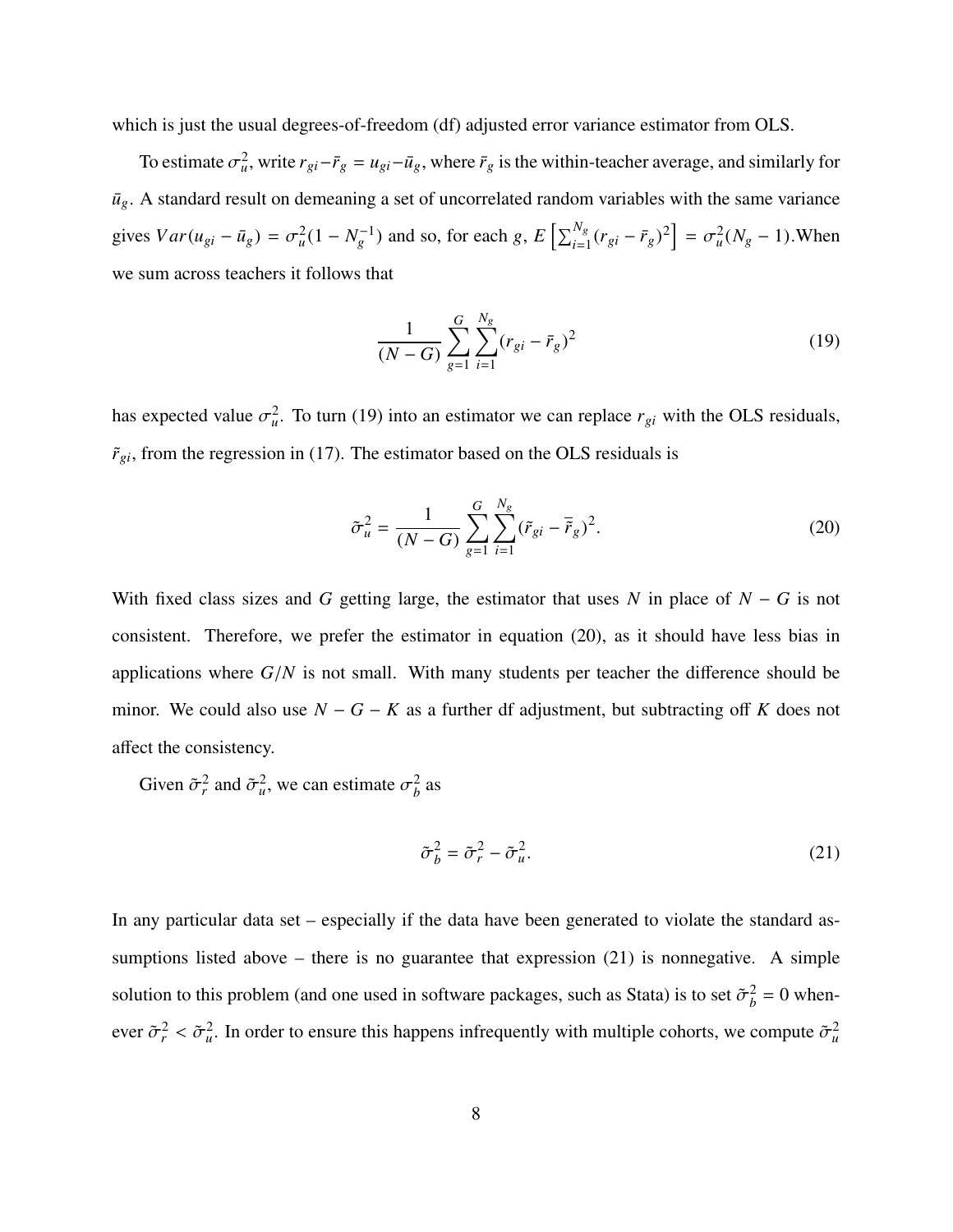by replacing  $\bar{r}_g$  with the average obtained for the particular cohort. This ensures that, for a given cohort, the terms  $\sum_{i=1}^{N_g} (\tilde{r}_{gi} - \overline{\tilde{r}}_g)^2$  are as small as possible. In theory, if there are no cohort effects we could use an overall cohort mean for  $\bar{r}_g$ . But using cohort-specific means reduces the problem of negative  $\tilde{\sigma}_b^2$  when the model is misspecified.

An appealing alternative is to estimate  $\sigma_b^2$  $\int_b^2$  and  $\sigma_u^2$  jointly along with  $\gamma$ , using software that ensures nonnegativity of the variance estimates. The most common approach to doing so is to assume joint normality of the teacher effects,  $b_g$ , and the student effects,  $u_{gi}$ , across all g and *i* – along with the previous assumptions. One important point is that the resulting estimators are consistent even without the normality assumption; so, technically, we can think of them as "quasi- " maximum likelihood estimators. The maximum likelihood estimator of  $\sigma_u^2$  has the same form as in equation (20), except the residuals are based on the MLE of  $\gamma$  rather than the OLS estimator. A similar comment holds for the MLE of  $\sigma_b^2$  $\frac{2}{b}$  (if we do not constrain it to be nonnegative). See, for example, Hsiao (2003, Section 3.3.3).

Unlike the GLS estimator of  $\gamma$ , the feasible GLS (FGLS) estimator is no longer unbiased [even under assumptions (5) and (7)], and so we must rely on asymptotic theory. In the current context, the estimator is known to be consistent and asymptotically normal provided  $G \rightarrow \infty$  with  $N_g$ fixed. In simulations, Hansen (2007) shows that the asymptotic properties work well when *G* is roughly around 40 with  $N_g$  of a similar magnitude, and even somewhat larger. Consequently, the asymtptotic approximations for the FGLS estimator of  $\gamma$  should be reliable in the vast majority of VAM applications, which are typically applied at the district or state level with a large number of teachers. In any case, our focus in this paper is not on estimation of  $\gamma$  but rather the teacher effects, b. Often we can estimate b well, at least for ranking purposes, even when our estimator of  $\gamma$  is severely biased. For estimating **b**, the number of students per teacher is what matters most. In fact, without  $x_i$  in the equation, it is only the number of students per teacher that matters. In our simulations we use relatively few teachers, 36, because adding more teachers does not change our ability to estimate the effects for a particular teacher.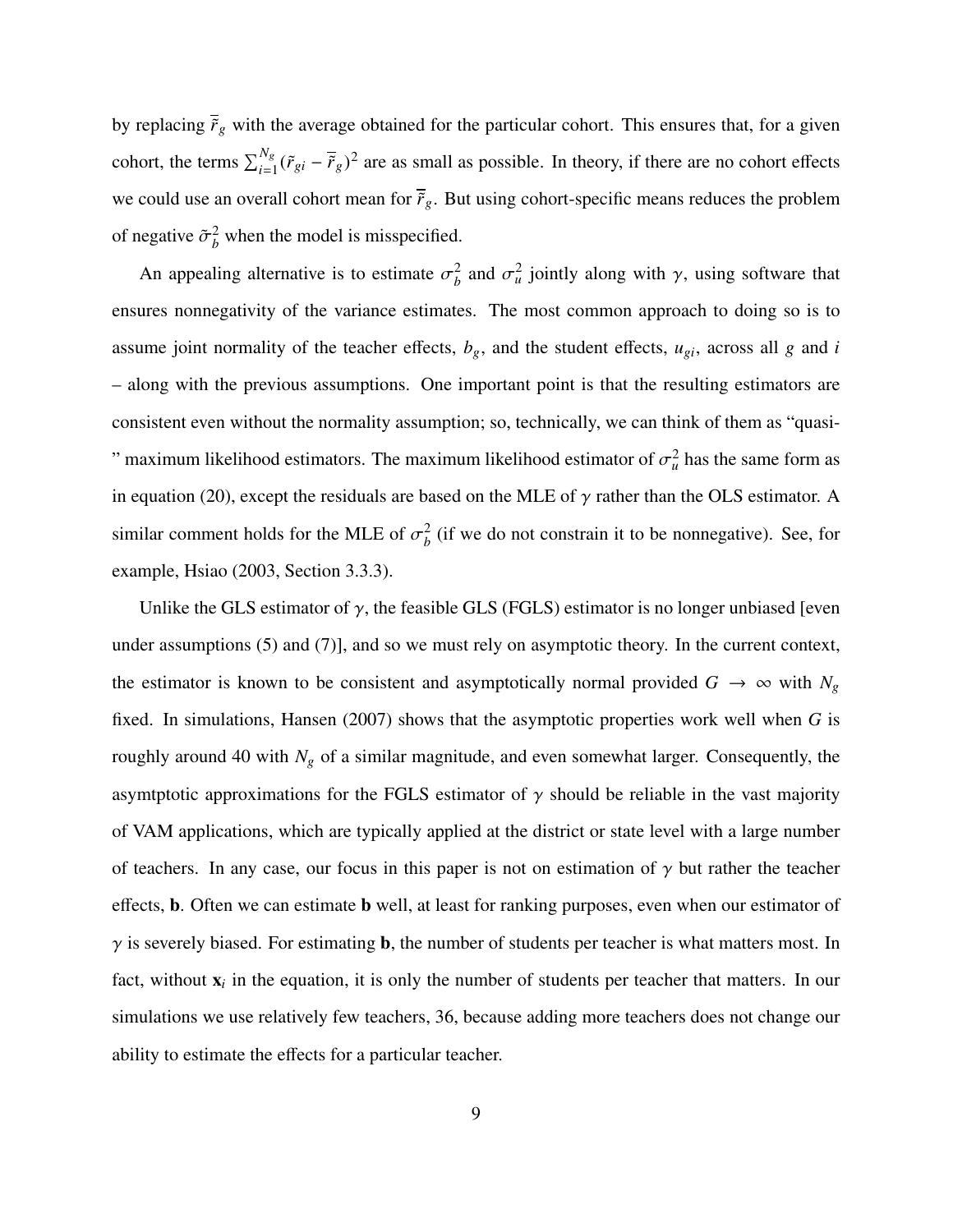When  $\gamma^*$  is replaced with the FGLS estimator and the variances  $\sigma_b^2$  $\frac{2}{b}$  and  $\sigma_u^2$  are replaced with estimators, the EB estimator of **b** is no longer a BLUP. Nevertheless, we use the same formula as in (15) for operationalizing the BLUPs. Conveniently, certain statistical packages – such as Stata 12 with its "xtmixed" command – allow one to recover the operationalized BLUPs after maximum likelihood estimation. When we use the (quasi-) MLEs to obtain the  $b_g^*$ , we obtain what are typically called the Empirical Bayes' estimates.

One way to understand the shrinkage nature of  $b_g^*$  is to compare it with the estimator obtained by treating the teacher effects as fixed parameters. Let  $\hat{\gamma}$  and  $\hat{\beta}$  be the OLS estimators from the regression

$$
\mathbf{y}_i \text{ on } \mathbf{x}_i, \mathbf{z}_i, i = 1, \dots, N. \tag{22}
$$

Then  $\hat{\gamma}$  is the so-called "fixed effects" (FE) estimator obtained by a regression of  $y_i$  on the controls in  $x_i$  and the teacher assignment dummies in  $z_i$ . As with the "random effects" terminology it is important to understand that regression (22) incorporates teacher fixed effects, not student fixed effects. In the context of the classical fixed parameters model

$$
y = \mathbf{X}\gamma + \mathbf{Z}\beta + \mathbf{u}
$$
 (23)

$$
E(\mathbf{u}|\mathbf{X},\mathbf{Z})=\mathbf{0}, Var(\mathbf{u}|\mathbf{X},\mathbf{Z})=\sigma_u^2\mathbf{I}_N,
$$

 $\hat{\gamma}$  is the BLUE of  $\gamma$  and  $\hat{\beta}$  is the BLUE of  $\beta$ . As is well-known,  $\hat{\gamma}$  can be obtained by an OLS regression where yg*<sup>i</sup>* and xg*<sup>i</sup>* have been deviated from within-teacher averages (see, for example, Wooldridge 2010, Chapter 10). Further, the estimated teacher fixed effects can be obtained as

$$
\hat{\beta}_g = \bar{y}_g - \bar{\mathbf{x}}_g \hat{\boldsymbol{\gamma}}.\tag{24}
$$

Equation (24) makes computation of the teacher VAMs efficient if one does not want to run the long regression in (22).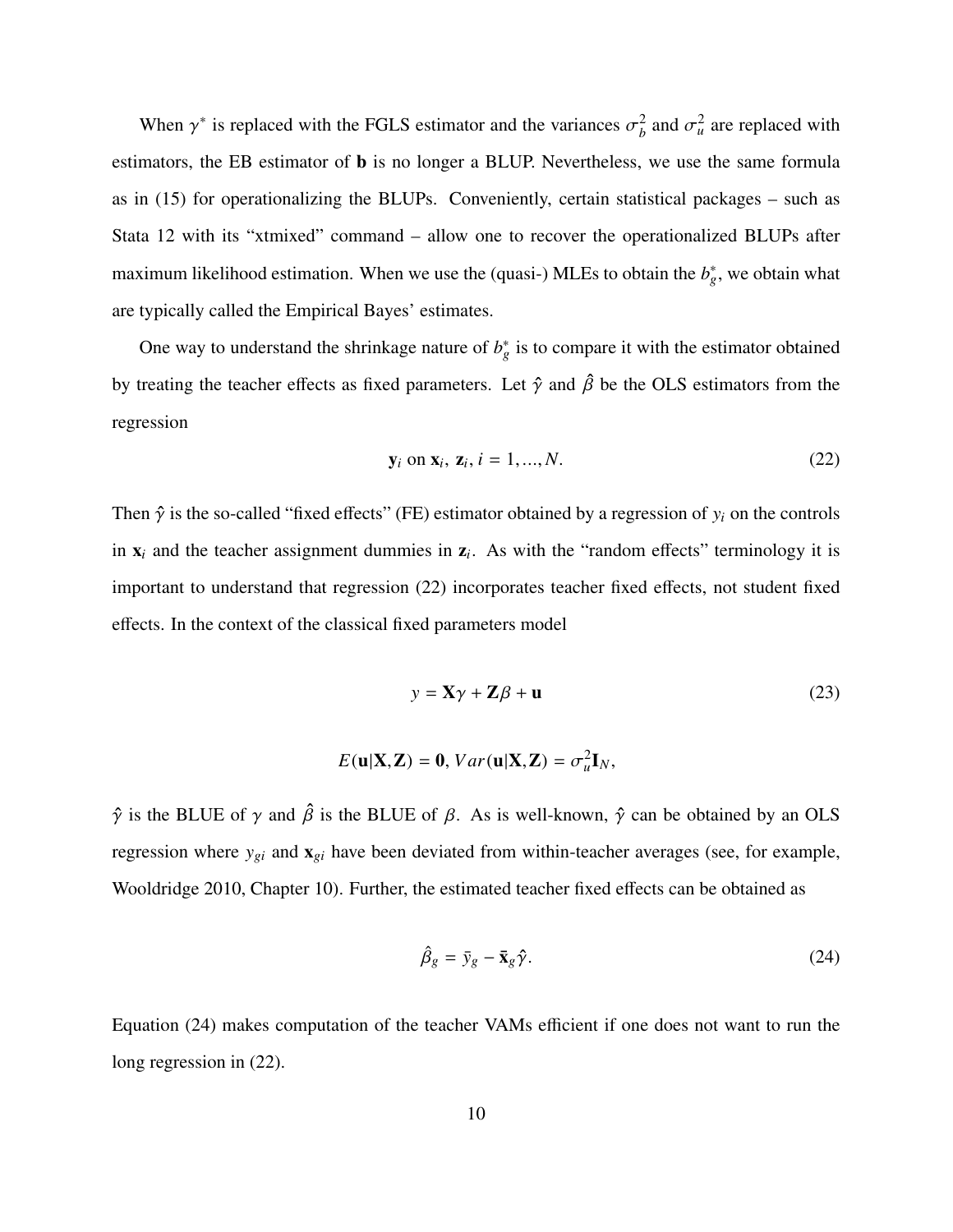By comparing equations (15) and (24), we see that the EB estimator  $b_g^*$  differs from the fixed effects estimator  $\hat{\beta}_g$  in two ways. First, and most importantly, the RE estimator  $\gamma^*$  is used in computing  $b_g^*$  while  $\hat{\beta}_g$  uses the FE estimator  $\hat{\gamma}$ . Second,  $b_g^*$  shrinks the average of the residuals toward zero by the factor

$$
\frac{\sigma_b^2}{\sigma_b^2 + (\sigma_u^2/N_g)} = \frac{1}{1 + (\rho/N_g)}
$$
(25)

where

$$
\rho = \sigma_u^2 / \sigma_b^2. \tag{26}
$$

Equation (25) illustrates the well-known result that the smaller the number of students taught by teacher  $g$ ,  $N_g$ , the more the average residual is shrunk toward zero.

A well-known algebraic result – for example, Wooldridge (2010, Chapter 10) – that holds for any given number of teachers *G* is that

$$
\gamma^* \to \hat{\gamma} \text{ as } \rho \to 0 \text{ or } N_g \to \infty.
$$
 (27)

Equation (27) can be verified by noting that the RE estimator of  $\gamma$  can be obtained from the pooled OLS regression

$$
y_{gi} - \theta_g \bar{y}_g \text{ on } \mathbf{x}_{gi} - \theta_g \bar{\mathbf{x}}_g \tag{28}
$$

where

$$
\theta_g = 1 - \left(\frac{\sigma_u^2}{\sigma_u^2 + N_g \sigma_b^2}\right)^{1/2} = 1 - \left(\frac{1}{1 + (N_g/\rho)}\right)^{1/2}.
$$
 (29)

It is easily seen that  $\theta_g \to 1$  as  $\rho \to 0$  or  $N_g \to \infty$ . In other words, with many students per teacher or a large teacher effect variance relative to the student effect variance, the RE and FE estimates can be very close – but never identical. Not coincidentally, the shrinkage factor in equation (25) tends to unity if  $\rho \to 0$  or  $N_g \to \infty$ . The bottom line is that with a "large" number of students per teacher the shrinkage estimates of the teacher effects can be close to the fixed effects estimates.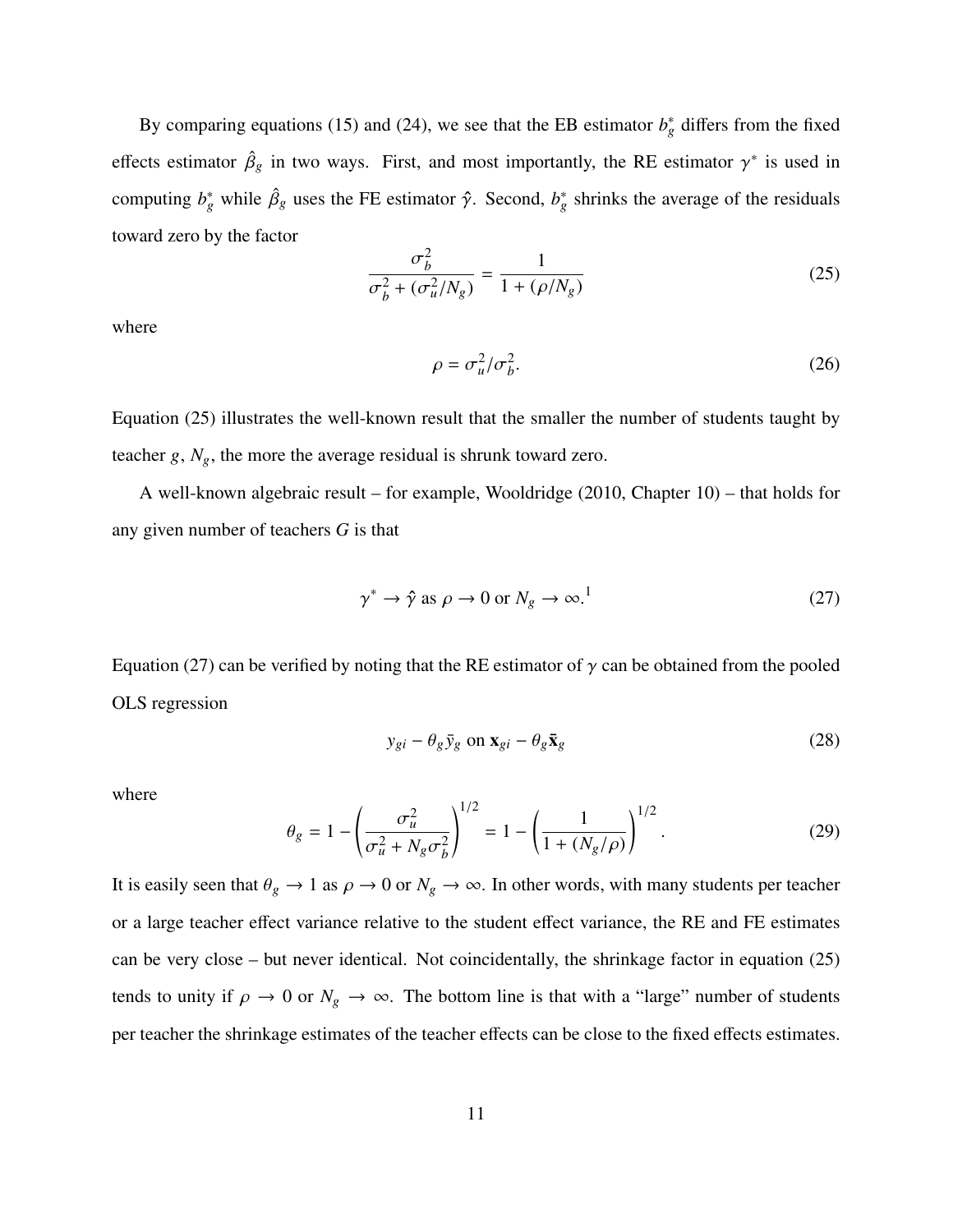The RE and FE estimates also tend to be similar when  $\sigma_u^2$  (the student effect) is "small" relative to 2  $\frac{2}{b}$  (the teacher effect), but is an unlikely scenario.

An important point that appears to go unnoticed in applying the shrinkage approach is that, in situations where  $\gamma^*$  and  $\hat{\gamma}$  substantively differ,  $\gamma^*$  suffers from systematic bias because it assumes teacher assignment is uncorrelated with  $\mathbf{x}_i$ . Because  $\gamma^*$  is used in constructing the  $b_g^*$  in equation (15), the bias in  $\gamma^*$  generally results in biased teacher effects, which would be biased even if (15) did not employ a shrinkage factor. The shrinkage likely exacerbates the problem: the estimates are being shrunk toward values that are systematically biased for the teacher effects.<sup>2</sup>

The expressions in equations (15) and (24) motivate a common two-step alternative to the EB approach and fixed effects approaches. In the first step of the procedure, one obtains  $\tilde{\gamma}$  using the OLS regression in equation (17), and obtains the residuals,  $\tilde{r}_{gi}$ . In the second step, one averages the residuals  $\tilde{r}_{gi}$  within each teacher to obtain the teacher effect for teacher g. These estimated teacher effects can be expressed as

$$
\tilde{\beta}_g = N_g^{-1} \sum_{i=1}^{N_g} \tilde{r}_{gi} = \bar{y}_g - \bar{\mathbf{x}}_g \tilde{\gamma},
$$
\n(30)

which has the same form as (24) with the important difference that  $\tilde{\gamma}$  is used in place of  $\hat{\gamma}$ . We call this approach the "average residual" (AR) method. After obtaining the averages of the residuals one can, in a third step, shrink the averages using the empirical Bayes' shrinkage factors in equation (15). This "shrunken average residual" (SAR) method typically obtains the shrinkage factors using the estimates in equations (18) and (20).

With or without shrinking, the AR approach suffers from systematic bias if teacher assignment,  $z_i$ , is correlated with the covariates,  $x_i$ . In effect, the AR approach partials  $x_i$  out of  $y_i$  but does not partial  $\mathbf{x}_i$  out of  $\mathbf{z}_i$ , the latter of which is crucial if  $\mathbf{x}_i$  and  $\mathbf{z}_i$  are correlated. The so-called "fixed effects" regression in (22) partials x*<sup>i</sup>* out of z*<sup>i</sup>* , which makes it a more reliable estimator under nonrandom teacher assignment – perhaps much more reliable with strong forms of nonrandom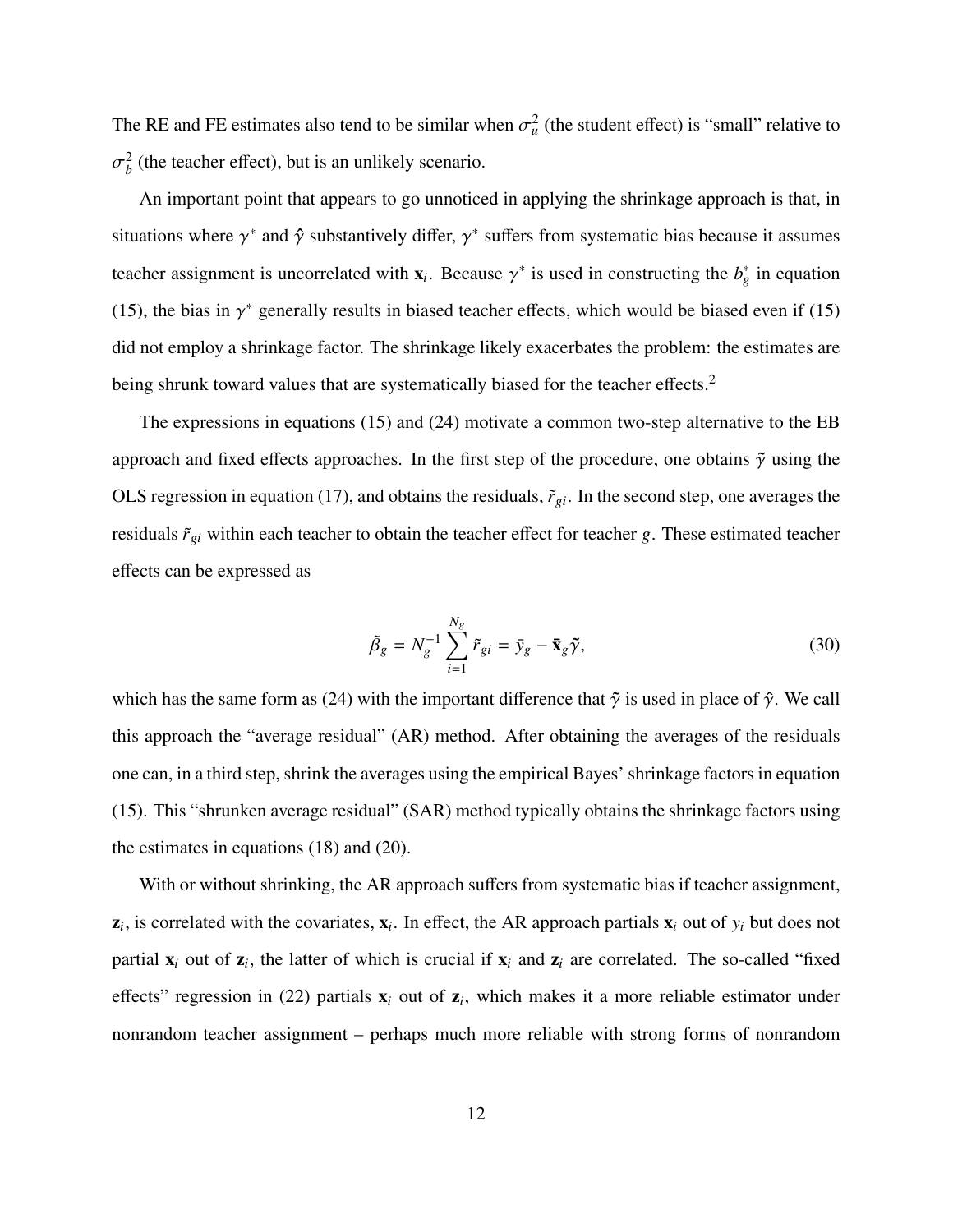assignment. Since the fixed effects estimation of the teacher VAMs allows any correlation between  $z_i$  and  $x_i$ , we thus expect it to outperform EB estimation and strongly outperform SAR under nonrandom assignment. The bias due to nonrandom allocation of students to teachers is also discussed in Rothstein (2009, 2010).

It is also important to know that the SAR approach is inferior to the EB approach under nonrandom assignment. The logic is simple. First, the algebraic relationship between RE and FE means that  $\gamma^*$  tends to be closer to the FE estimator,  $\hat{\gamma}$ , than the OLS estimator,  $\tilde{\gamma}$ . Consequently, under nonrandom teacher assignment, the estimated teacher effects using the RE estimator of  $\gamma$  will have less bias than the estimates that begin with OLS estimation of γ. Second, if teacher assignment *is* uncorrelated with the covariates, the OLS estimator of  $\gamma$  is inefficient relative to the RE estimator under the standard random effects assumptions (because the RE estimator is FGLS). Thus, the only possible justification for SAR is computational simplicity when the number of controls in x*<sup>i</sup>* is very large. For the kinds of data sets widely available, the computational saving from using SAR rather than EB is likely to be minor.

### 3 Summary of Estimation Methods

In this paper we examine five different value-added estimators used to recover the teacher effects and apply them to both real and simulated data. Some of the estimators use EB or shrinkage techniques, while others do not. They can all be cast as a special case of the estimators described in the previous section. For clarity, we briefly describe each one, with additional reference to each of these specifications provided in Table A.1. Associated Stata 12 code is available upon request.

The estimators can be obtained from a dynamic equation of the form

$$
A_{it} = \lambda A_{i,t-1} + \mathbf{X}_{it} \delta + \mathbf{Z}_{it} \beta + v_{it}, \qquad (31)
$$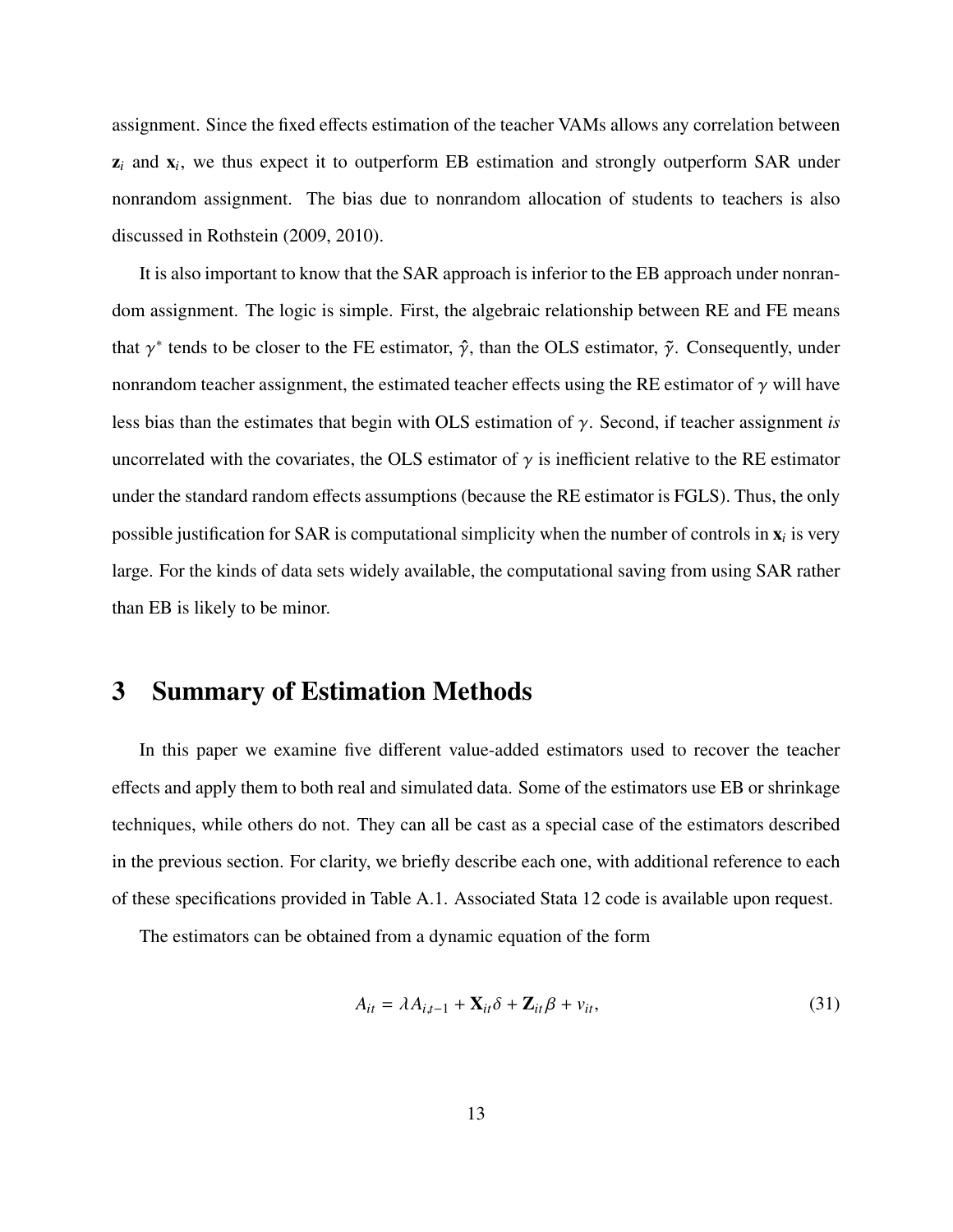in which  $A_{it}$  is achievement (measured by a test score) for student *i* in grade *t*,  $X_{it}$  is a vector of student characteristics, and Z*it* is the vector of teacher assignment dummies. This is similar to equation (1) but with the lagged test score written separately from  $X_{it}$  for clarity. Also,  $X_{it}$ is omitted from the estimation of the teacher effects in the simulation analysis below, as student characteristics are not included in the data generating process. The EB estimator we analyzed in Section 2 was for the case of a single cross-section of students, and so we only use one grade – fifth grade – for the analysis.

We first analyze EB LAG, a dynamic MLE version of the EB estimator that treats the teacher effects as random. This technique obtains the estimates of the teacher effects using the normal maximum likelihood in the first stage, where the error includes teacher random effects (along with the student-specific error). In the second stage, the shrinkage factor is applied to these teacher effects. As described in Rabe-Hesketh and Skrondal (2012), this two step procedure can be performed in one-step using the "xtmixed" command in Stata 12 with teacher random effects. The predicted random effects of this regression are identical to shrinking the MLE estimates by the shrinkage factor. This procedure is generally justified even if the unobservables do not have normal distributions, in which case we are applying quasi-MLE. A second estimator we consider is the average residual (AR) method described in Section 2, which is obtained by first using the OLS regression in (17) and then using (30). Recall that the AR method essentially differs from EB LAG in that it uses OLS to estimate  $\gamma$  in the first stage.<sup>3</sup> We expect the EB LAG estimator to outperform the AR estimator in most scenarios, given that EB LAG generally uses a more reliable estimator of  $γ$ .

We compare the AR and EB estimators with estimators that partial out teacher assignment when estimating  $\gamma$ , thereby allowing teacher assestimators that are correlated with lagged test scores and student characteristics. This third estimator is obtained by simply applying OLS to (31), by pooling across students and classrooms. We call this the "dynamic OLS" or "DOLS" estimator. The inclusion of the lagged test score accounts for the possibility that teacher assignment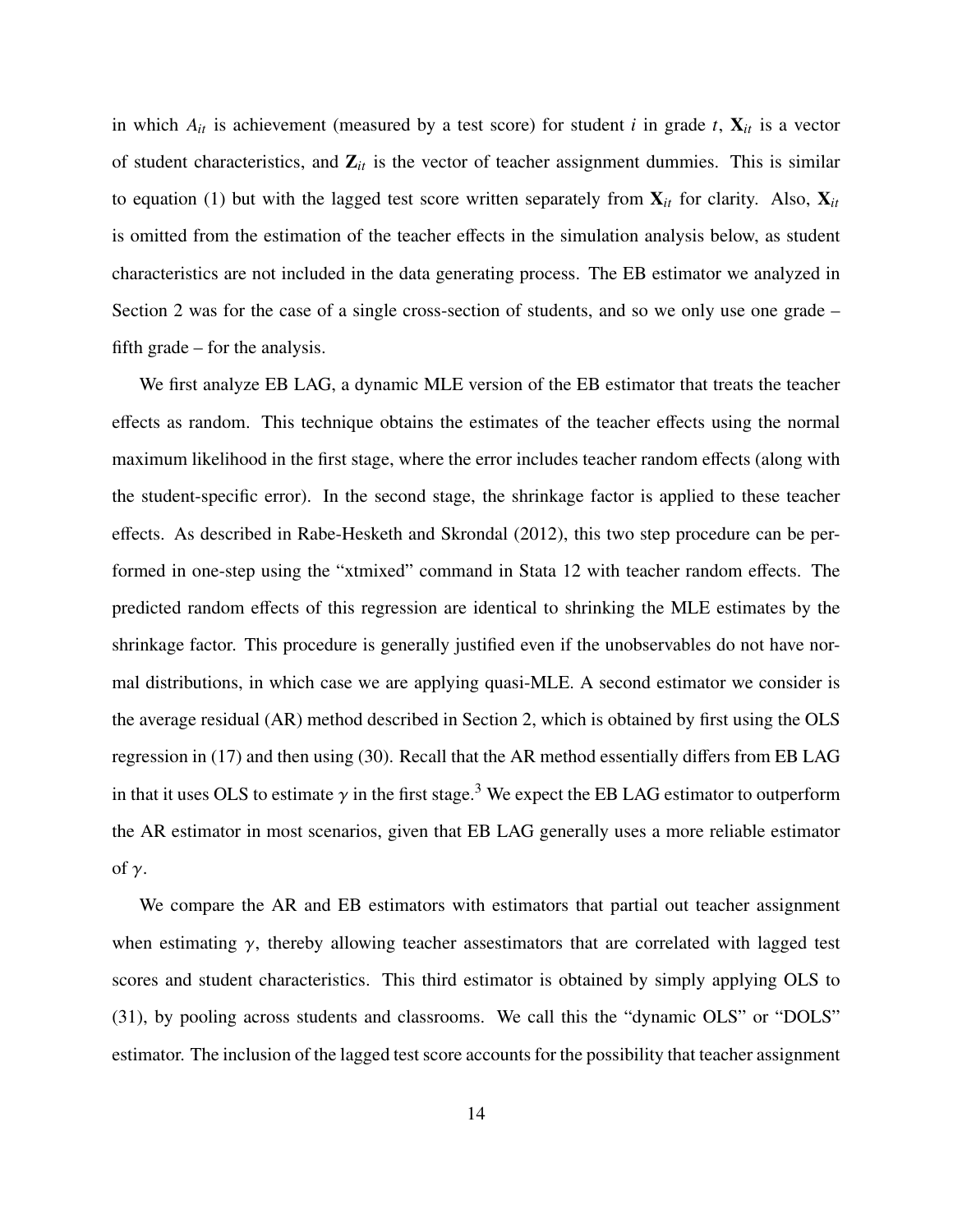is related to students' most recent test score. Guarino, Reckase, and Wooldridge (forthcoming) discuss the assumptions under which DOLS consistently estimates  $\beta$  when (31) is obtained from a structural cumulative effects model, and the assumptions are quite restrictive. More importantly, their simulations show the DOLS estimator often estimates  $\beta$  well, at least for ranking purposes, even when the assumptions underlying the consistency of DOLS fails.

Given that EB estimation is often motivated as a way to increase precision and decrease misclassification, we also analyze whether shrinking AR and DOLS estimates enhances performance. Thus, the fourth estimator we analyze is our shrunken average residual (SAR) estimator. This estimator takes the AR estimates from (17) and shrinks them by the shrinkage factor described in equation (25). Shrinking the AR estimates does not result in a true EB estimator since AR uses OLS in the first stage, but it is commonly used as a simpler way of operationalizing the EB approach (see, for example, Kane and Staiger, 2008). As discussed in Section 2, with a sufficiently large number of students per teacher, the EB LAG estimator converges to the DOLS estimator, but SAR does not. Thus, as the number of students per teacher grows, we would expect EB LAG to perform more similarly to DOLS than SAR. Finally, we consider a shrunken DOLS (SDOLS) estimator, which takes the DOLS estimated teacher fixed effects and shrinks them by the shrinkage factor derived in Section 2. Although SDOLS is rarely done in practice and is not a true EB estimator, we include it as an exploratory exercise in order to better determine the effects of shrinking itself when the number of students per teacher differs. When the class sizes are all the same, the shrunken estimates (SDOLS and SAR) will only differ from the unshrunken estimates by a constant positive multiple. Thus, shrinking the DOLS or AR estimates will have no effect in terms of ranking teachers. It is important to keep in mind that, unlike DOLS and SDOLS, the AR and SAR estimators do not allow for general correlation between the teacher assignment and past test scores (or other covariates).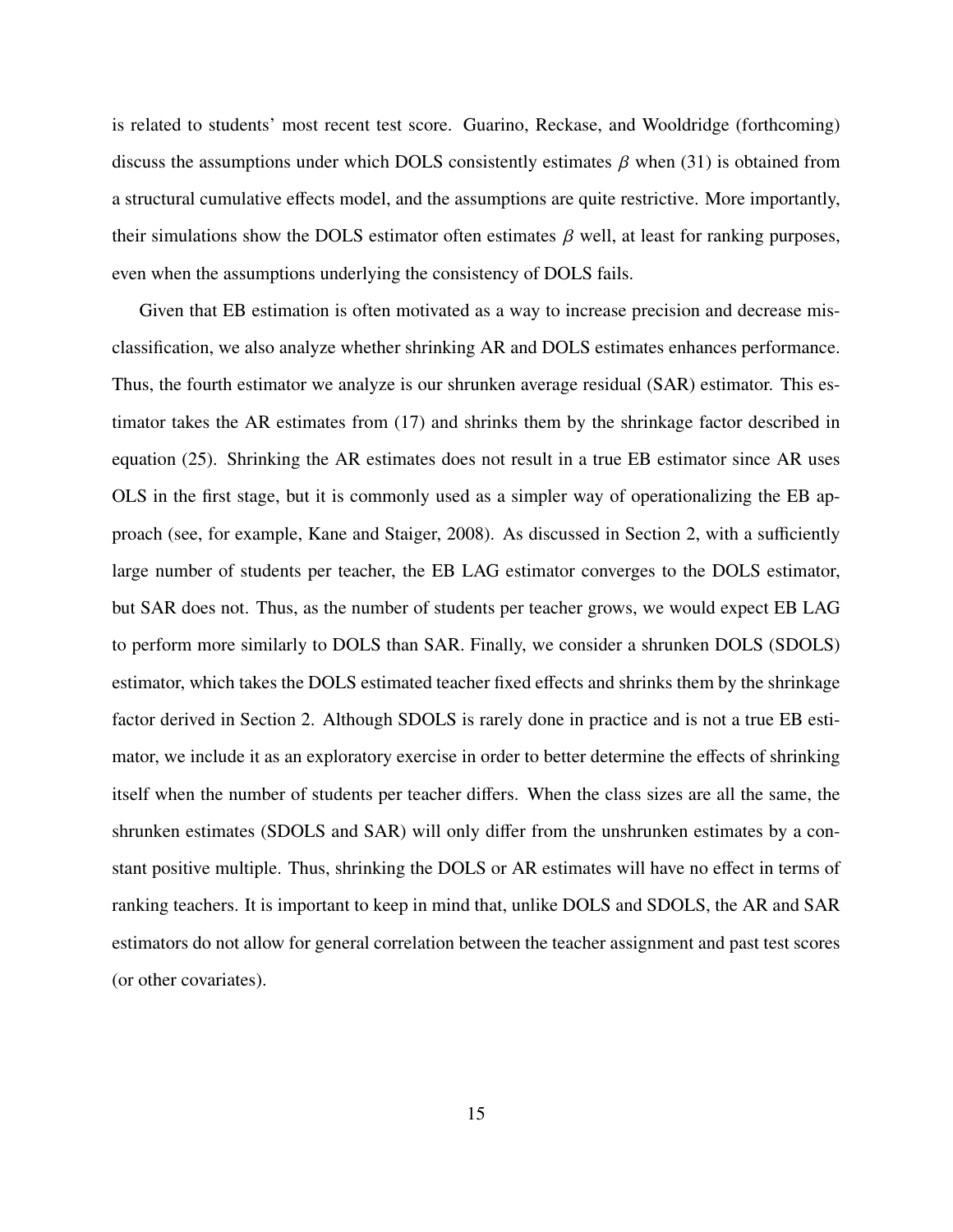### 4 Comparing VAM Methods Using Simulated Data

The question of which VAM estimators perform the best can only be addressed in simulations where the true teacher effects are known. Therefore, to evaluate the performance of EB estimators relative to other common value-added estimators, we apply these methods to simulated data. This approach allows us to examine how well various estimators recover the true teacher effects under a variety of student grouping and teacher assignment scenarios. Using data generated as described in Section 4.1, we apply the value-added estimators discussed in Section 3 and compare the resulting estimates with the true teacher effects.

#### 4.1 Simulation Design

Much of our main analysis focuses on a base case that restricts the data generating process to a relatively narrow set of idealized conditions (e.g., no measurement error, no peer effects, constant teacher effects. However, we do relax some of these conditions as sensitivity tests of the main results. The data are constructed to represent grades three through five (the tested grades) in a hypothetical school. For simplicity and comparison with the theoretical predictions, we assume that the learning process has been going on for a few years but only calculate estimates of teacher effects for fifth grade teachers – a single cross section.<sup>4</sup> We create data sets that contain students nested within teachers, with students followed longitudinally over time in order to reflect the institutional structure of an elementary school. Our simple baseline data generating process is as follows:

$$
A_{i3} = \lambda A_{i2} + \beta_{i3} + c_i + e_{i3}
$$
  
\n
$$
A_{i4} = \lambda A_{i3} + \beta_{i4} + c_i + e_{i4}
$$
  
\n
$$
A_{i5} = \lambda A_{i4} + \beta_{i5} + c_i + e_{i5}
$$
\n(32)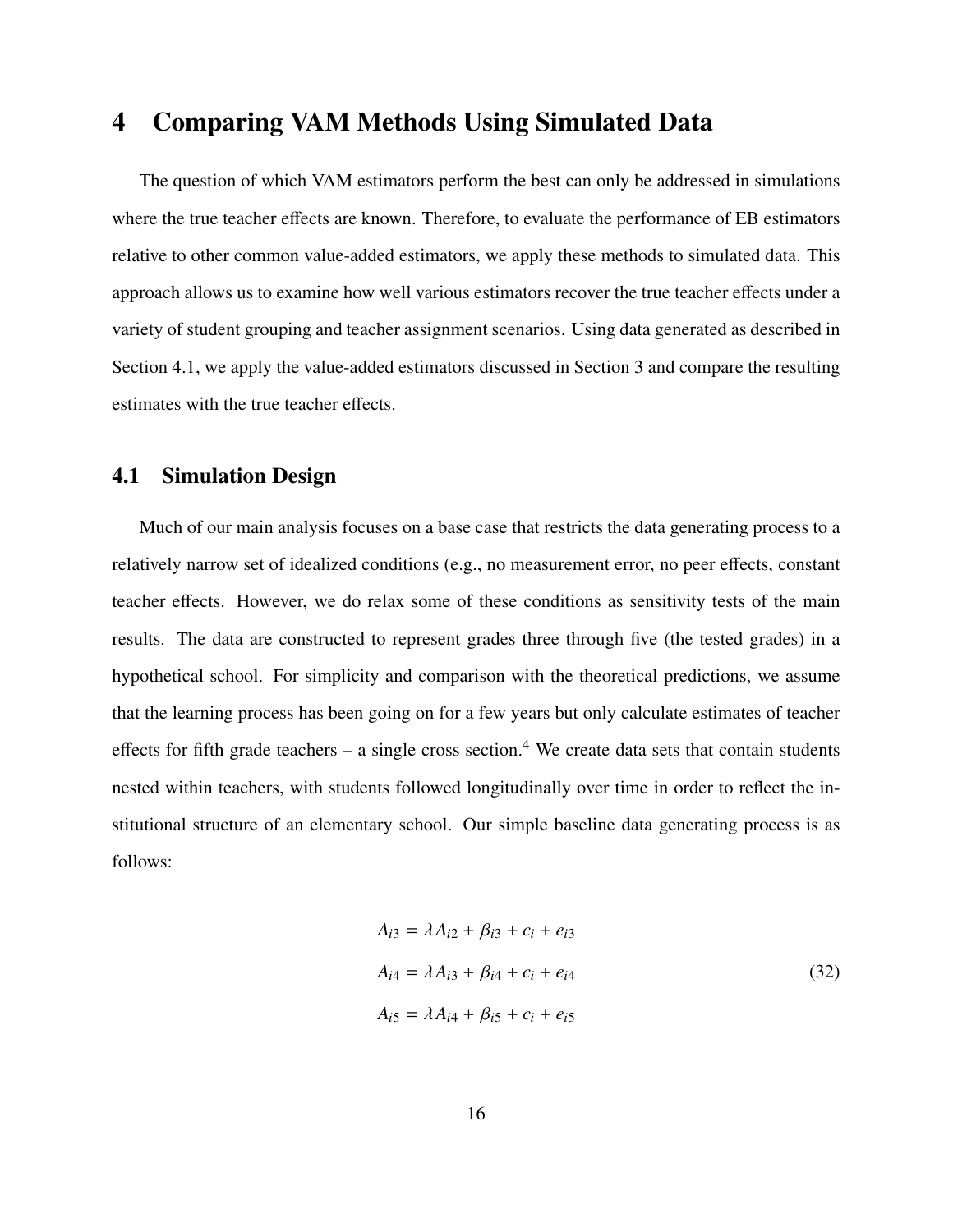in which *Ai*<sup>2</sup> is a baseline score reflecting the subject-specific knowledge of child *i* entering third grade;  $A_{it}$  is the grade-*t* test score ( $t = 3, 4, 5$ );  $\lambda$  is a time constant decay parameter, where lambda is set equal to zero in the simulations for lag scores greater than one year prior;  $\beta_{it}$  is the teacherspecific contribution to growth (the true teacher value-added effect);  $c_i$  is a time-invariant studentspecific effect (may be thought of as "ability" or "motivation"); and  $e_{it}$  is a random deviation for each student. We assume independence of  $e_{it}$  over time, a restriction implying that past shocks to student learning decay at the same rate as all inputs (see Guarino, Reckase, and Wooldridge, forthcoming, for a more detailed discussion of this "common factor restriction" assumption). In all of the simulations reported in this paper, the random variables  $A_{i2}$ ,  $\beta_{it}$ ,  $c_i$ , and  $e_{it}$  are drawn from normal distributions with zero means. The standard deviation of the teacher effect is .25, the standard deviation of the student fixed effect is .5, and the standard deviation of the random noise component is 1. These give relative shares of 5, 19, and 76 percent of the total variance in gain scores (when  $\lambda = 1$ ), respectively. Given that the student and noise components are larger than the teacher effects, we call these "small" teacher effects. We also conduct a sensitivity analysis using "large" teacher effects, where the true teacher effects are drawn from a distribution with a standard deviation of 1. The baseline score is drawn from a distribution with a standard deviation of 1. We also allow for correlation between the time-invariant child-specific heterogeneity, *c<sup>i</sup>* , and the baseline test score,  $A_{i2}$ , which we set to 0.5. This correlation reflects that students with better unobserved "ability" likely have higher test scores as well.

Our data are simulated using 36 teachers per grade and 720 students per cohort. For estimating teacher effects, it is the number of student per teacher that is important. The number of teachers only impacts the precision of the estimates of  $\lambda$  and the population variances and, as discussed earlier, results in Hansen (2007) indicate that 36 teachers is sufficient. In order to create a situation in which there is a substantial variation in class size – to showcase the potential disparities between EB/shrinkage and other estimators – we vary the number of students per classroom. Teachers receive classes of varying sizes, but receive the same number of students in each cohort. The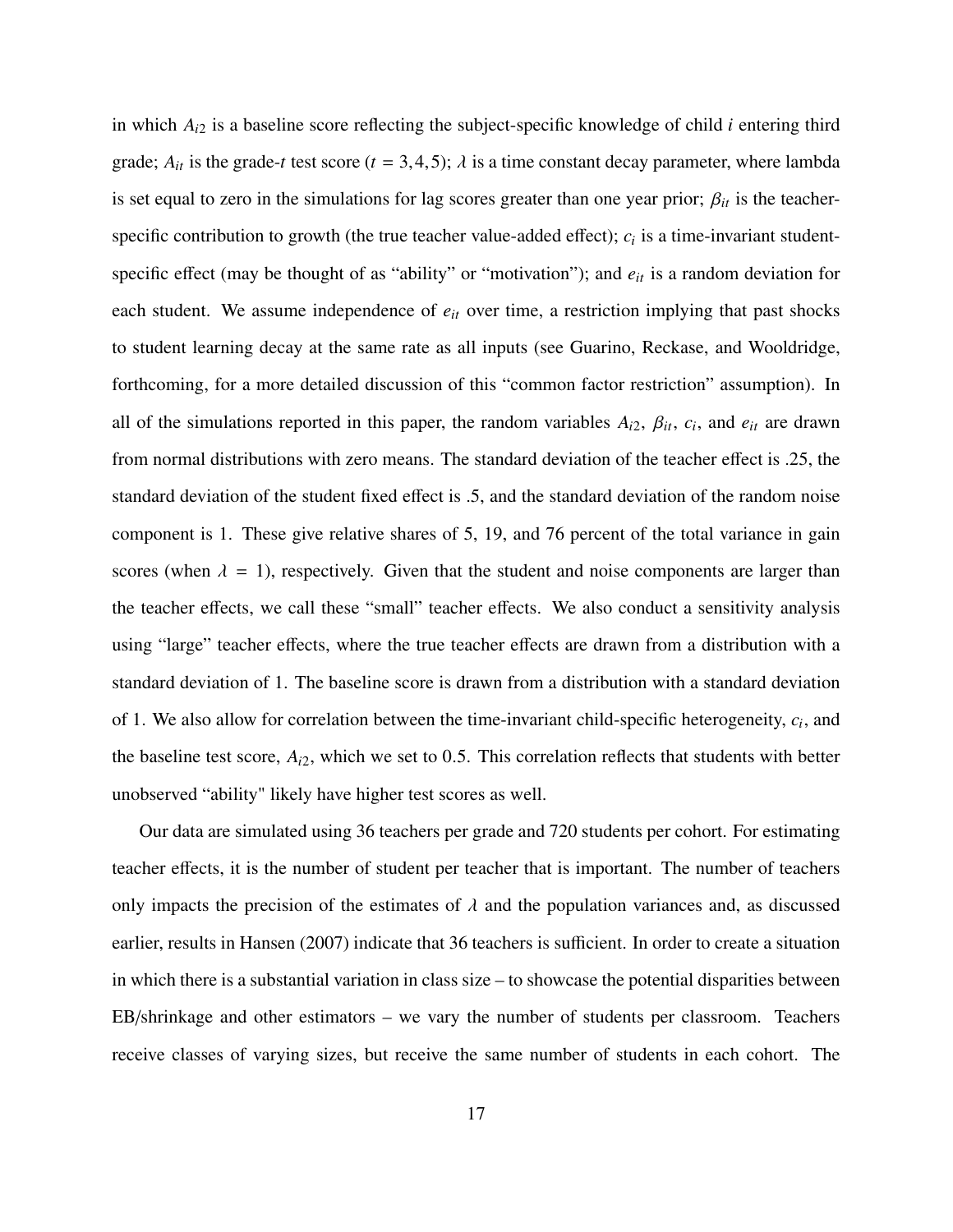size of class each teacher receives is random, but ensures that twelve teachers have classes of 10 students, twelve teachers have a class size of 20, and twelve teachers have class sizes of 30. We simulate the data using both one and four cohorts of students to provide further variation in the amount of data from which the teacher effects are calculated. In the case of four cohorts, data are pooled across the cohorts so that value-added estimates are based off of sample sizes of 40, 80, and 120, instead of 10, 20, and 30 as in the one cohort case. Therefore, we would expect that estimates in the four cohort case to be less noisy than those from the one cohort case, possibly mitigating the potential gains from EB estimation.

To create different scenarios, we vary two key features: the grouping of students into classes and the assignment of classes of students to teachers within schools. We generate data using each of the seven different mechanisms for the assignment of students outlined in Table A.2. Students are grouped into classrooms either randomly, based on their prior year achievement level (dynamic grouping or DG), or based on their unobserved heterogeneity (heterogeneity grouping or HG). In the random case, students are assigned a random number and then grouped into classrooms of various sizes based on that random number. In the grouping cases, students are ranked by either the prior test score or their fixed effect and grouped into classrooms of various sizes based on that ranking. Teachers are assigned to these classrooms either randomly (denoted RA) or nonrandomly. Teachers assigned nonrandomly can be assigned positively (denoted PA), meaning the best teachers are assigned to classrooms with the best students, or negatively (denoted NA), meaning the best teachers are assigned to classrooms with the worst students.

These grouping and assignment procedures are not purely deterministic, as we allow for a random component with standard deviation of 1 in the assignment mechanism. As a sensitivity analysis, we also set this standard deviation to 0.1, meaning the grouping of students into classrooms is more deterministic. We use the estimators discussed in Section 3, but with only a constant, teacher dummies (if applicable), and the lagged test score included as covariates. We use 100 Monte Carlo replications per scenario in evaluating each estimator.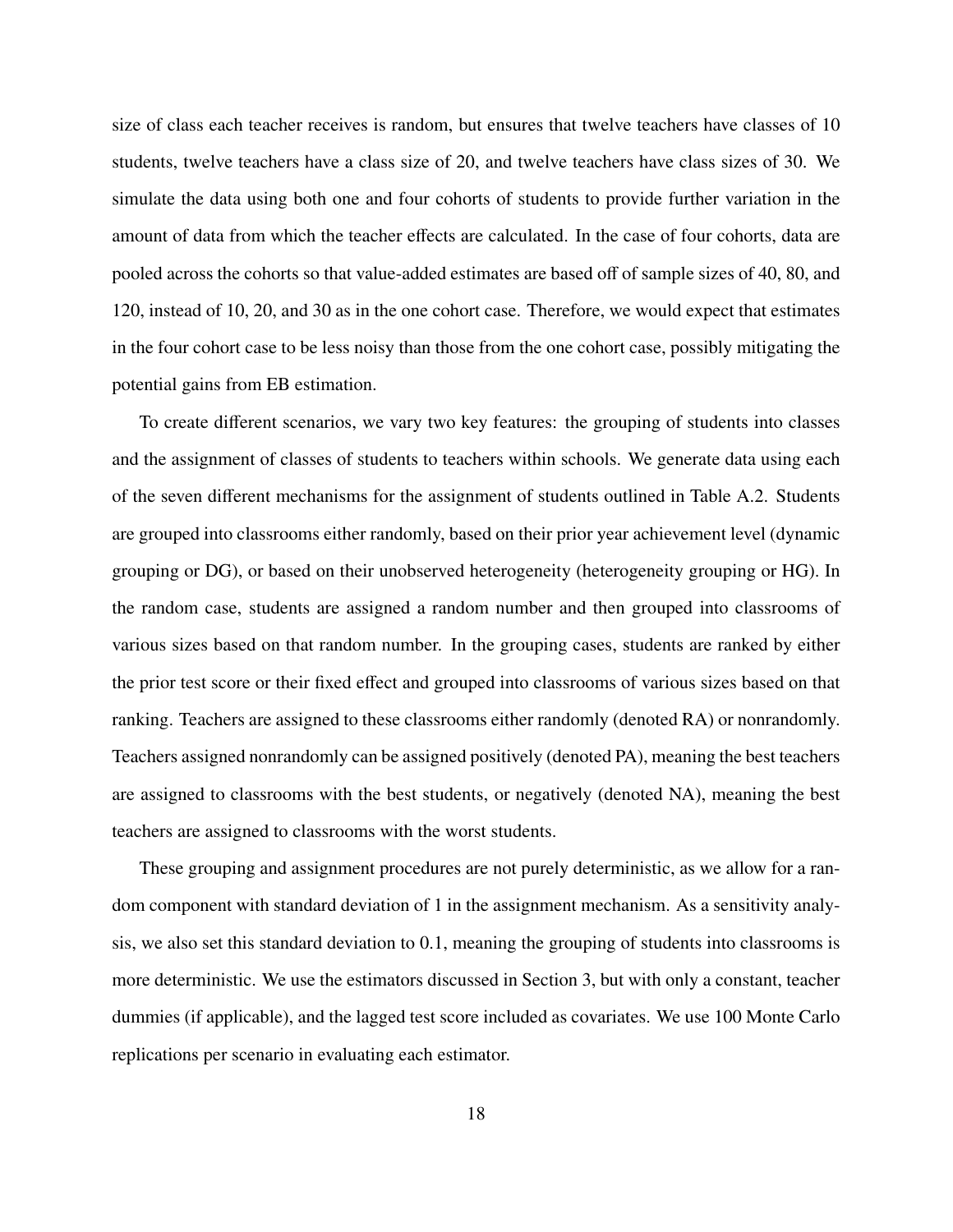#### 4.2 Evaluation Measures

For each estimator across each iteration, we save the individual estimated teacher effects and also retain the true teacher effects, which are fixed across the iterations for each teacher. To study how well the methods recover the true teacher effects, we adopt five simple summary measures using the teacher level data. The first is a measure of how well the estimates preserve the rankings of the true teacher effects. We compute the Spearman rank correlation,  $\hat{\rho}$ , between the estimated teacher effects and the true effects and report the average  $\hat{\rho}$  across the 100 iterations. Second, we compute a measure of misclassification. These misclassification rates are obtained as the percentage of above average teachers in the true quality distribution (i.e., teachers with true  $\beta_g > 0$ ) who are misclassified as below average in the distribution of estimated teacher effects for the given estimator. Given that this is just an arbitrary cutoff point, we also obtain the fraction of teachers in the outside tails of the distribution that are incorrectly classified (e.g., fraction of teachers that are in the bottom quintile of the true distribution, but estimated to lie in one of the other four quintiles).

In addition to examining rank correlations and misclassification rates, it is also helpful to have a measure that quantifies some notion of the magnitude of the bias in the estimates. Given that some teacher effects are biased upwards and others downwards, it is difficult to capture the overall bias in the estimates in a simple way. For each simulation, we create a statistic,  $\hat{\theta}$ , that captures how closely the magnitude of the deviation of the estimates from their mean tracks the magnitude of the deviation of the true effects from the true mean. To calculate this measure, we regress the deviation of the estimated teacher effects from their overall estimated means on the analogous deviation of the true effects generated from the simulation – for each estimator. We can represent this simple regression as

$$
\hat{\beta}_g - \bar{\hat{\beta}} = \hat{\theta}(\beta_g - \bar{\beta}) + residual_g, \tag{33}
$$

in which  $\hat{\beta}_g$  is the estimated teacher effect and  $\beta_g$  is the true effect of teacher g. From this simple regression, we report the average coefficient,  $\overline{\hat{\theta}}$ , across the 100 replications of the simulation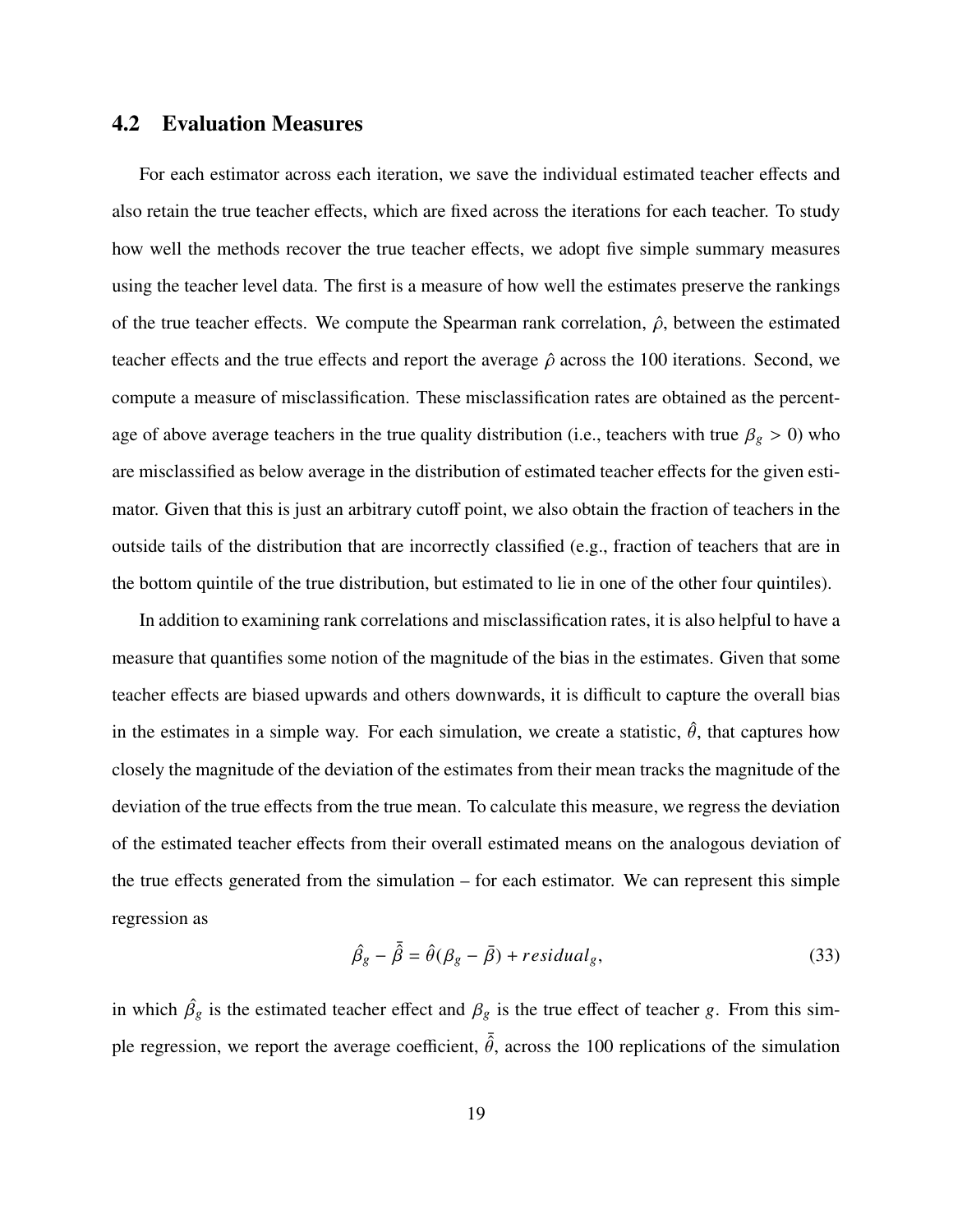for each estimator. This regression tells us whether the estimated teacher effects are correctly distributed around the average teacher. If  $\hat{\theta} = 1$ , then a movement of  $\beta_g$  away from its mean is tracked by the same movement of  $\hat{\beta_g}$  from its mean. Because the estimated teacher effects are deviated from the overall mean of the estimated effect,  $\overline{\hat{\theta}}$  will not pick up additive bias that affects each teacher effect in the same way. However, one is not typically concerned about such biases if the estimated effects are used for comparisons among teachers.

When  $\hat{\theta} \approx 1$ , it makes sense to compare the magnitudes of the estimated teacher effects across teachers. If  $\hat{\theta} > 1$ , the estimated teacher effects amplify the true teacher effects. In other words, teachers above average will be estimated to be even more above average and vice versa for below average teachers. An estimation method that produces  $\hat{\theta}$  substantially above one generally does a good job of ranking teachers, but the magnitudes of the differences in estimated teacher effects cannot be trusted. The magnitudes also cannot be trusted if  $\hat{\theta}$  < 1, and ranking the teachers generally becomes more difficult since the estimated effects are compressed relative to the true teacher effects. In some policy applications, the relative magnitudes of the estimated teacher effects might be important, and so we report the average value of  $\hat{\theta}$  across the simulations. Doing so allows us to determine scenarios where the magnitudes of estimated teacher effects are meaningful. Further, the measure provides insight into why some methods rank teachers relatively well even when the estimated effects are systematically biased, often quite badly.

The precision of these methods is also a key consideration when evaluating the overall performance. As described in Section 2, EB methods are not unbiased when the teacher effects are treated as fixed parameters we are trying to estimate. However, if the identifying assumptions hold, these methods should provide more precise estimates. This is one motivation for using EB methods, as estimates should be more stable over time, leading to a smaller variance in the teacher effects. As the teacher effect is fixed for each teacher across the 100 iterations, we have 100 estimates of each teacher effect. As a summary measure for the precision of the estimators, we calculate the standard deviation of the 100 teacher effect estimates for each teacher and then take a simple average across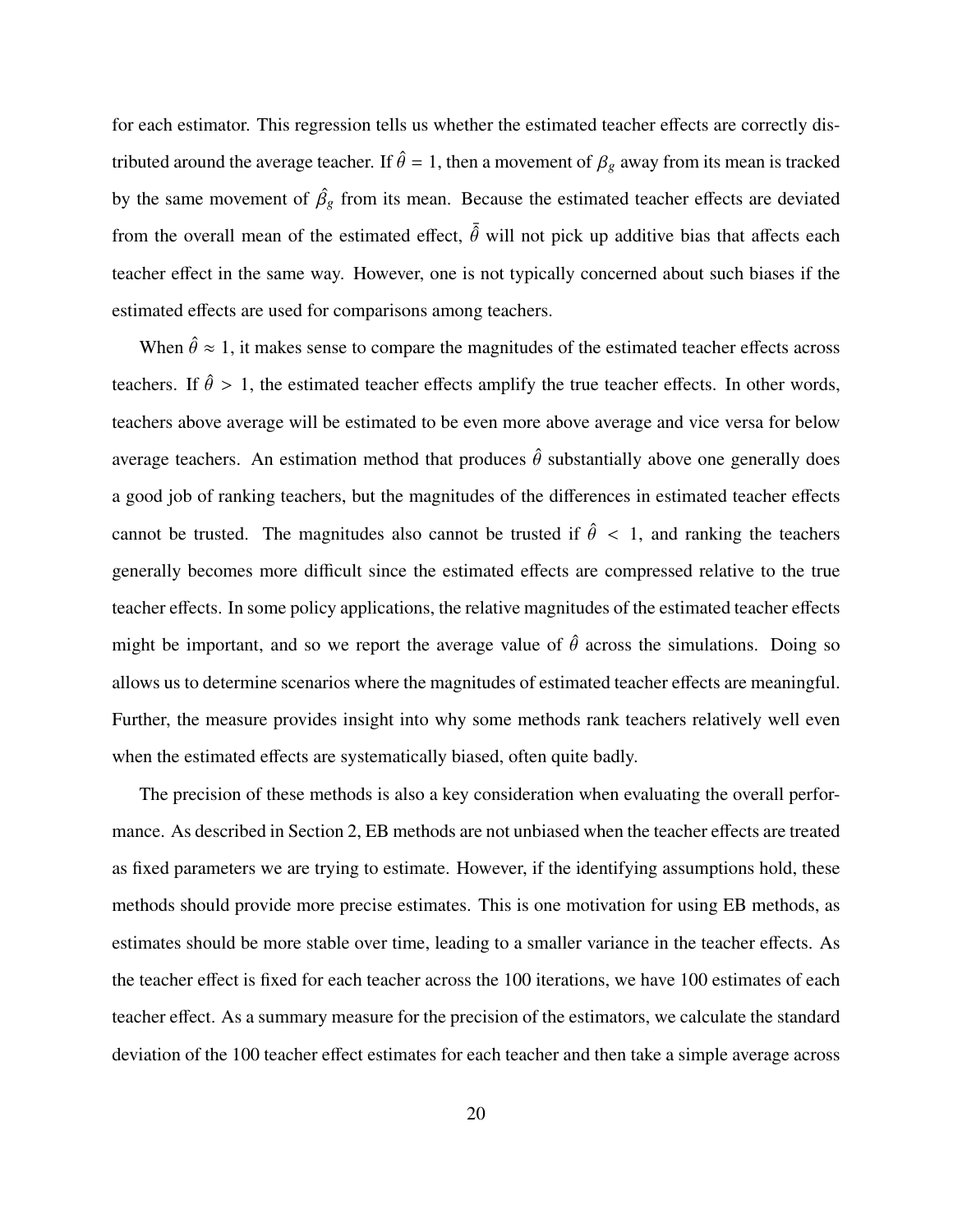all teachers.

Finally, to further analyze the variance-bias tradeoff for each of these estimators, we also include the average mean squared error (MSE). This measure averages the following across all  $g$ teachers and across simulation runs:

$$
\widehat{MSE_g} = (\beta_g - \hat{\beta}_g)^2 \tag{34}
$$

This provides a simple statistic to determine whether the bias induced by shrinking is justifiable due to gains in precision.

### 5 Simulation Results

Tables 1 and 2 report the five evaluation measures described in Section 4.2 for each particular estimator-assignment scenario combination. For ease in interpreting the tables, a quick guide to the descriptions of each of these estimators, grouping-assignment mechanisms, and evaluation measures can be found in Appendix tables A.1 through A.3. As these shrinkage and EB estimators are often motivated as a way to reduce noise, one might expect these approaches to be most beneficial with very limited student data per teacher. Thus, we estimate teacher effects using both four cohorts and one cohort of data. The tables show results for the case  $\lambda = .5$ . Though not reported, we also conducted a full set of simulations for  $\lambda = 0.75$  and  $\lambda = 1$ , and the main conclusions are unchanged. The full set of simulation results is available upon request from the authors.

#### 5.1 Fixed Teacher Effects versus Random Teacher Effects

In Table 1, we first compare the performance of the DOLS estimator, which treats teacher effects as fixed parameters to estimate, to the AR and EB LAG estimators that treat teacher effects as random. Under nonrandom assignment of teachers, we expect DOLS, which explicitly controls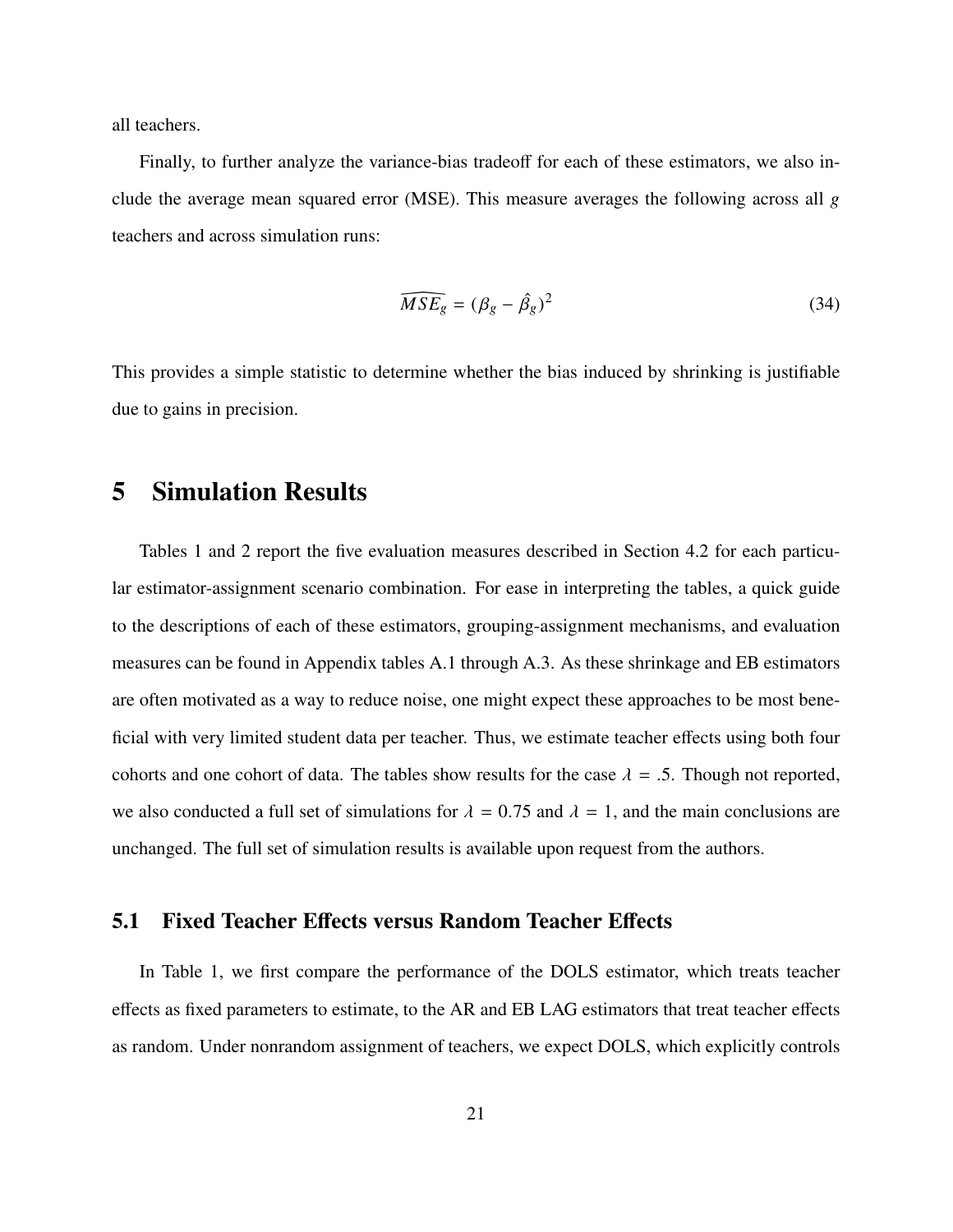for teacher assignment through the inclusion of teacher assignment indicators, to perform better than those estimators treating the teacher effects as random. When teacher assignment is based on the lagged test score, DOLS directly controls for the assignment mechanism by including both the lagged score and teacher dummies and should perform well in this case. The simulation results presented here largely support this hypothesis.

#### 5.1.1 Random Assignment

We begin with the pure random assignment (RA) case (i.e., the case of no teacher sorting), where EB-type estimation methods are theoretically justified. The results of the random assignment case are given in the top panel of Table 1, and they suggest very little substantial difference between the performance of the fixed and random effects estimators under this scenario. As the theory suggests, EB LAG performs well in the four cohort case, with rank correlations between the estimated and the true teacher effects near 0.86, which is nearly the same as the 0.85 rank correlation for DOLS and AR. In addition to very similar rank correlations, the misclassification rates are very similar across the three estimators, with about 15 percent of above average teachers misclassified as below average. These estimators also misclassify 28 percent of the teachers that should be classified in the bottom quintile. The similarities between the three estimators in terms of rank correlation and misclassification rates remains when using only one cohort. Reducing the amount of data used to estimate the teacher effects lowers the performance of all estimators, decreasing the rank correlations and increasing the misclassification rates. With one cohort, rank correlations between the estimated and true teacher effects are about 0.65 to 0.67, and between 25 and 26 percent of above average teachers are misclassified as below average.

In addition to rank correlations and misclassification rates, we also examine the bias and precision of the estimators. While DOLS and AR appear to be unbiased with average  $\hat{\theta}$  values close to 1, EB LAG substantially underestimates the magnitudes of the true teacher effects with an average  $\hat{\theta}$  value of 0.78 using four cohorts and 0.49 using one cohort. This bias is likely the result of the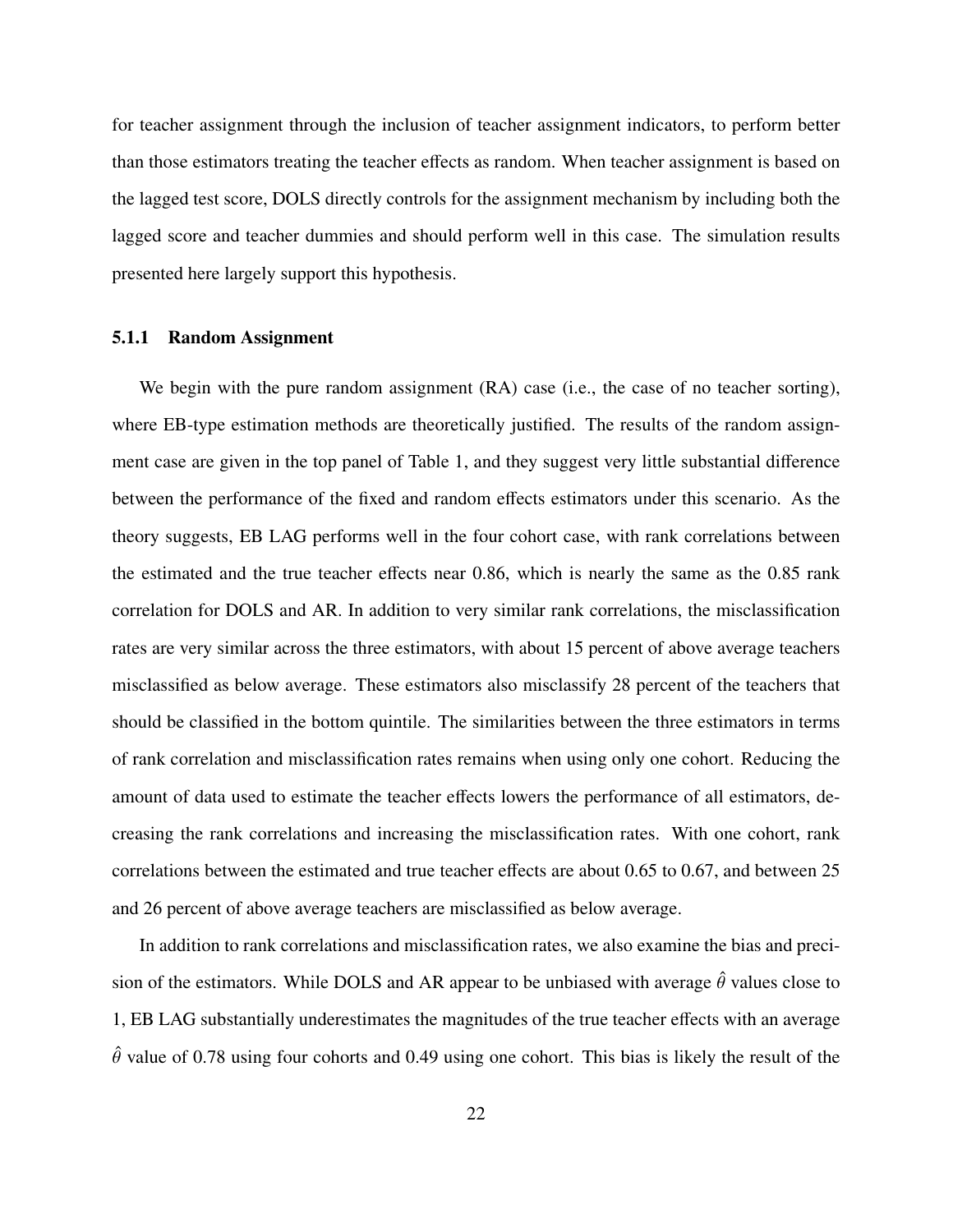shrinkage technique that is applied, but this shrinkage does cause EB LAG to be slightly more precise than AR or DOLS. While DOLS and AR both have similar average standard deviations of the estimated teacher effects near 0.13 and 0.27 in the four and one cohort cases, respectively, EB LAG has lower average standard deviations of 0.12 and 0.18, respectively. Given the precision gain in EB LAG, the MSE measure suggests that EB LAG may be preferred to DOLS or AR under random assignment.

We now move to the cases where the students are *nonrandomly grouped* together, but teachers are still *randomly assigned* to classrooms. We allow for nonrandom grouping based on either the prior year test score (dynamic grouping, DG) or student-level heterogeneity (heterogeneity grouping, HG). Under these DG-RA and HG-RA scenarios in Table 1, we see a fairly similar pattern as in the RA scenario, although the overall performance of all estimators is somewhat diminished, especially in the HG-RA scenario.

#### 5.1.2 Dynamic Grouping and Nonrandom Assignment

The performance of the various estimators diverges noticeably under *nonrandom* teacher assignment. We continue to nonrandomly group teachers as described above, but now allow for nonrandom assignment of students to teachers. Classes with high test scores or high unobserved ability can be assigned to either the best (positive assignment - PA) or worst (negative assignment - NA) teachers. A key finding of this analysis is the disparity in performance between the DOLS estimator and estimators that fail to allow for correlation between the teacher assignment and the assignment mechanism (e.g., AR and EB LAG). These results suggest that, when there is nonrandom teacher assignment based on the prior test score, estimators explicitly controlling for the teacher assignment should be preferred.

Similar results hold for both DG-PA and DG-NA, so we focus only on the DG-PA results here. Under the DG-PA scenario, DOLS substantially outperforms AR and EB LAG. When using four cohorts, DOLS has a rank correlation of 0.86 under DG-PA, while AR and EB LAG have rank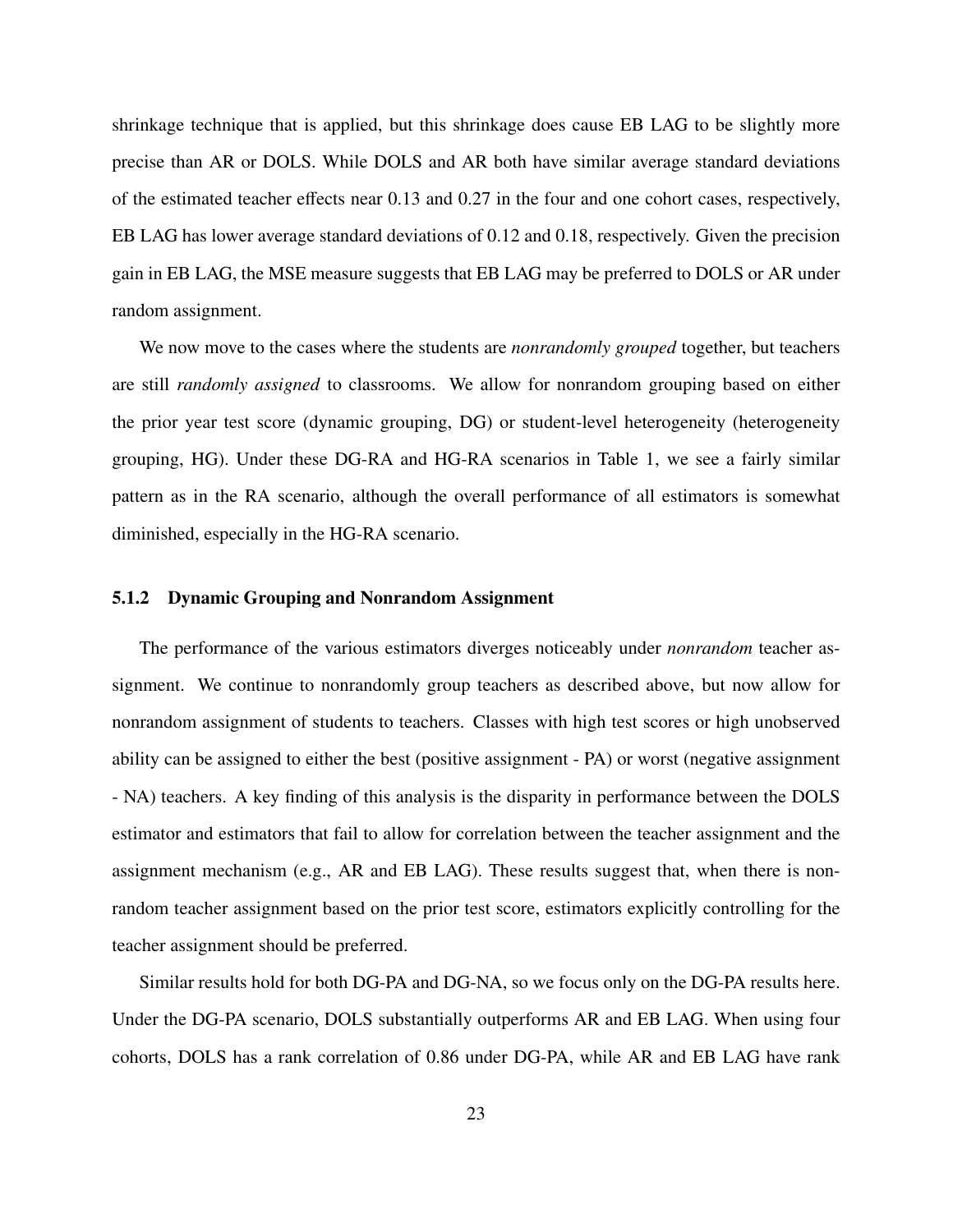correlations of 0.60 and 0.76, respectively. AR and EB LAG also have large misclassification rates, with 28 to 32 percent of above average teachers being misclassified as below average compared with only 23 percent for DOLS. Although not listed in the table, DOLS also misclassifies fewer teachers in the bottom quintile – DOLS only misclassifies 28 percent of the teachers that should be classified in the bottom quintile, while EB LAG and AR misclassify 39 and 49 percent, respectively.

In addition to misclassifying and poorly ranking teachers, the AR and EB LAG methods also underestimate the magnitudes of the true teacher effects. While DOLS has an average  $\hat{\theta}$  value of 0.99, the AR and EB LAG estimators have average  $\hat{\theta}$  values of 0.53 and 0.49, respectively. While some of the bias of the EB LAG estimates can be attributed to shrinkage, the larger issue is the bias caused by the failure of the AR and EB LAG approaches to allow for correlation between the lagged test score (i.e., the assignment mechanism in these scenarios) and the teacher assignment, a correlation that DOLS explicitly allows for with the inclusion of teacher dummies in the regression. Which estimator is preferred based on MSE differs depending on the number of cohorts. In the four cohort case, DOLS, EB LAG and AR have MSE values of 0.018, 0.037, and 0.024, respectively. When only one cohort is used, EB LAG has the smallest MSE of 0.051, while DOLS and AR have MSE values of 0.074 and 0.091, respectively. Despite the gain in precision, the average bias across all teachers (based on  $\hat{\beta}_g - \beta_g$ ) and simulation reps in EB LAG is nearly three times that of DOLS. Given the poor teacher rankings for EB LAG in this case, the consequences of the extreme bias cannot be ignored, even if the MSE measure suggests it should be preferred.

These simulation results also verify an important result of the theoretical discussion: the performance of EB LAG approaches the performance of DOLS as the number of students per teacher grows. We see less of a disparity in the performance of DOLS and EB LAG when computing VAMs using four cohorts compared to one, but the relative performance of AR does not improve with more students per teacher. For example, under DG-PA with one cohort of students, AR and EB LAG have rank correlations of 0.38 and 0.45, respectively, compared to 0.63 for DOLS. With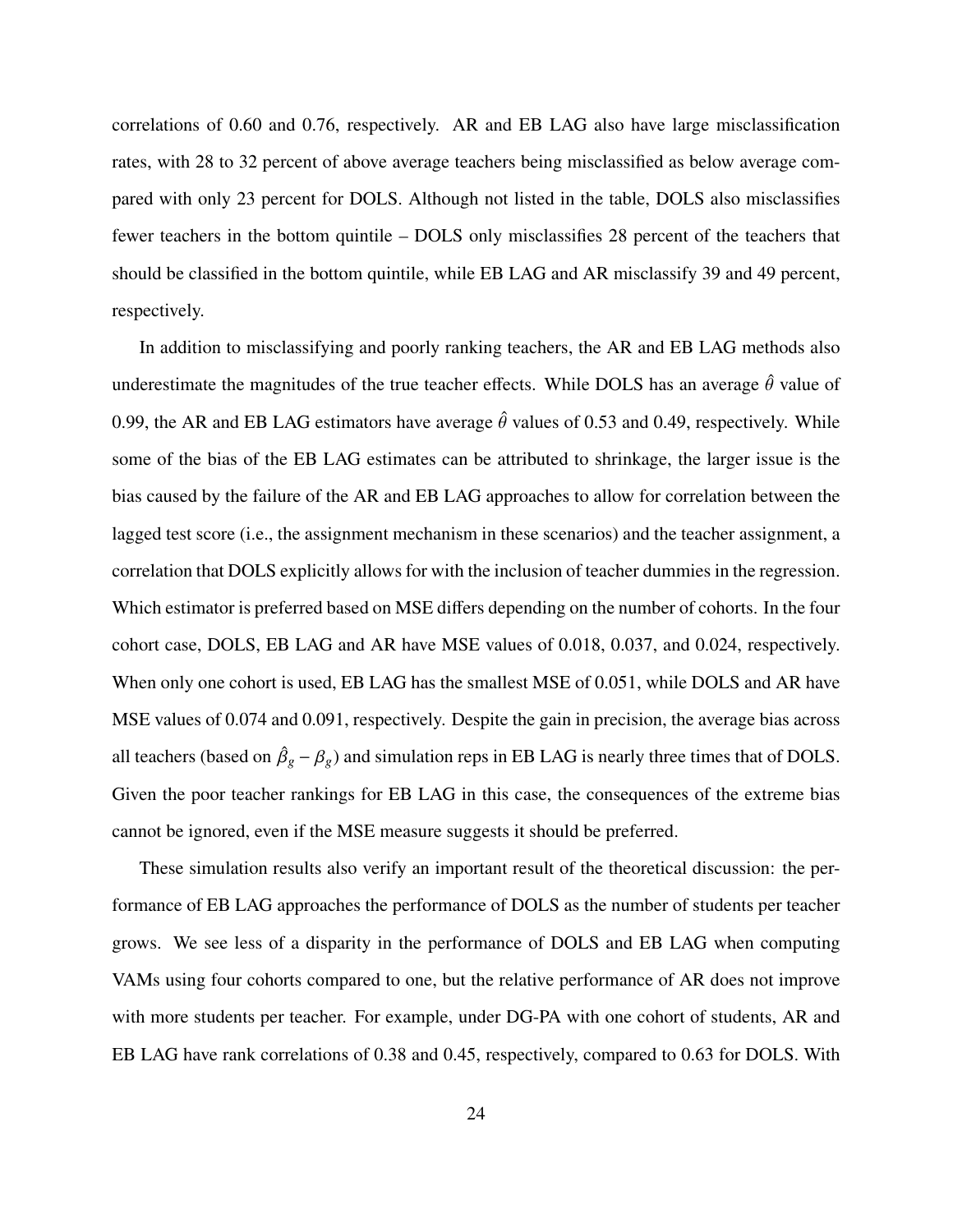four cohorts of students, the rank correlation for EB LAG is much closer to that for DOLS (0.76 and 0.86, respectively) than is the rank correlation for AR (0.60). This theoretical result is also applicable to the SAR estimator we examine below, which is used as a simpler way to operationalize the EB approach. In summary, EB LAG, which uses random effects estimation in the first stage, is preferred to AR under nonrandom teacher assignment, as the EB estimates approach the preferred DOLS estimates that treat teacher effects as fixed.

#### 5.1.3 Heterogeneity Grouping and Nonrandom Assignment

As a final scenario we examine the case of nonrandom teacher assignment to students grouped on the basis of student-level heterogeneity. The results for these HG scenarios are especially unstable: all estimators do an excellent job ranking teachers under positive teacher assignment and a very poor job under negative teacher assignment. In the HG-PA case with four cohorts of students, the magnitudes of the estimated VAMs are amplified as seen by the large average values for  $\hat{\theta}$  between 1.43 and 1.61. This improves the ability of the various estimators to rank teachers as evidenced by the high rank correlations of about 0.94 for all estimators. The EB LAG estimator performs the best in this scenario, as it performs as well as the other estimators in terms of ranking and misclassification of teachers but has the smallest MSE measure. Under HG-NA with four cohorts, the performance of all estimators falls substantially, largely caused by severely underestimated teacher effects ( $\hat{\theta}$  values between 0.15 and 0.33). These compressed teacher effect estimates make it difficult to rank teachers in this scenario, resulting in low rank correlations for all estimators between 0.38 and 0.41. Just as in the HG-PA scenario, the performance of the three estimators under HG-NA is very similar across the evaluation measures we examine.

Why is the performance of DOLS, AR, and EB LAG so similar under HG-PA and HG-NA, while differing so greatly under DG-PA and DG-NA? Despite correlation between the baseline test score and the student fixed effect, the lagged test score appears to be a weak proxy for the assignment mechanism in the HG scenarios. Since none of the three estimators do well at allowing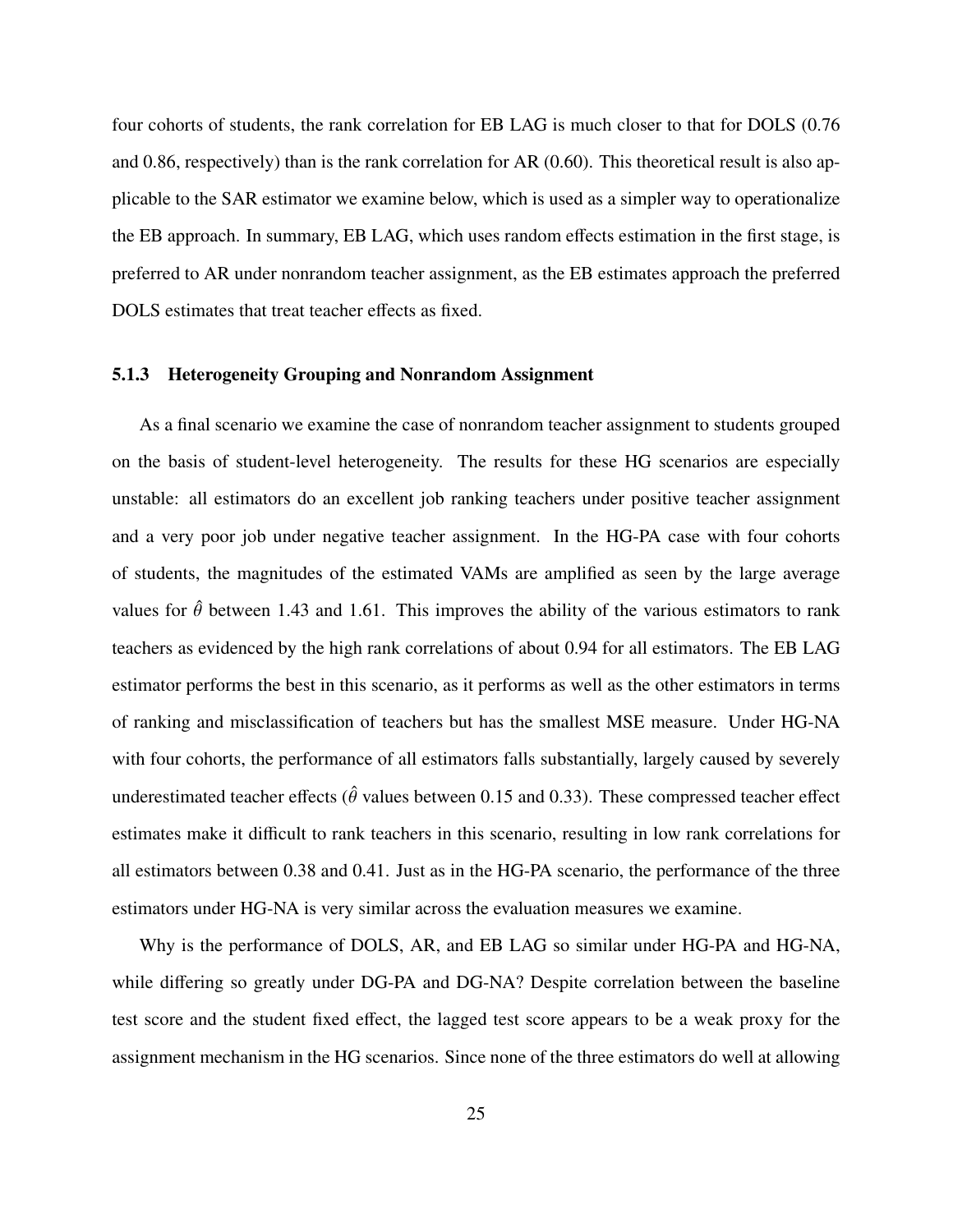for the correlation between the assignment mechanism and the teacher assignment in these cases, the distinction between estimators that include teacher fixed effects and those that treat teacher effects as random is less stark. As found in Guarino, Reckase, and Wooldridge (forthcoming), a gain score estimator with student fixed effects included is the most robust in these HG scenarios, as it does allow for the correlation between the assignment mechanism (i.e., student fixed effect) and the teacher assignment (i.e teacher dummy variables). Their results lend further support the conclusion that allowing for this correlation is extremely important in the performance of these value added estimators when there is nonrandom assignment.

#### 5.2 Shrinkage versus Non-Shrinkage Estimation

Use of EB and other shrinkage estimators is often motivated as a way to reduce the noise in the estimation of teacher effects, particularly for teachers with a small number of students. Greater stability in the estimated effects is thought to reduce misclassification of teachers. We observed in section 3.1 that EB LAG was generally outperformed by the fixed effects estimator, DOLS. However, under nonrandom teacher assignment, we are unable to tell how much of the bias in the EB LAG estimator is due to treating the teacher effects as random and how much is due to the shrinkage procedure. To examine the effects of shrinkage itself, we compare the performance of unshrunken estimators, DOLS and AR, with their shrunken versions, SDOLS and SAR, in Table 2. Although SDOLS is not a commonly used or theoretically justified estimator, we explore it here to identify whether shrinking teacher fixed effect estimates could be useful in practice.

Our simulation results show that there is no substantial improvement in the performance of the DOLS or AR estimators after applying the shrinkage factor to the estimates. Using four cohorts of students, the performance measures for DOLS and AR compared to their shrunken counterparts are nearly identical to two decimal places across all grouping and assignment scenarios. Even with very limited data per teacher in the one cohort case, when we would expect shrinkage to have a greater effect on the estimates, we find very little change in the performance of the estimators after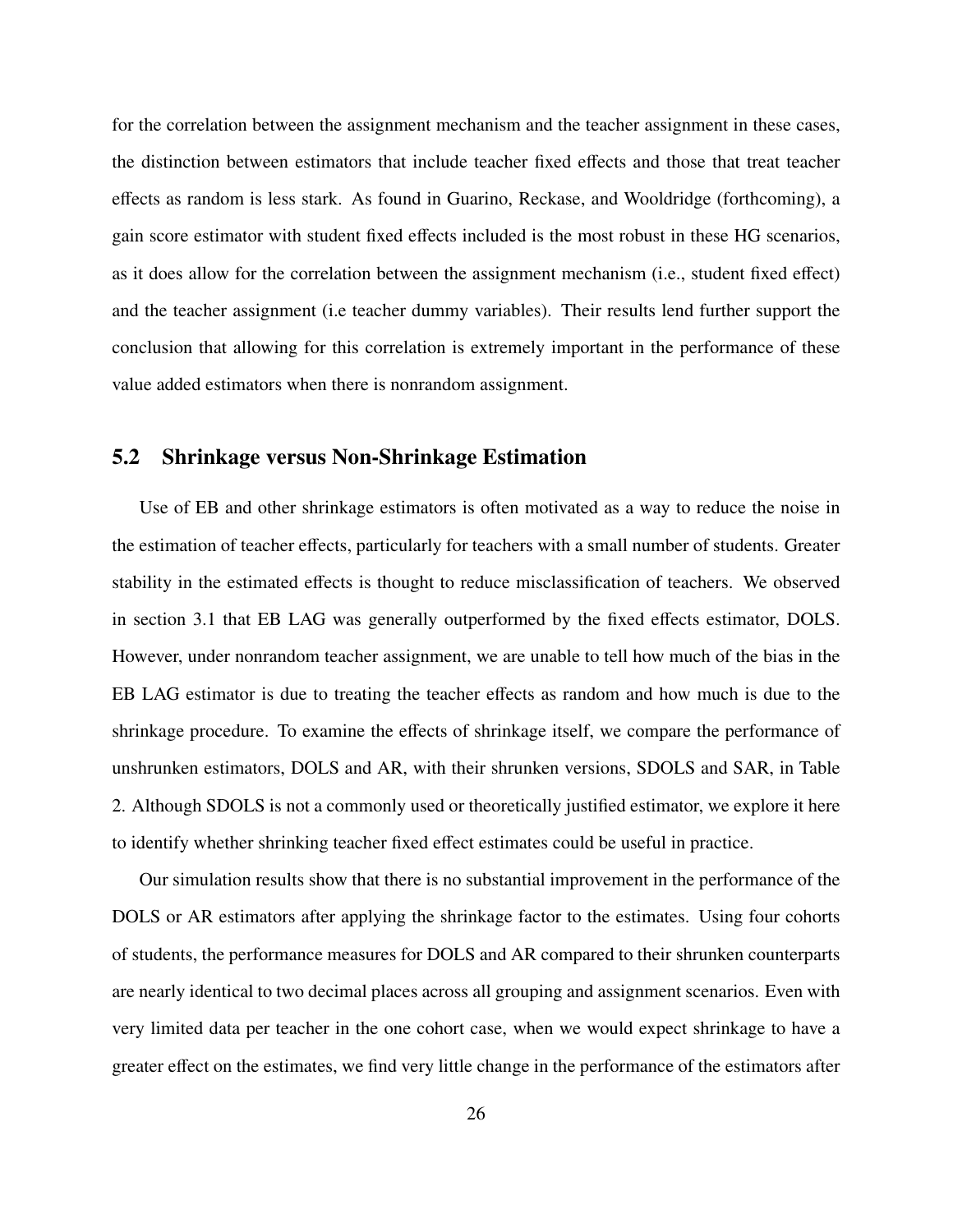the shrinkage factor is applied.

In the one cohort case, shrinking either the DOLS or AR estimates slightly decreases (in the second decimal place) both the average  $\hat{\theta}$  values and average standard deviation of the estimated teacher effects. This increased bias in the estimates is expected when applying the shrinkage factor and, depending on the scenario and estimator we examine, the effect of this precision-bias tradeoff may increase or decrease the MSE measure when comparing the shrunken and unshrunken estimates. Shrinking the DOLS and AR estimates generally reduces the MSE, due to increased precision, but makes no substantial difference on the misclassification rate of teachers, regardless of which misclassification rate we use.

The effect of shrinkage itself does not appear to be practically important for properly ranking teachers or to ameliorate the performance of the biased AR estimator found in the DG-PA and DG-NA scenarios. Given that shrinking the AR estimates does little to mitigate the performance drop of AR under DG-PA and DG-NA, our evidence suggests that shrinking the DOLS estimates is preferred to the AR estimates, if such techniques are desired.

#### 5.3 Sensitivity Analyses

As mentioned in Section 4.1, we also test the sensitivity of these results by changing some of the parameters of the model. First, we increase the standard deviation of the distribution from which the true teacher effects are drawn. As expected from the discussion in Section 2, when teacher effects are "large" EB LAG performs similarly to DOLS, while the AR method continues to suffer in performance under the DG-PA and DG-NA scenarios. Second, we allow for more non-randomness (i.e., decrease the amount of noise) in the assignment of teachers into classrooms. As the assignment of teachers becomes more deterministic, the performance of AR and EB LAG suffers even more in terms of lower rank correlations and higher misclassification rates than what is observed in the results in Table 1 and 2. Given that some models use multiple prior test scores (e.g., EVAAS, VARC), we also estimate DOLS, AR, and EB LAG with multiple lagged test scores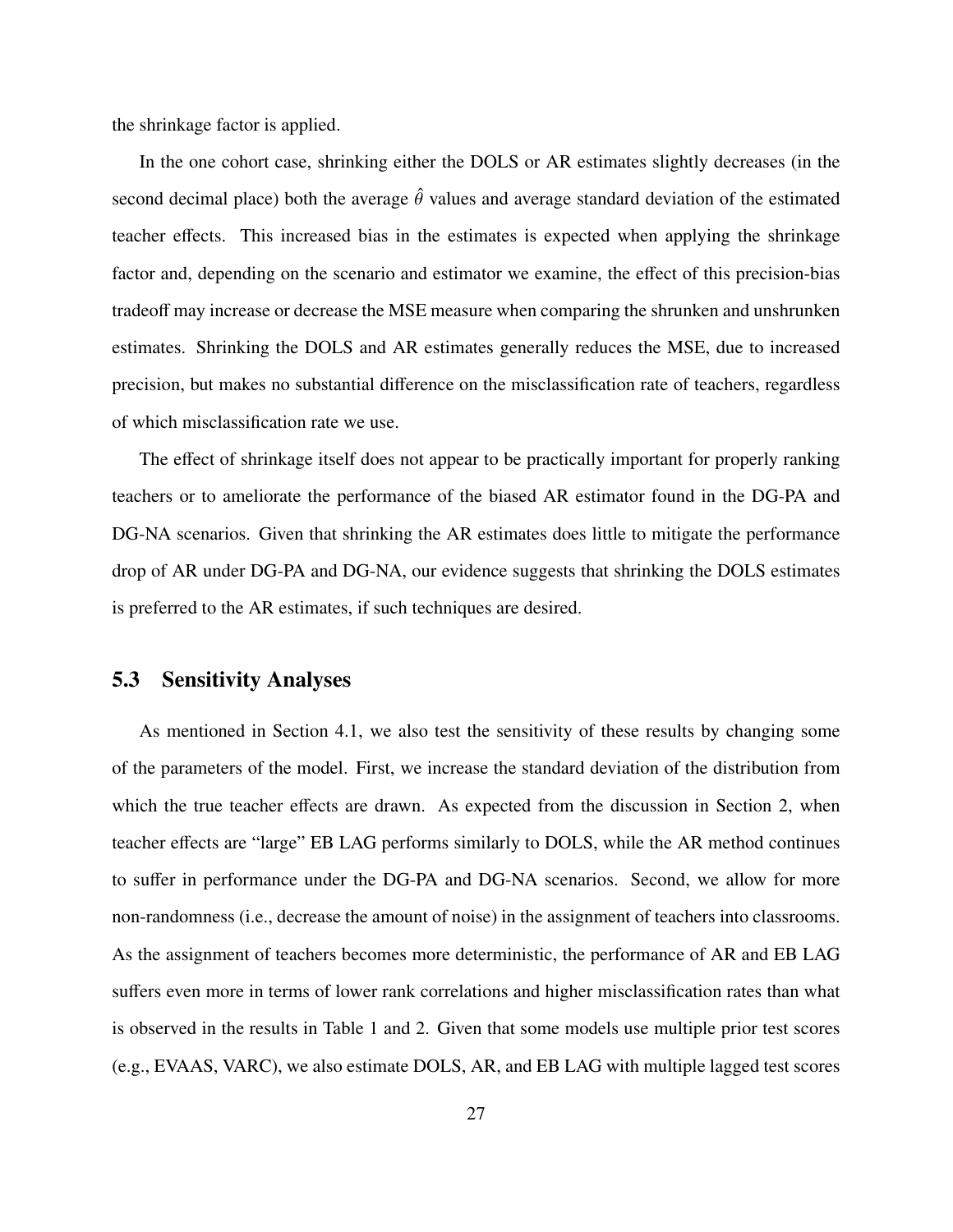as a sensitivity analysis. Although adding multiple lags improves the performance of AR and EB LAG in the random assignment case, the performance of these estimators are still outperformed by DOLS in the DG-PA and DG-NA scenarios. As a final sensitivity test we include a peer effect (e.g., avg. *c<sup>i</sup>* of student's classmates) in the underlying DGP. Even when peer effects are included, EB LAG and AR continue to suffer in performance under the DG-PA and DG-NA cases.

### 6 Comparing VAM Methods Using Real Data

We also apply these estimation methods to actual student-level test score data and examine the rank correlations between the estimated teacher effects of the various estimators for each school district. In addition to rank correlations, we also examine whether teachers are being classified in the extremes uniformly across all of the estimators we examine. Although the real data does not allow comparison between the estimated effects and the true teacher effects, we are able to make comparisons between the estimated effects of the different estimators. This comparison provides a measure of the sensitivity of the estimated teacher effects to specifications that shrink the estimates and/or treat the teacher effects as random or fixed. The results of this analysis provide some perspective on the impact of shrinking and Empirical Bayes' methods in a real-world setting.

#### 6.1 Data

We apply the five methods described in Section 3 to data from an anonymous southern U.S. state. While state teacher evaluation systems often compute value-added for all teachers in the state, it is not uncommon for districts to conduct their own value-added analyses for high stakes decision-making. Statewide computation of value-added applies a one-size-fits all approach, choosing one estimator for teachers in all districts while largely ignoring the differences in assignment mechanisms across districts. Thus, within-district value-added calculations may better rank teachers than statewide systems. To compare with our simulated analysis we estimate teacher effects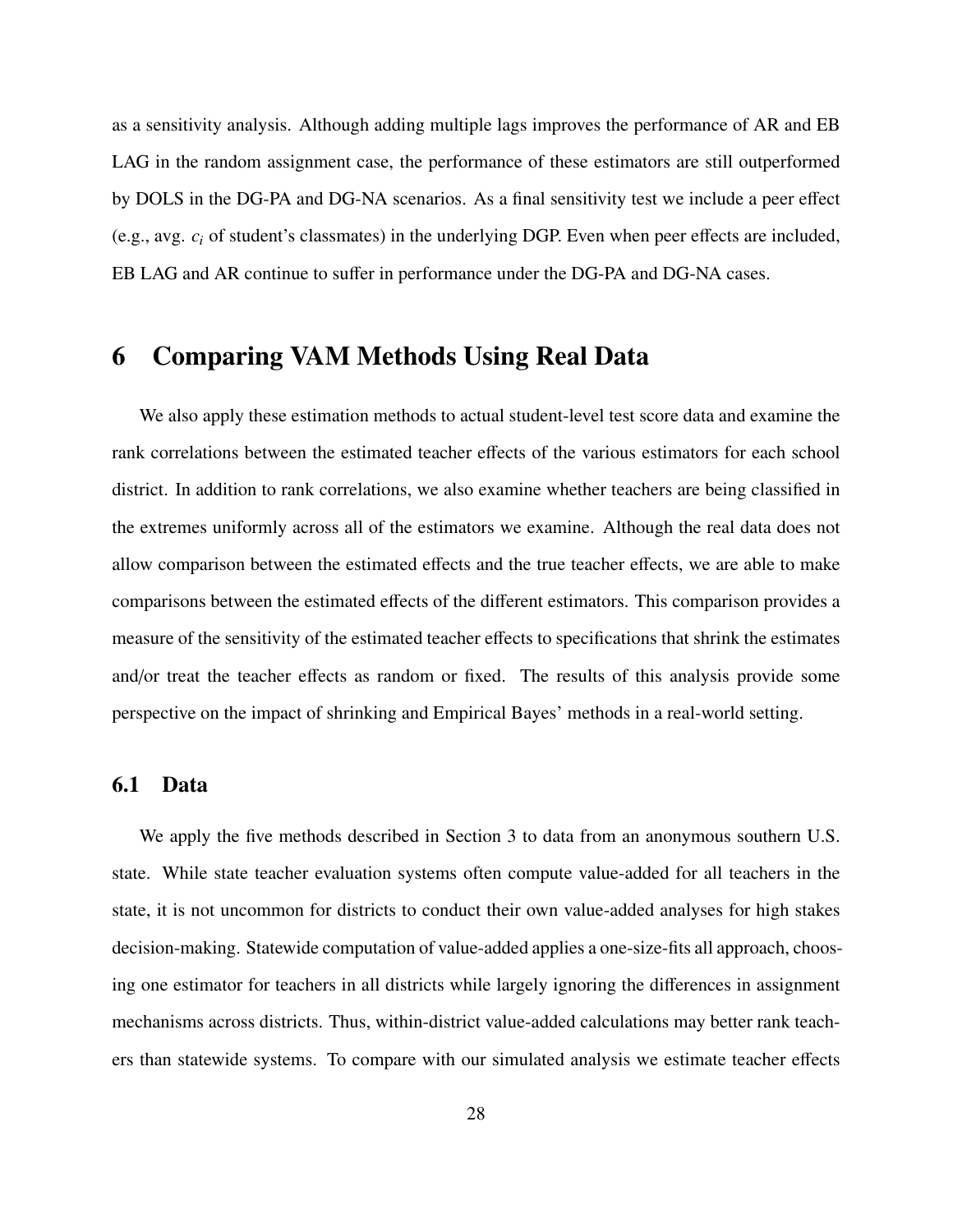district-by-district using equation (30), with math test scores as the dependent variable and controls for various student characteristics and dummies for the year. Student characteristics include race, gender, disability status, free/reduced price lunch eligibility, limited English proficiency status, and the number of student absences from school. Given that the simulations do not include student characteristics, we also conduct a sensitivity analysis that omits these variables.

The data span 2001 through 2007 and grades four through six, but test scores from the annual assessment exam administered by the state are collected for each student from grades three through six. The data set includes 1,488,253 total students from which we have at least one current year score and one lagged score. Only 482,031 students have test scores for all grades. For simplicity and comparison with the simulation results, we estimate the value-added measures for the 20,749 unique teachers with fifth grade students in the 67 districts, but again teachers receive multiple cohorts of students. While the average number of cohorts per teacher across the 67 districts is 3.88, we do observe 39 percent of teachers for only one year and an additional 20 percent of teachers for four or more years. On average, teachers have about 25 students per year, with only a small percentage (less than two percent) teaching more than 30 students per year. The high percentage of teachers that we observe for only one year could motivate researchers to employ shrinkage and EB estimators as a way to reduce precision problems due to minimal data. While there are seven very large districts with over 800 fifth grade teachers, the average number of fifth grade teachers in the other sixty districts is 172. In addition, 18 of the 67 districts have less than 36 total fifth grade teachers (the number we use in the simulation) suggesting that the simulation results are comparable to many of the smaller districts in the state. It is key to note that our sensitivity analysis that increased the number of simulated teachers to 72 yielded similar results, suggesting that our simulation is also representative of larger districts.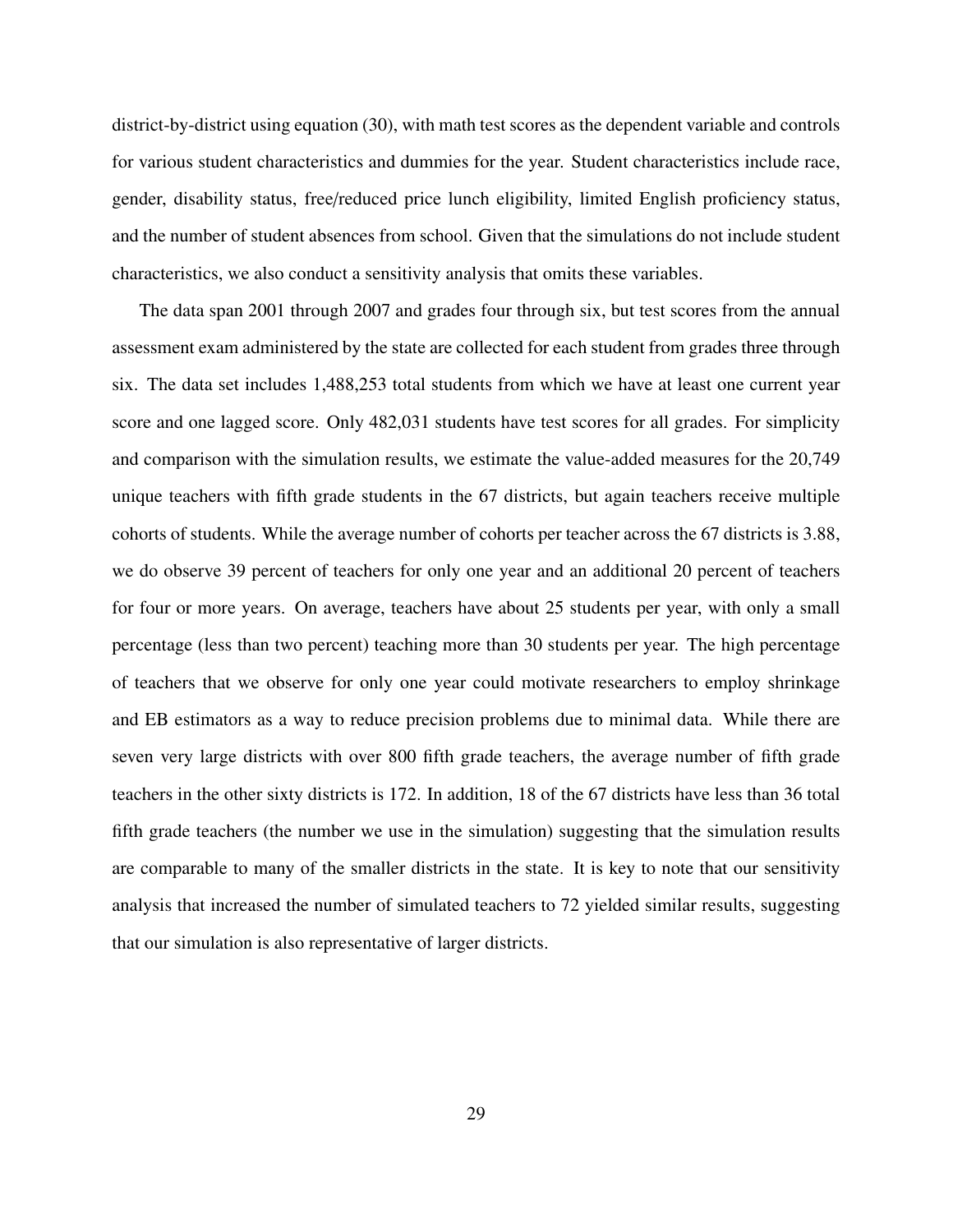#### 6.2 Results

Figure 1 presents box plots that depict the distributions of the within-district rank correlations between the various lagged score estimators, DOLS, SDOLS, AR, SAR, and EB LAG. The results presented here are for math scores, but the results are similar when reading scores are used. The results presented here also include student characteristics. Although there is no change in the overall conclusions if these are omitted, the distributions between all of the estimators are slightly more dispersed. As in the discussion of the simulation results, we first compare the DOLS estimator, which treats the teacher effects as fixed, with the estimators that treat the teacher effects as random. Comparing DOLS and AR, we find that the median rank correlation is around 0.99, but there are nine districts with rank correlations below 0.90 and 2 districts with correlations below 0.50. We also observe a slightly lower median rank correlation between DOLS and EB LAG, at around 0.97, with five districts with rank correlations below 0.90 and three below 0.50. These results are not inconsistent with our simulation results: the performance of DOLS, AR, and EB LAG is very similar under cases of random assignment of teachers to classrooms, but the performance of AR and EB LAG is substantially different from DOLS under non-random assignment based on prior test scores. Thus, it could be the case that these outlier districts observed in the left tails of the top two box plots may be composed of schools that engage more heavily in nonrandom assignment of teachers to classrooms.

Comparing the two estimators that do not explicitly control for the teacher assignment, AR and EB LAG, we find that while the median rank correlation is 0.96, nine districts have rank correlations of between 0.82 and 0.92. These results suggest that the estimates are somewhat sensitive to how the teacher effects are calculated in the first stage. This was also the case in the simulated results, where the performance of the AR estimator suffered more than the performance of the EB LAG estimator in cases of non-random assignment based on the prior test score.

For a thorough comparison with the simulation results, we also compare the shrunken and unshrunken estimates of DOLS and AR using the real data. We find median rank correlations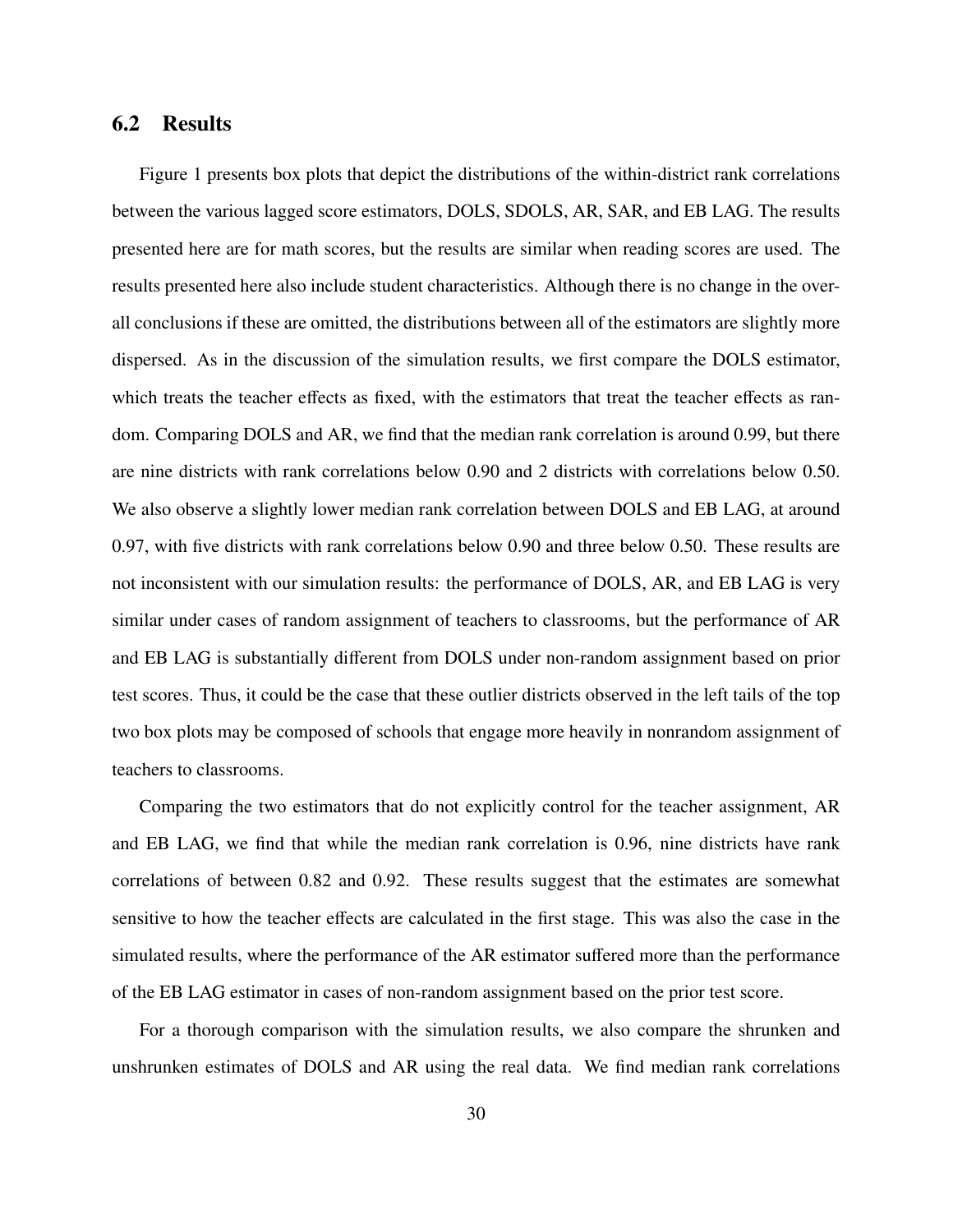of around 0.97 for both the DOLS and SDOLS comparison and the AR and SAR comparison, suggesting that shrinkage has a small impact on the estimates. It appears that in certain cases, shrinkage may have a larger impact on the DOLS estimates, as two districts have rank correlations of 0.50 and 0.72. Our simulation results suggested that shrinking the estimates had very little impact on estimator performance.

In addition to rank correlation comparisons, we also examine the extent to which teachers are classified in the tails of the distribution by the different estimators. If shrinkage is having some effect, we would expect to see some teachers classified in the extremes to be pushed toward the middle of the distribution after applying the shrinkage factor. Table 3 lists the fraction of teachers ranked in the same quintile, either the top or bottom, by different pairs of estimators. Comparing across estimators that assume fixed teacher effects to those that assume random teacher effects, we do not see much movement across quintiles. For example, comparing DOLS to EB LAG, we find that about 91 percent of the teachers that are classified in the top quintile using DOLS are also in this quintile using EB LAG. This suggests that teacher assignment may not be largely based on prior student achievement or that the prior test score is a poor proxy for the true assignment mechanism. If the prior test score or other covariates insufficiently proxy for the underlying assignment mechanism, then the choice to include teacher assignment variables will matter little in how teachers are ranked.

Comparing the rankings of unshrunken and corresponding shrunken estimators, we see that about 90 percent of teachers are ranked in the same quintile by both the unshrunken estimators (DOLS and AR) and their shrunken counterparts (SDOLS and SAR). This suggests that shrinking the estimates results in some reclassification of teachers in the tails to quintiles in the middle of the distribution. Using real data, however, we are unable to tell whether this reclassification is appropriate. Our simulated analysis suggested that shrinking the estimates had little impact if any on misclassification rates.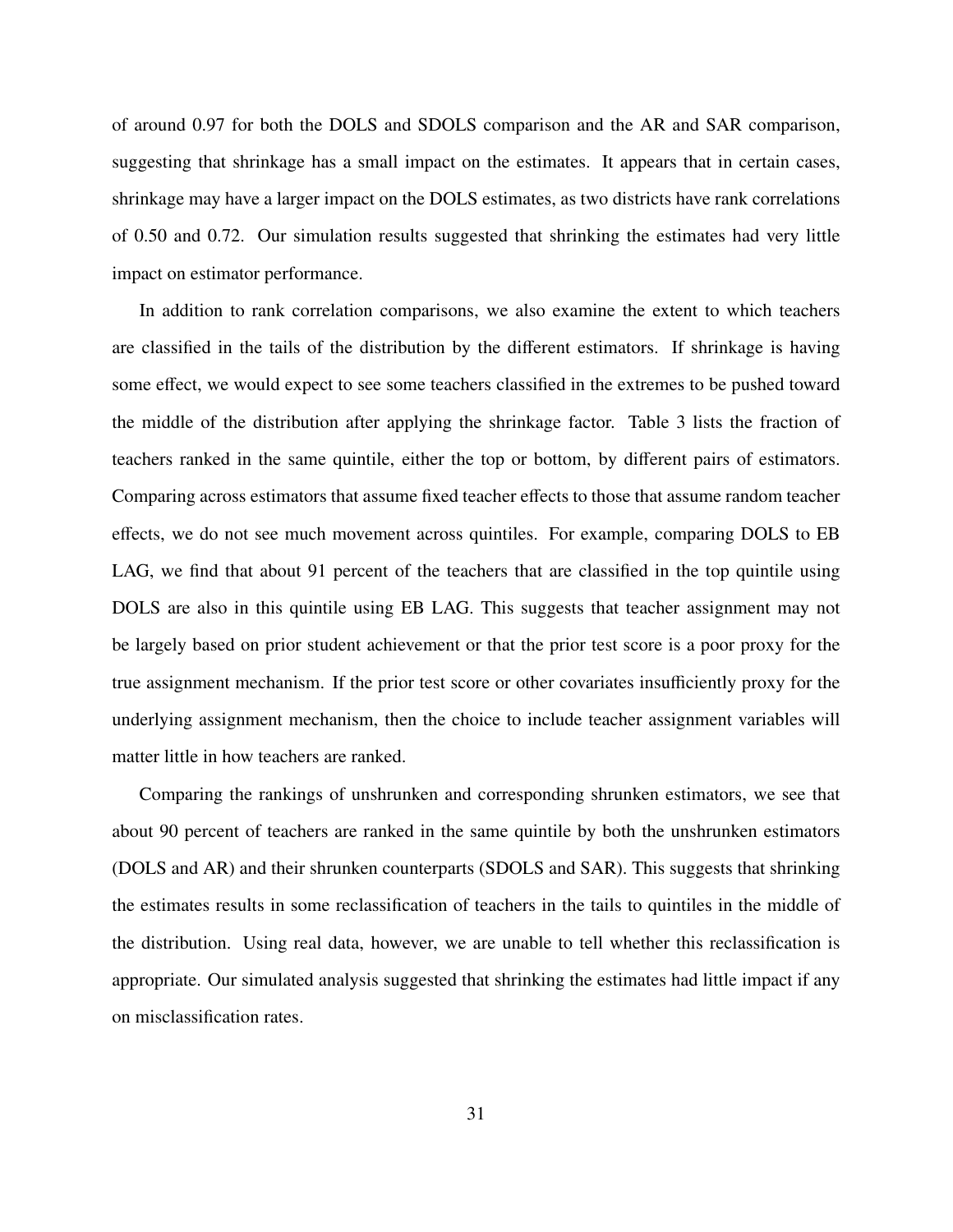### 7 Conclusion

Using simulation experiments where the true teacher effects are known, we have explored the properties of two commonly used Empirical Bayes' estimators as well as the effects of shrinking estimates of teacher effects in general. Overall, EB methods do not appear to have much advantage, if any, over simple methods such as DOLS that treat the teacher effects as fixed, even in the case of random teacher assignment where EB estimation is theoretically justified. Under random assignment, all estimators perform well in terms of ranking teachers, properly classifying teachers, and providing unbiased estimates. EB methods have a very slight gain in precision compared to the other methods in this case.

We generally find that EB estimation is not appropriate under nonrandom teacher assignment. The hallmark of EB estimation of teacher effects is to treat the teacher effects as random variables that are independent (or at least uncorrelated) with any other covariates. This assumption is tantamount to assuming that teacher assignment does not depend on other covariates such as past test scores (this is also true for the AR methods). When teacher assignment is not random, estimators that either explicitly control for the assignment mechanism or proxy for it in some way typically provide more reliable estimates of the teacher effects. Among the estimators and assignment scenarios we study, DOLS and SDOLS are the only estimators that control for the assignment mechanism (again, either explicitly or by proxy) through the inclusion of both the lagged test score and teacher assignment dummies. As expected, DOLS and SDOLS outperform the other estimators in the nonrandom teacher assignment scenarios. In the analysis of the real data, we found that the rank correlations between, say, DOLS and EB LAG or DOLS and SAR are quite low for some districts, suggesting that the decision between these estimators is important. Thus, if there is a possibility of nonrandom assignment, DOLS should be the preferred estimator.

As predicted by theory and seen in the simulation results, the random effects estimator, EB LAG, converges to the fixed effects estimator, DOLS, as the number of students per teacher gets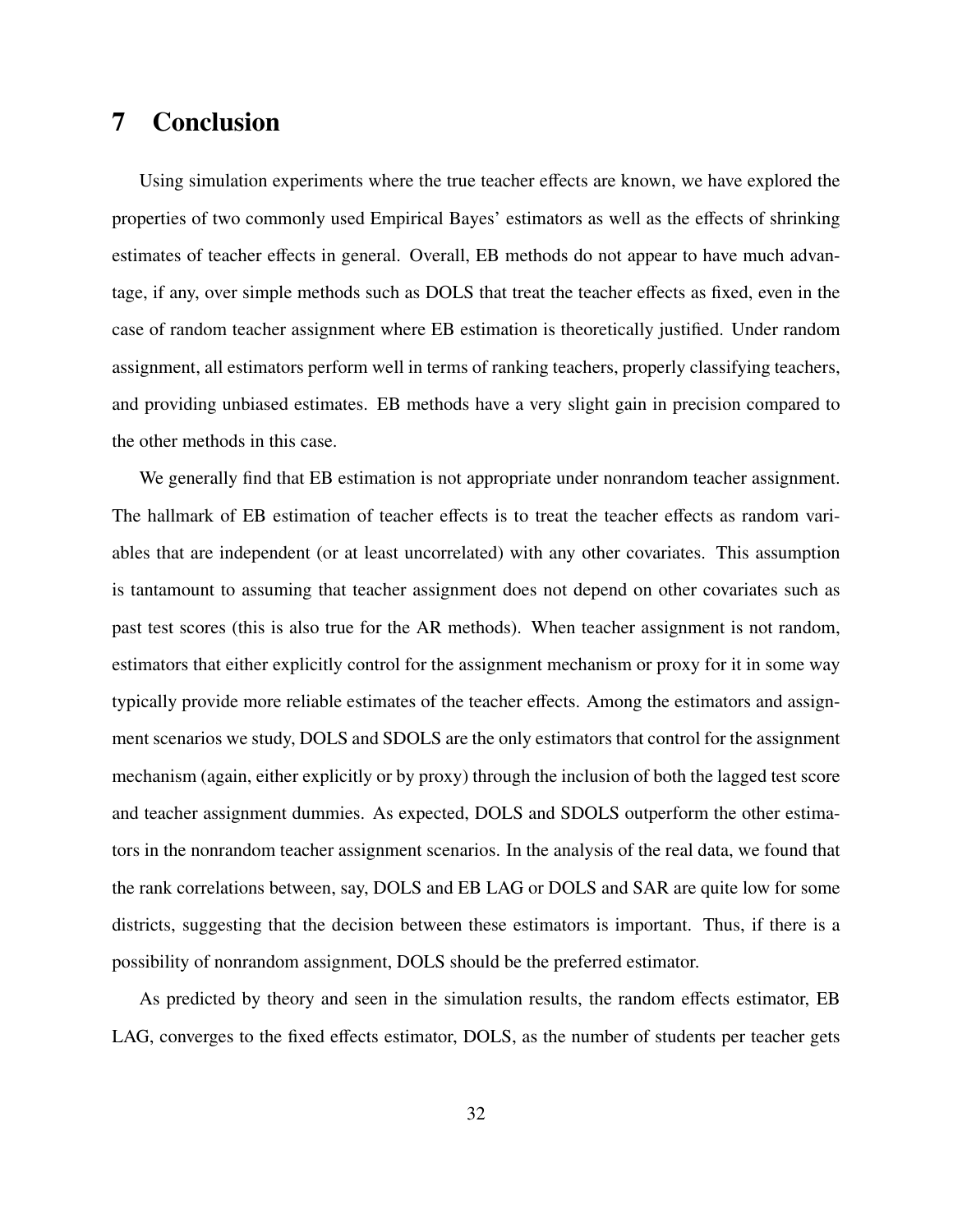large. Therefore, it could be that EB LAG is performing well in large samples simply because the estimates are approaching the DOLS estimates. However, the average residual methods, AR and SAR, do not have this property. Thus, despite the recent popularity, we strongly caution using SAR as a simpler way to operationalize the EB LAG estimator. If EB-type methods are being used, possibly as a way to control for classroom-level covariates and peer effects with minimal data (a case that we do not consider in this paper), it is important to estimate the coefficients in the first stage using random effects estimation, as in our EB LAG estimator, rather than OLS.

Lastly, we find that shrinking the estimates of the teacher effects does not seem to improve the performance of the estimators, even in the case where estimates are based on one cohort of students. The performance measures are extremely close in our simulations for those estimators that differ only due to the shrinkage factor – DOLS and SDOLS or AR and SAR. The rank correlations for these two pairs of estimators are also very close to one in almost all districts. Also, we find in the simulations that shrinking the AR estimates, which is a popular way to operationalize the EB approach, does not reduce misclassification of teachers. Thus, our evidence suggests that the rationale for using shrinkage estimators to reduce the misclassification of teachers due to noisy estimates of teacher effects should not be given much weight. Accounting for nonrandom teacher assignment when choosing among estimators is more imperative.

Given the robust nature of the DOLS estimator to a wide variety of grouping and assignment scenarios, it should be preferred to AR and EB methods when there is uncertainty about the true underlying assignment mechanism. If the assignment mechanism is known to be random, applying these AR and EB estimators can be appropriate, especially when the amount of data per teacher is minimal. However, given that the assignment mechanism is not likely known, blindly applying these AR and EB methods can be extremely problematic, especially if teachers are truly assigned nonrandomly to classrooms. Therefore, we stress caution in applying theses AR and EB methods and urge researchers and practitioners to be mindful of the underlying assignment mechanism when choosing between the various value-added methods.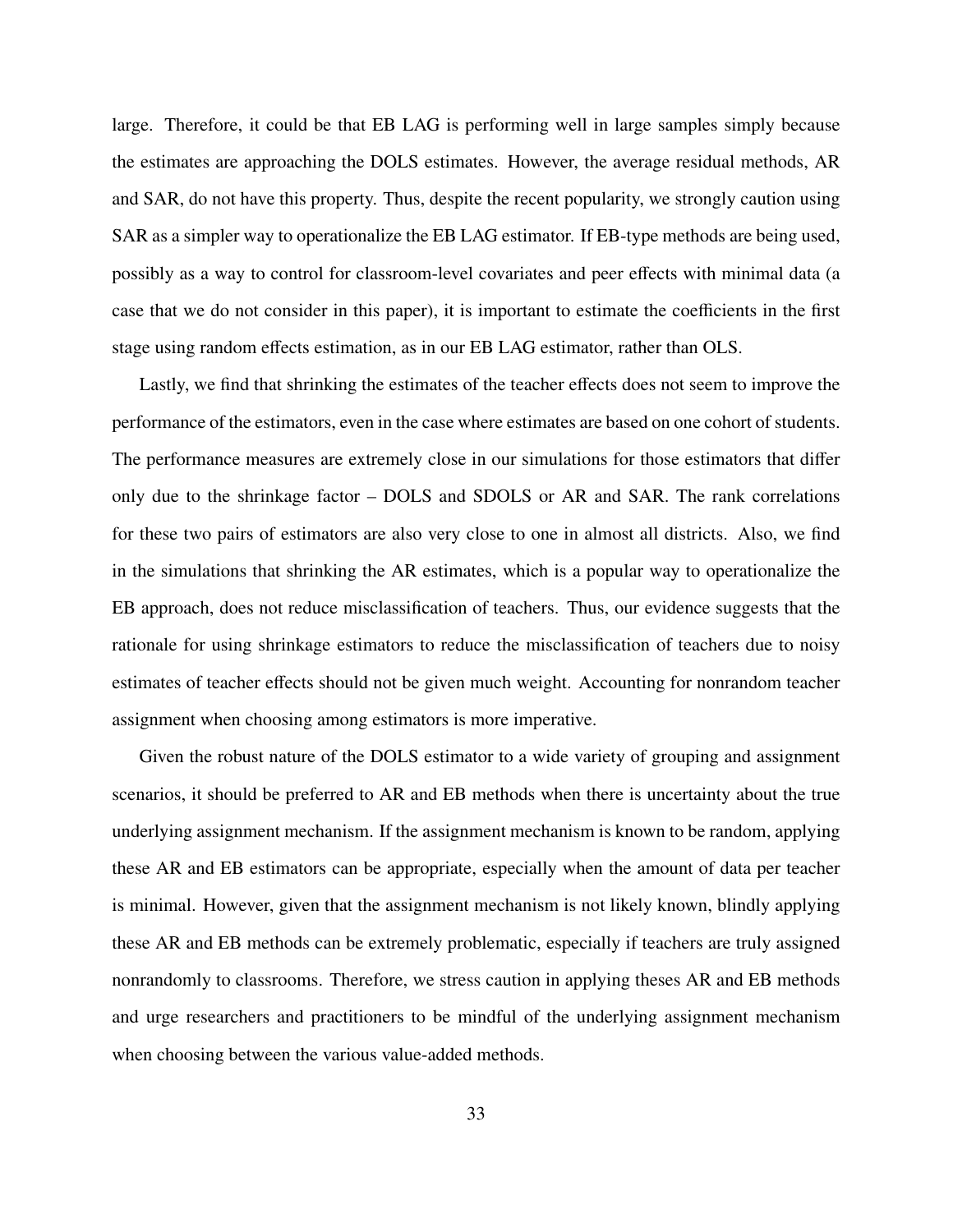#### **Notes**

1. Lockwood and McCaffrey (2007) have highlighted equation (27) in the context of studentlevel panel data, essentially appealing to the first edition of Wooldridge (2010). In the panel data setting (27) is arguably less relevant, as one rarely has more than a handful of time periods per student. For additional discussion of the relationship between random and fixed effects estimators, see Raudenbush (2009). In addition, Reardon and Raudenbush (2009) lay out the various assumptions underlying value-added estimation.

2. Without covariates, the difference between the EB and fixed effects estimates of the  $b<sub>g</sub>$  is much less important: they differ only due to the shrinkage factor. In practice, the fixed effects estimates,  $\hat{\beta}_g$ , are obtained without removing an overall teacher average, which means  $\hat{\beta}_g = \bar{y}_g$ . To obtain a comparable expression for  $b_g^*$  we must account for the GLS estimator of the mean teacher effect, which would be obtained as the intercept in the RE estimation. Call this estimator  $\mathbf{r}$ ∗  $\phi_b^*$ , which in the case of no covariates is  $\gamma^*$ . Then the teacher effects are

$$
b_g^* = \mu_b^* + \eta_g(\bar{y}_g - \mu_b^*) = \eta_g \bar{y}_g + (1 - \eta_g)\mu_b^* = \bar{y}_g - (1 - \eta_g)(\bar{y}_g - \mu_b^*),
$$

where  $\eta_g$  is the shrinkage factor in equation (25). Compared with the FE estimate of  $b_g$ ,  $b_g^*$  is shrunk toward the overall mean  $\mu_b^*$  $\alpha_b^*$ . When the teacher effects are treated as parameters to estimate, the  $b_g^*$  are biased because of the shrinkage factor, even when they are BLUP.

3. While we obtained the expression that underlies AR estimation of  $\gamma$ ,  $E(y|X) = X\gamma$ , by treating the teacher effects as random and independent of  $X$  and  $Z$ , the random effects structure is not used by the AR method. Thus, it is preferred to view the AR method as a regression-based approach that does not partial out teacher assignment when estimating  $\gamma$ . By contrast, the EB approach exploits the random effects structure of the teacher effects to obtain the BLUE of  $\gamma$  and the BLUP of the teacher effects.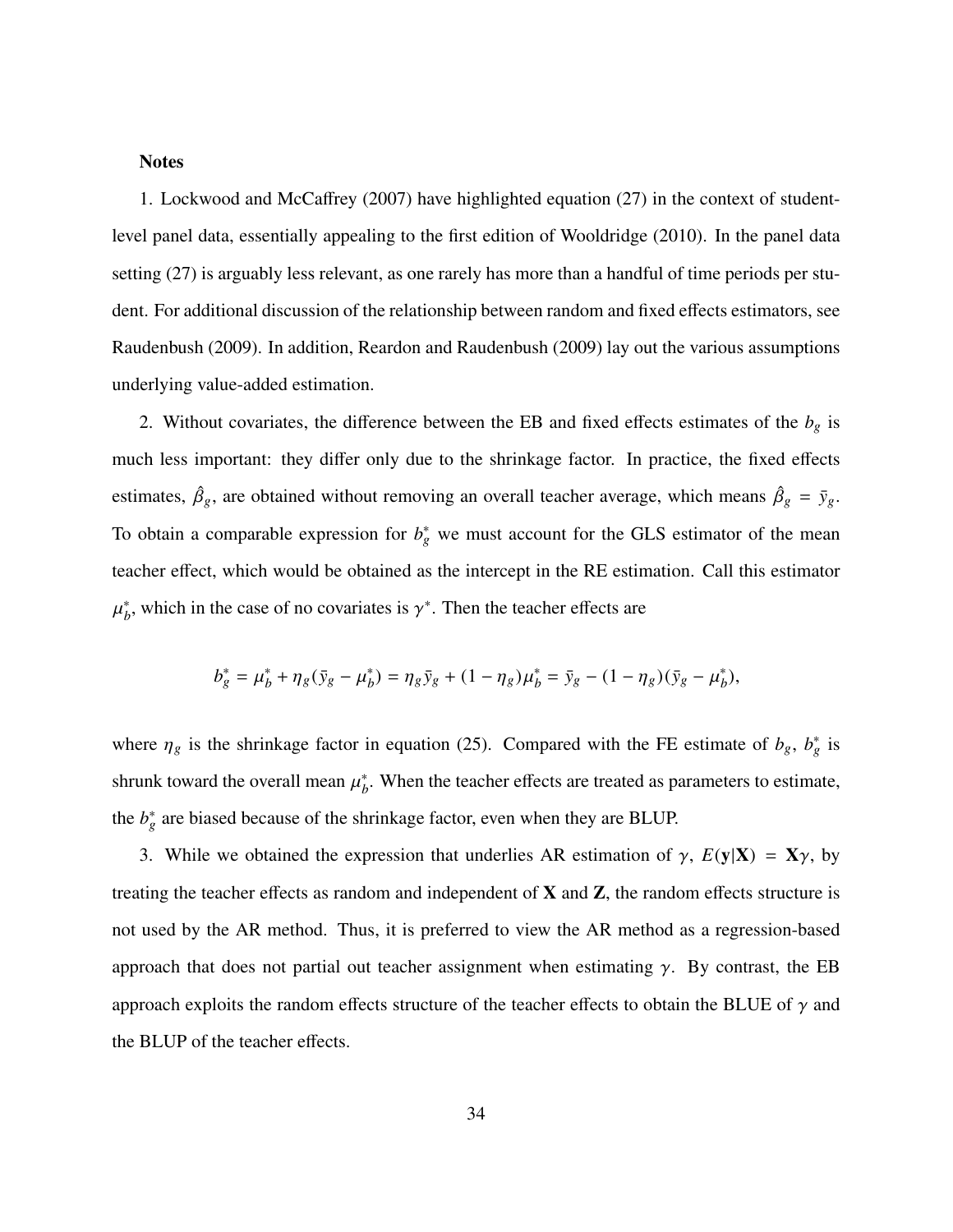4. Despite only estimating value-added for grade 5 teachers, we keep the three grade structure when generating the student test scores since the fifth grade achievement is based on more than just the current teacher and prior test score of the student; it is a function of all prior teacher, unobservable student, and random influences. Thus, to ignore that process and generate fifth grade test scores based on a "baseline" fourth grade test score seems inappropriate given this context.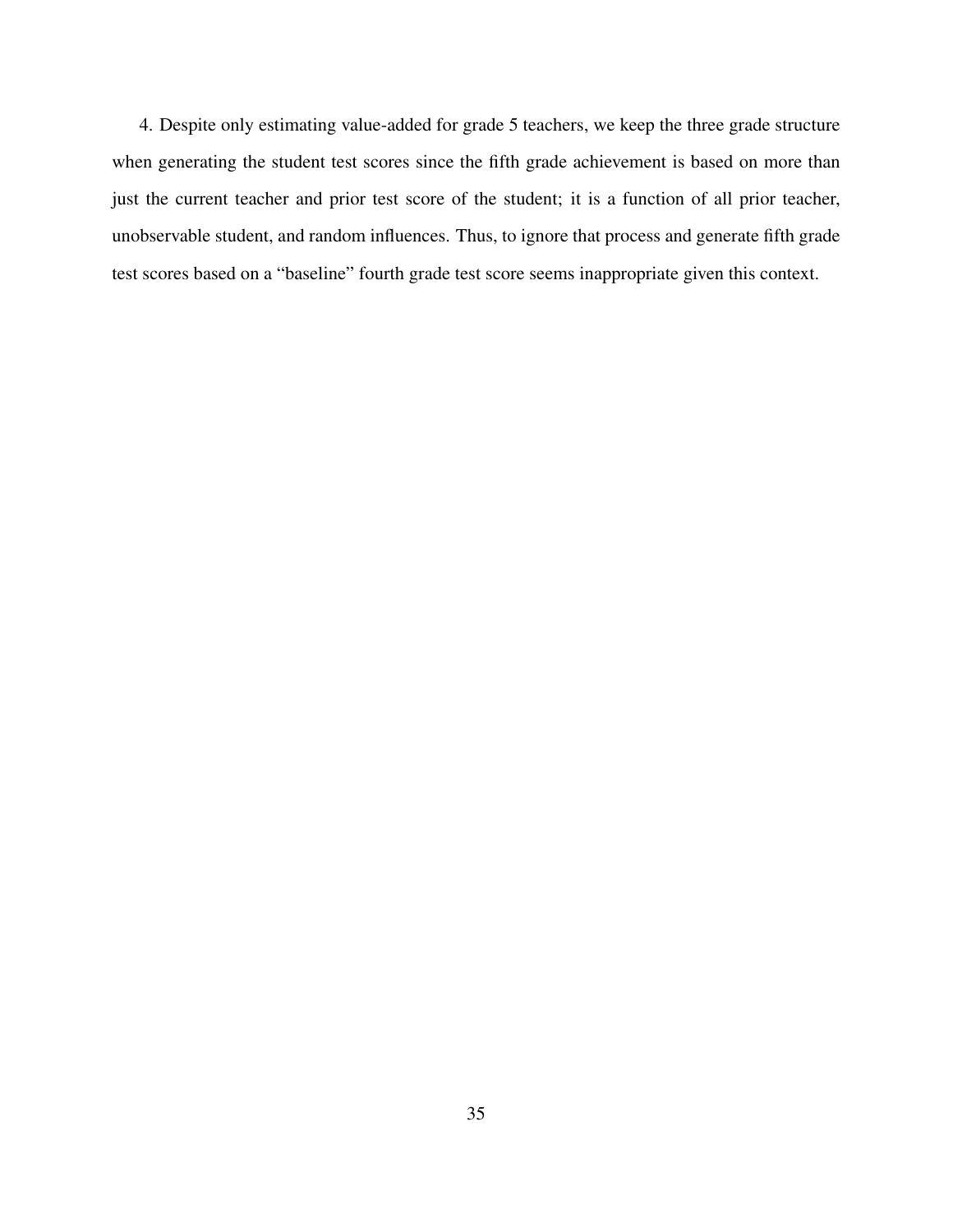### References

- [1] Ballou, D., Sanders, W., & Wright, P. (2004). Controlling for student background in valueadded assessment of teachers. *Journal of Educational and Behavioral Statistics*, 29(1), 37-65.
- [2] Chetty, R., Freidman, J., & Rockoff, J. (forthcoming). Measuring the Impacts of Teachers I: Evaluating Bias in Teacher Value-Added Estimates. *The American Economic Review*.
- [3] Corcoran, S. P., Jennings, J. L., & Beveridge, A. A. (2011). Teacher Effectiveness on High-and Low-Stakes Tests. Unpublished draft.
- [4] Guarino, C., Reckase, M. D., & Wooldridge, J. M. (forthcoming). Can value-added measures of teacher education performance be trusted. *Education Finance and Policy*.
- [5] Hansen, C. B. (2007). Asymptotic properties of a robust variance matrix estimator for panel data when T is large. *Journal of Econometrics*. 141(2), 597-620.
- [6] Jacob, B. A., & Lefgren, L. (2005). Principals as agents: Subjective performance measurement in education (No. w11463). National Bureau of Economic Research.
- [7] Jacob, B. A., & Lefgren, L. (2008). Can principals identify effective teachers? Evidence on subjective performance evaluation in education. *Journal of Labor Economics*, 26(1), 101-136.
- [8] Kane, T. J., & Staiger, D. O. (2008). Estimating teacher impacts on student achievement: An experimental evaluation (No. w14607). National Bureau of Economic Research.
- [9] McCaffrey, D. F., Lockwood, J. R., Koretz, D., Louis, T. A., & Hamilton, L. (2004). Models for value-added modeling of teacher effects. *Journal of Educational and Behavioral Statistics*, 29(1), 67-101.
- [10] Lockwood, J. R., & McCaffrey, D. F. (2007). Controlling for individual heterogeneity in longitudinal models, with applications to student achievement. *Electronic Journal of Statistics*, 1, 223-252.
- [11] Morris, C. N. (1983). Parametric empirical Bayes inference: theory and applications. *Journal of the American Statistical Association*, 78(381), 47-55.
- [12] Rabe-Hesketh, S. & Skrondal, A. (2012). *Multilevel and Longitudinal Modeling Using Stata*, 3e. Stata Press: College Station, TX.
- [13] Raudenbush, S. W. (2009). Adaptive Centering with Random Effects: An Alternative to the Fixed Effects Model for Studying Time-Varying Treatments in School Settings. *Education Finance and Policy*, 4(4), 468-491.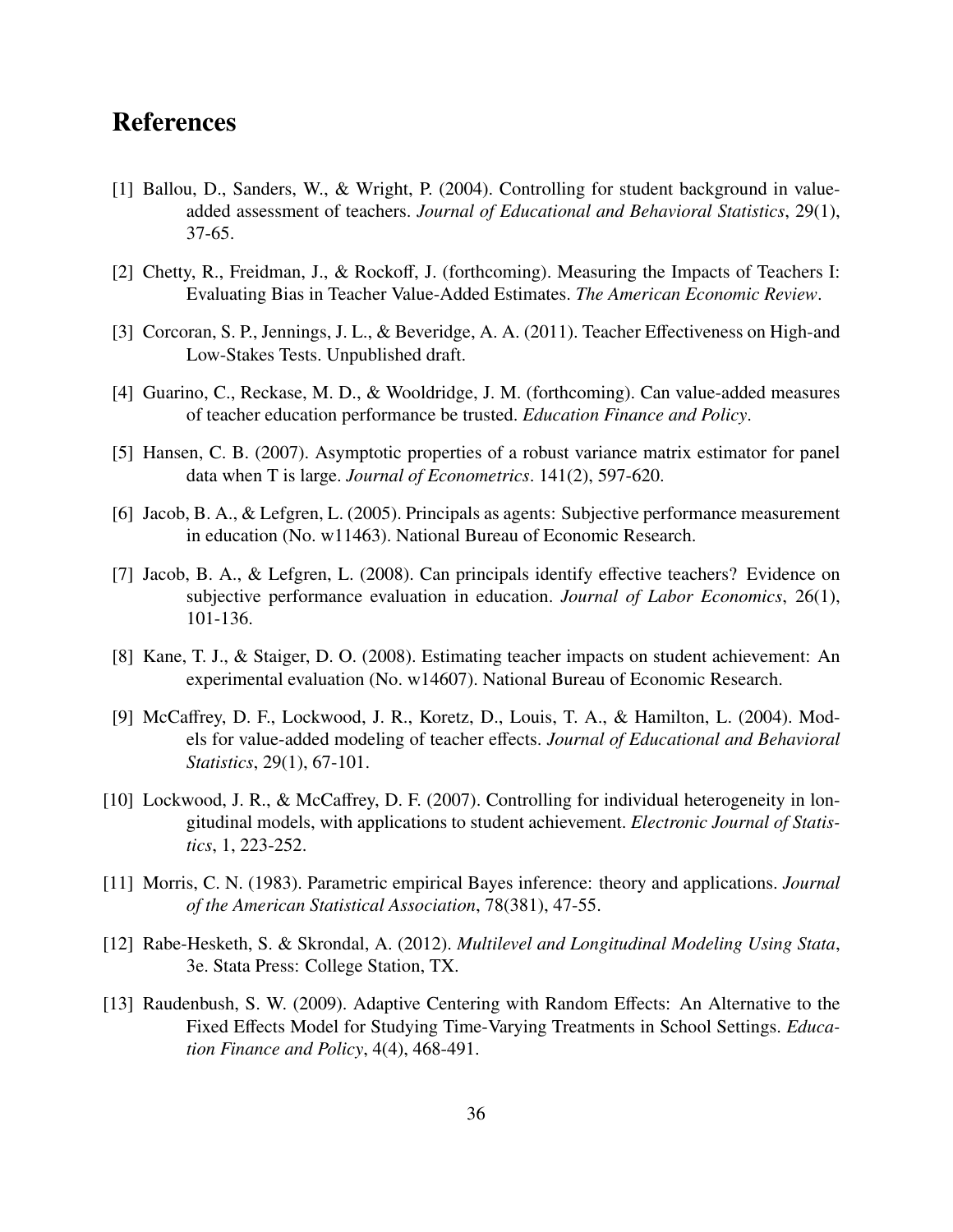- [14] Reardon, S. F., & Raudenbush, S. W. (2009). Assumptions of Value-Added Models for Estimating School Effects. *Education Finance and Policy*, 4(4), 492-519.
- [15] Rothstein, J. (2009). Student Sorting and Bias in Value-Added Estimation: Selection on Observables and Unobservables. *Education Finance and Policy*, 4(4), 537-571.
- [16] Rothstein, J. (2010). Teacher Quality in Educational Production: Tracking, Decay, and Student Achievement. *The Quarterly Journal of Economics*, 125(1), 175-214.
- [17] Wooldridge, J.M. (2010). *Econometric Analysis of Cross Section and Panel Data*, 2e. MIT Press: Cambridge, MA.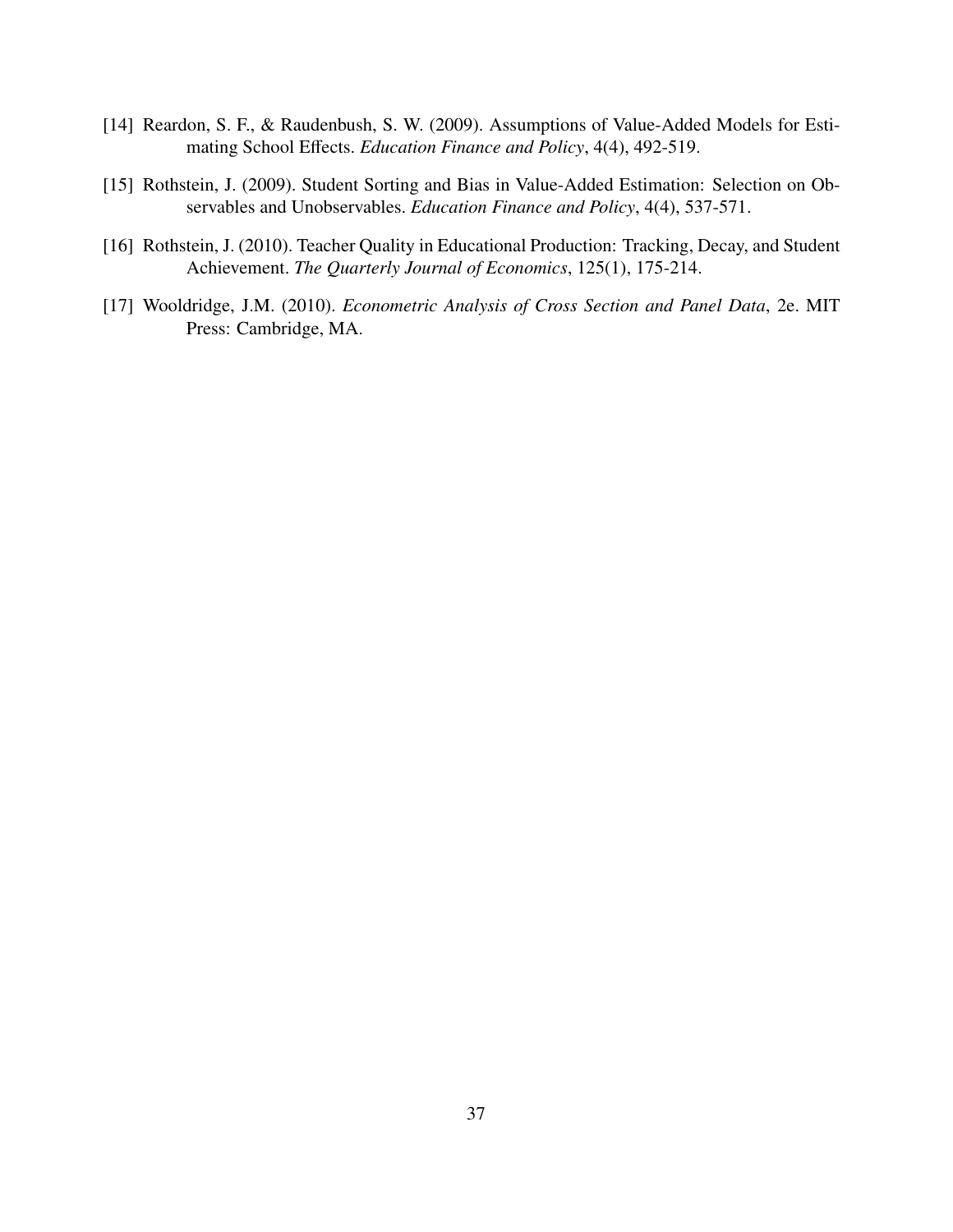| $\lambda = 0.5$ |                         | Four Cohorts |       |               | One Cohort  |       |               |
|-----------------|-------------------------|--------------|-------|---------------|-------------|-------|---------------|
| $G-A$           | Evaluation              | <b>DOLS</b>  | AR    | <b>EB LAG</b> | <b>DOLS</b> | AR    | <b>EB LAG</b> |
| Mechanism       | Type                    |              |       |               |             |       |               |
|                 | <b>Rank Correlation</b> | 0.85         | 0.85  | 0.86          | 0.65        | 0.65  | 0.67          |
|                 | Misclassification       | 0.15         | 0.15  | 0.15          | 0.25        | 0.25  | 0.26          |
| <b>RA</b>       | Avg. Theta              | 1.01         | 1.01  | 0.78          | 1.03        | 1.03  | 0.49          |
|                 | Avg. Std. Dev.          | 0.13         | 0.14  | 0.12          | 0.28        | 0.27  | 0.18          |
|                 | <b>MSE</b>              | 0.018        | 0.019 | 0.013         | 0.076       | 0.076 | 0.034         |
|                 | <b>Rank Correlation</b> | 0.85         | 0.85  | 0.86          | 0.64        | 0.64  | 0.65          |
|                 | Misclassification       | 0.15         | 0.16  | 0.16          | 0.26        | 0.25  | 0.25          |
| <b>DG-RA</b>    | Avg. Theta              | 1.01         | 0.99  | 0.77          | 1.00        | 0.98  | 0.45          |
|                 | Avg. Std. Dev.          | 0.14         | 0.14  | 0.12          | 0.27        | 0.27  | 0.19          |
|                 | <b>MSE</b>              | 0.019        | 0.020 | 0.014         | 0.075       | 0.071 | 0.034         |
|                 | <b>Rank Correlation</b> | 0.86         | 0.60  | 0.76          | 0.63        | 0.38  | 0.45          |
|                 | Misclassification       | 0.15         | 0.28  | 0.22          | 0.26        | 0.35  | 0.48          |
| <b>DG-PA</b>    | Avg. Theta              | 0.99         | 0.53  | 0.49          | 0.98        | 0.52  | 0.16          |
|                 | Avg. Std. Dev.          | 0.13         | 0.19  | 0.16          | 0.27        | 0.30  | 0.22          |
|                 | <b>MSE</b>              | 0.018        | 0.037 | 0.024         | 0.074       | 0.091 | 0.051         |
|                 | <b>Rank Correlation</b> | 0.85         | 0.62  | 0.78          | 0.67        | 0.41  | 0.48          |
|                 | Misclassification       | 0.14         | 0.26  | 0.20          | 0.25        | 0.34  | 0.47          |
| DG-NA           | Avg. Theta              | 1.01         | 0.54  | 0.53          | 1.03        | 0.54  | 0.17          |
|                 | Avg. Std. Dev.          | 0.14         | 0.19  | 0.15          | 0.27        | 0.29  | 0.22          |
|                 | <b>MSE</b>              | 0.019        | 0.035 | 0.022         | 0.074       | 0.086 | 0.050         |
|                 | <b>Rank Correlation</b> | 0.72         | 0.73  | 0.73          | 0.58        | 0.59  | 0.60          |
|                 | Misclassification       | 0.23         | 0.22  | 0.23          | 0.29        | 0.29  | 0.30          |
| <b>HG-RA</b>    | Avg. Theta              | 1.02         | 1.02  | 0.86          | 1.00        | 0.99  | 0.54          |
|                 | Avg. Std. Dev.          | 0.21         | 0.21  | 0.18          | 0.32        | 0.31  | 0.21          |
|                 | <b>MSE</b>              | 0.046        | 0.045 | 0.033         | 0.100       | 0.097 | 0.044         |
|                 | <b>Rank Correlation</b> | 0.94         | 0.93  | 0.94          | 0.81        | 0.79  | 0.81          |
|                 | Misclassification       | 0.09         | 0.10  | 0.10          | 0.17        | 0.18  | 0.19          |
| <b>HG-PA</b>    | Avg. Theta              | 1.61         | 1.52  | 1.43          | 1.60        | 1.51  | 1.06          |
|                 | Avg. Std. Dev.          | 0.20         | 0.19  | 0.16          | 0.31        | 0.30  | 0.19          |
|                 | <b>MSE</b>              | 0.042        | 0.038 | 0.027         | 0.097       | 0.092 | 0.035         |
|                 | <b>Rank Correlation</b> | 0.39         | 0.38  | 0.41          | 0.26        | 0.25  | 0.28          |
|                 | Misclassification       | 0.35         | 0.35  | 0.38          | 0.40        | 0.41  | 0.55          |
| <b>HG-NA</b>    | Avg. Theta              | 0.33         | 0.32  | 0.15          | 0.34        | 0.33  | 0.06          |
|                 | Avg. Std. Dev.          | 0.22         | 0.23  | 0.22          | 0.32        | 0.32  | 0.24          |
|                 | <b>MSE</b>              | 0.050        | 0.052 | 0.047         | 0.101       | 0.102 | 0.058         |

Table 1: Simulation Results: Comparing Fixed and Random Teacher Effects Estimators

Note: Rows of each scenario represent the following:

First - Rank corr. of estimated effects and true effects

Second - Fraction of above average teachers misclassified as below average

Third - Average value of  $\hat{\theta}$ 

Fourth - Average standard deviation of estimated teacher effects across 100 reps Fifth - MSE measure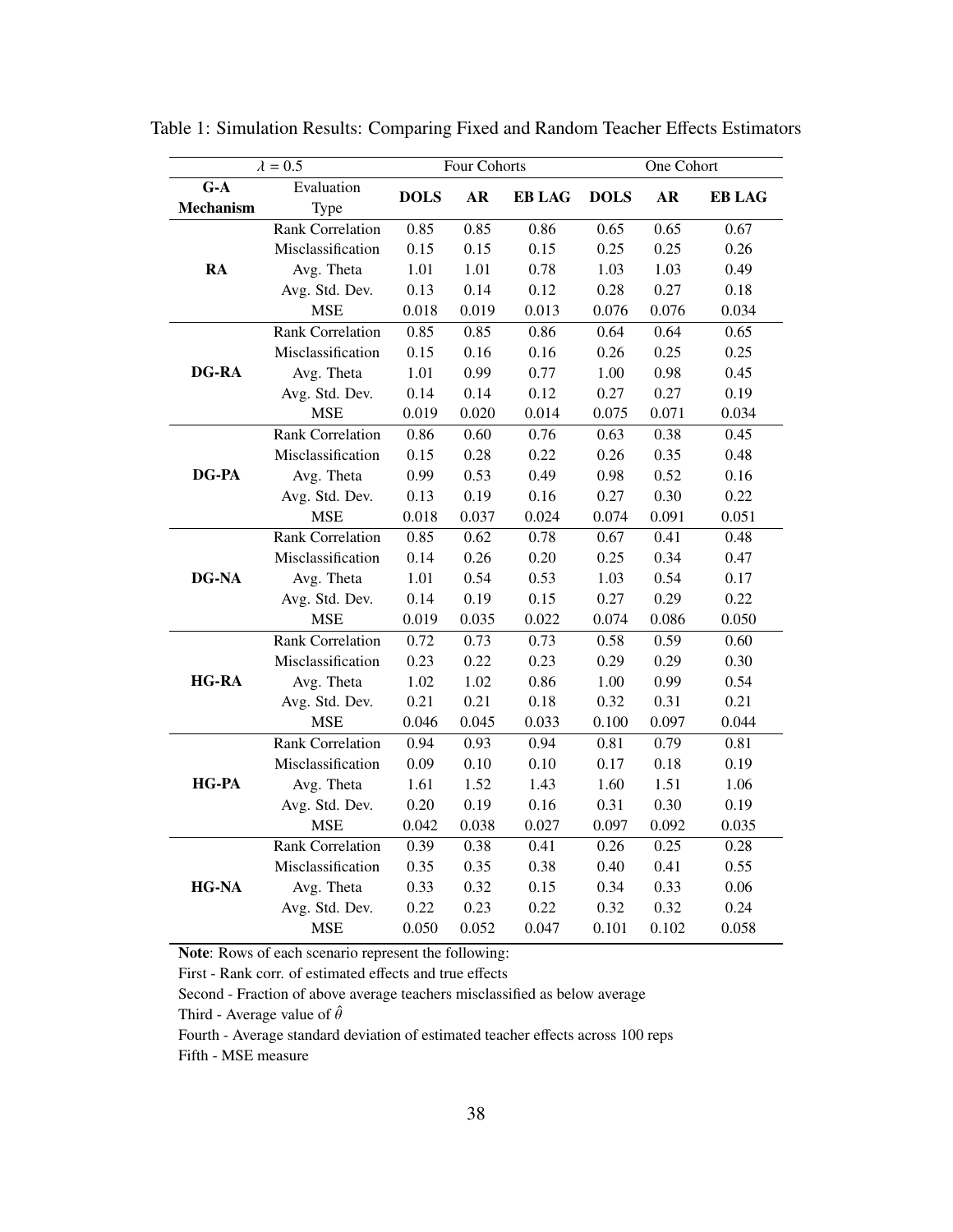| $\lambda = 0.5$ |                         | Four Cohorts |              |       |            | One Cohort  |              |       |            |
|-----------------|-------------------------|--------------|--------------|-------|------------|-------------|--------------|-------|------------|
| $G-A$           | Evaluation              | <b>DOLS</b>  | <b>SDOLS</b> | AR    | <b>SAR</b> | <b>DOLS</b> | <b>SDOLS</b> | AR    | <b>SAR</b> |
| Mechanism       | Type                    |              |              |       |            |             |              |       |            |
|                 | <b>Rank Correlation</b> | 0.85         | 0.85         | 0.85  | 0.85       | 0.65        | 0.66         | 0.65  | 0.66       |
|                 | Misclassification       | 0.15         | 0.15         | 0.15  | 0.15       | 0.25        | 0.25         | 0.25  | 0.25       |
| RA              | Avg. Theta              | 1.01         | 1.01         | 1.01  | 1.01       | 1.03        | 0.99         | 1.03  | 0.99       |
|                 | Avg. Std. Dev.          | 0.13         | 0.13         | 0.14  | 0.14       | 0.28        | 0.26         | 0.27  | 0.26       |
|                 | <b>MSE</b>              | 0.018        | 0.018        | 0.019 | 0.019      | 0.076       | 0.068        | 0.076 | 0.068      |
|                 | Rank Correlation        | 0.85         | 0.85         | 0.85  | 0.85       | 0.64        | 0.64         | 0.64  | 0.64       |
|                 | Misclassification       | 0.15         | 0.15         | 0.16  | 0.16       | 0.26        | 0.25         | 0.25  | 0.25       |
| DG-RA           | Avg. Theta              | 1.01         | 1.01         | 0.99  | 0.99       | 1.00        | 0.96         | 0.98  | 0.94       |
|                 | Avg. Std. Dev.          | 0.14         | 0.14         | 0.14  | 0.14       | 0.27        | 0.26         | 0.27  | 0.25       |
|                 | <b>MSE</b>              | 0.019        | 0.019        | 0.020 | 0.020      | 0.075       | 0.067        | 0.071 | 0.064      |
|                 | Rank Correlation        | 0.86         | 0.86         | 0.60  | 0.60       | 0.63        | 0.63         | 0.38  | 0.38       |
|                 | Misclassification       | 0.15         | 0.15         | 0.28  | 0.28       | 0.26        | 0.27         | 0.35  | 0.36       |
| DG-PA           | Avg. Theta              | 0.99         | 0.99         | 0.53  | 0.53       | 0.98        | 0.92         | 0.52  | 0.49       |
|                 | Avg. Std. Dev.          | 0.13         | 0.13         | 0.19  | 0.19       | 0.27        | 0.25         | 0.30  | 0.29       |
|                 | <b>MSE</b>              | 0.018        | 0.018        | 0.037 | 0.037      | 0.074       | 0.064        | 0.091 | 0.081      |
|                 | <b>Rank Correlation</b> | 0.85         | 0.85         | 0.62  | 0.62       | 0.67        | 0.67         | 0.41  | 0.41       |
|                 | Misclassification       | 0.14         | 0.14         | 0.26  | 0.26       | 0.25        | 0.25         | 0.34  | 0.34       |
| DG-NA           | Avg. Theta              | 1.01         | 1.01         | 0.54  | 0.53       | 1.03        | 0.97         | 0.54  | 0.51       |
|                 | Avg. Std. Dev.          | 0.14         | 0.14         | 0.19  | 0.19       | 0.27        | 0.25         | 0.29  | 0.28       |
|                 | <b>MSE</b>              | 0.019        | 0.019        | 0.035 | 0.035      | 0.074       | 0.063        | 0.086 | 0.077      |
|                 | <b>Rank Correlation</b> | 0.72         | 0.72         | 0.73  | 0.73       | 0.58        | 0.59         | 0.59  | 0.59       |
|                 | Misclassification       | 0.23         | 0.23         | 0.22  | 0.22       | 0.29        | 0.29         | 0.29  | 0.29       |
| <b>HG-RA</b>    | Avg. Theta              | 1.02         | 1.02         | 1.02  | 1.02       | 1.00        | 0.96         | 0.99  | 0.96       |
|                 | Avg. Std. Dev.          | 0.21         | 0.21         | 0.21  | 0.21       | 0.32        | 0.30         | 0.31  | 0.30       |
|                 | <b>MSE</b>              | 0.046        | 0.046        | 0.045 | 0.045      | 0.100       | 0.091        | 0.097 | 0.088      |
|                 | <b>Rank Correlation</b> | 0.94         | 0.94         | 0.93  | 0.93       | 0.81        | 0.81         | 0.79  | 0.79       |
|                 | Misclassification       | 0.09         | 0.09         | 0.10  | 0.10       | 0.17        | 0.17         | 0.18  | 0.18       |
| HG-PA           | Avg. Theta              | 1.61         | 1.61         | 1.52  | 1.52       | 1.60        | 1.56         | 1.51  | 1.46       |
|                 | Avg. Std. Dev.          | 0.20         | 0.20         | 0.19  | 0.19       | 0.31        | 0.30         | 0.30  | 0.29       |
|                 | <b>MSE</b>              | 0.042        | 0.042        | 0.038 | 0.038      | 0.097       | 0.089        | 0.092 | 0.084      |
|                 | <b>Rank Correlation</b> | 0.39         | 0.40         | 0.38  | 0.38       | 0.26        | 0.27         | 0.25  | 0.26       |
|                 | Misclassification       | 0.35         | 0.35         | 0.35  | 0.35       | 0.40        | 0.41         | 0.41  | 0.41       |
| <b>HG-NA</b>    | Avg. Theta              | 0.33         | 0.33         | 0.32  | 0.32       | 0.34        | 0.32         | 0.33  | 0.31       |
|                 | Avg. Std. Dev.          | 0.22         | 0.22         | 0.23  | 0.23       | 0.32        | 0.30         | 0.32  | 0.30       |
|                 | <b>MSE</b>              | 0.050        | 0.049        | 0.052 | 0.051      | 0.101       | 0.091        | 0.102 | 0.091      |

Table 2: Simulation Results: Comparing Shrunken and Unshrunken Estimators

Note: Rows of each scenario represent the following:

First - Rank corr. of estimated effects and true effects

Second - Fraction of above average teachers misclassified as below average

Third - Average value of  $\hat{\theta}$ 

Fourth - Average standard deviation of estimated teacher effects across 100 reps

Fifth - MSE measure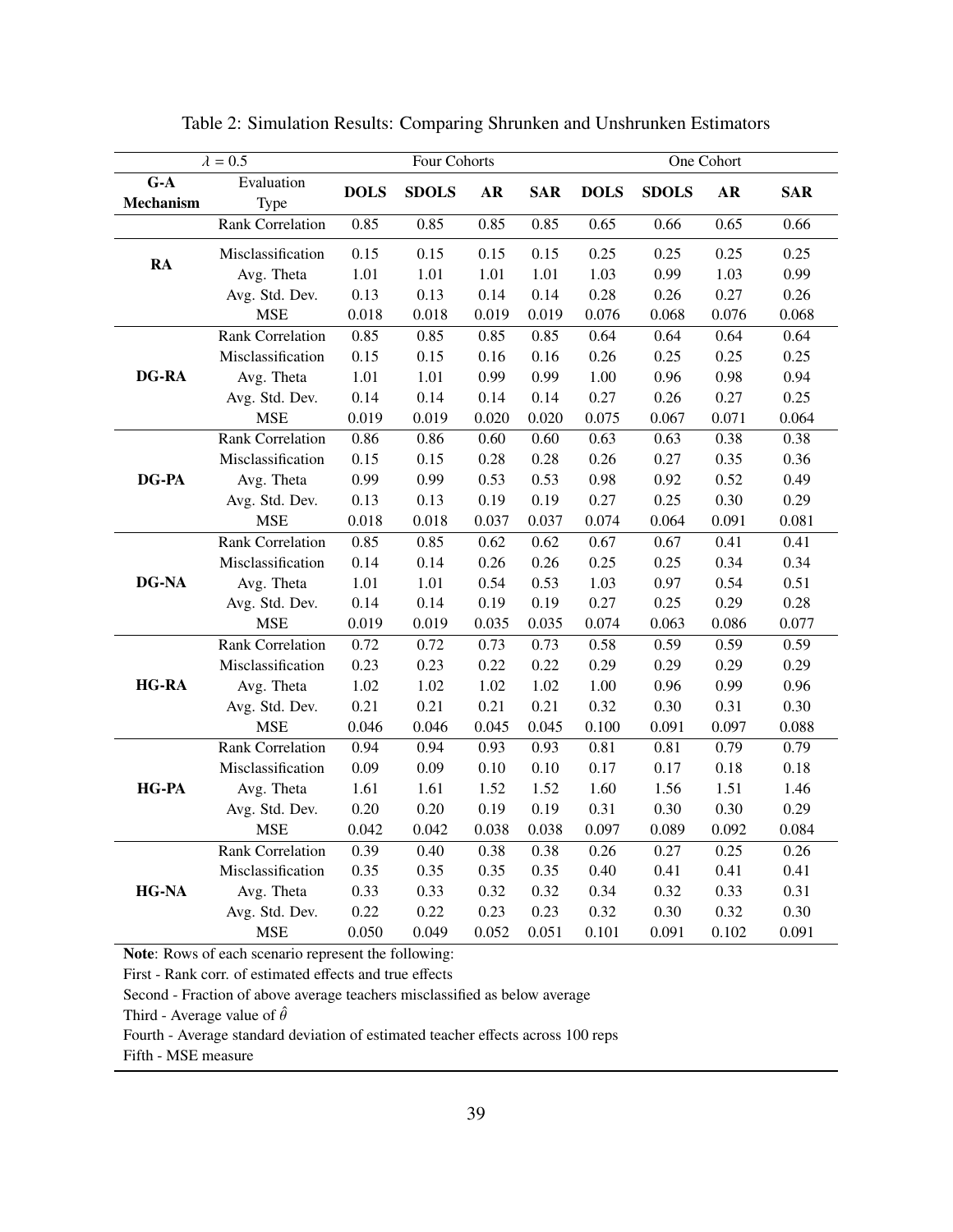

Figure 1: Spearman Rank Correlations Across Different VAM Estimators

Table 3: Fraction of Teachers Ranked in Same Quintile by Estimator Pairs

|              | DOL S | <b>SDOLS</b>           | AR   | SAR  |
|--------------|-------|------------------------|------|------|
|              |       | Top Quintile           |      |      |
| <b>SDOLS</b> | 0.91  |                        |      |      |
| AR.          | 0.94  | 0.89                   |      |      |
| SAR          | 0.89  | 0.94                   | 0.91 |      |
| EB LAG       | 0.87  | 0.95                   | 0.86 | 0.93 |
|              |       | <b>Bottom Quintile</b> |      |      |
| <b>SDOLS</b> | 0.89  |                        |      |      |
| AR.          | 0.96  | 0.88                   |      |      |
| SAR          | 0.88  | 0.95                   | 0.89 |      |
| EB LAG       | 0.87  | 0.98                   | 0.86 | 0.96 |